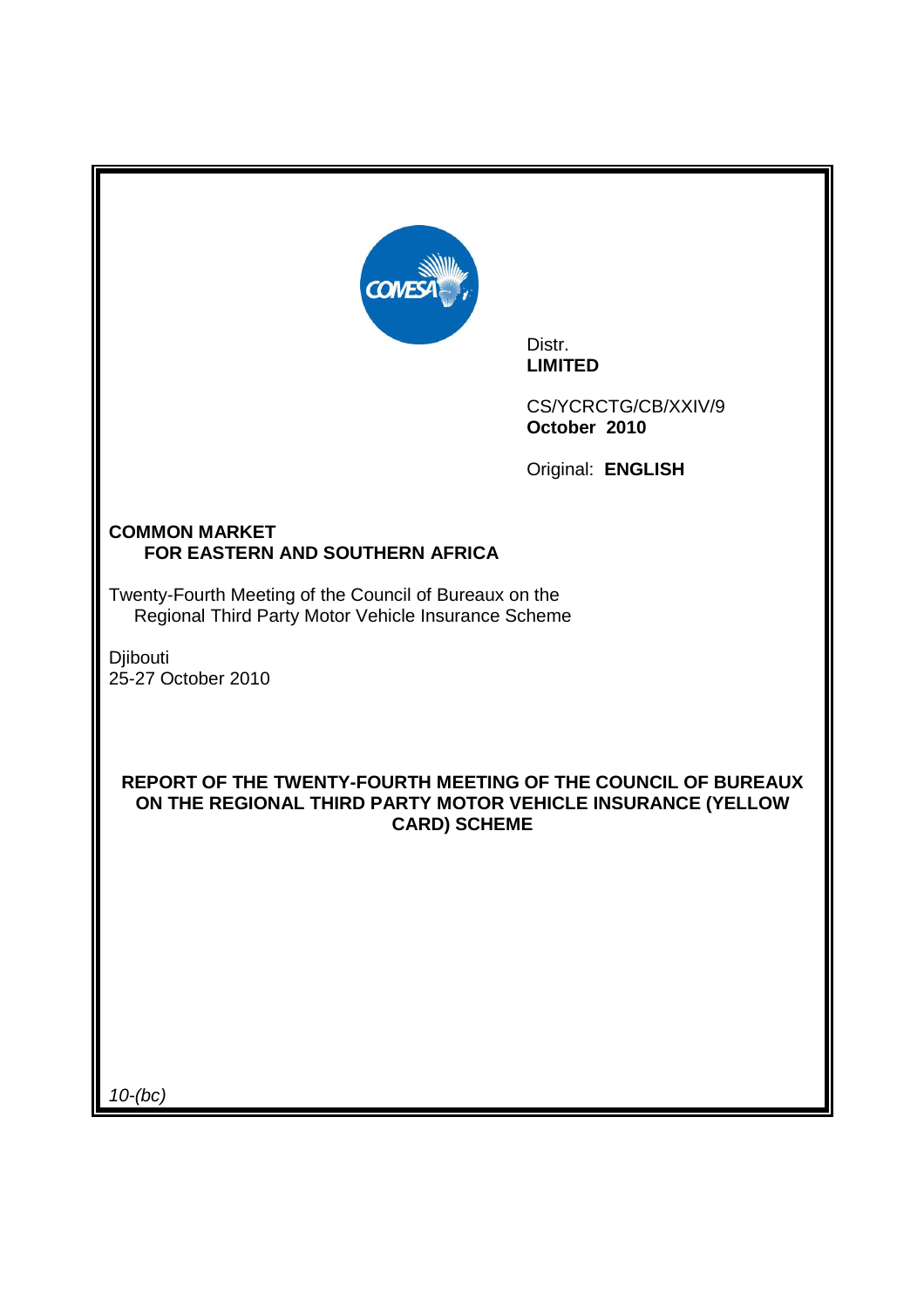# **I. INTRODUCTION**

1. The Twenty-Fourth Meeting of the Council of Bureaux of the Yellow Card Scheme was held from the  $25<sup>th</sup>$  to the  $27<sup>th</sup>$  of October, 2010, in Diibouti, at Kempinski Hotel.

# **II. ATTENDANCE, OPENING OF THE MEETING, ADOPTION OF THE AGENDA AND ORGANISATION OF WORK**

### **Attendance**

2. Representatives from the National Bureaux of Burundi, Djibouti, DR Congo, Ethiopia, Kenya, Malawi, Sudan, Tanzania, Uganda, Zambia and Zimbabwe attended the Meeting. Also in attendance were representatives from ZEP-RE (PTA Reinsurance Company), Insurance Supervisory Authorities from Djibouti, Kenya, Uganda Insurers Association, Motor Vehicle Accident (MVA) Funds of Botswana and Namibia, the Road Transport and Safety Agency (RTSA) of Zambia, Transit Transport Coordination Authority of the Northern Corridor (TTCA-NC) and the Tanzania Insurance Regulatory Authority. The list of participants is attached as Annex V to this report.

### **Opening of the Meeting (Agenda item 1)**

3. Honorable, Ali Farah Assoweh, the Minister of Economy, Finance, Planning and Privatisation of the Government of the Sovereign State of Djibouti officially opened the Meeting. In his opening remarks, he welcomed all delegates to Djibouti and wished them a pleasant stay in the country.

4. Honorable Assoweh expressed his gratitude for the honour given to Djibouti to host the Council of Bureaux Meeting at a time when the Yellow Card Scheme was developing further against all the challenges and thanked members of the Council of Bureaux for the trust they had shown in the capacity of the National Bureau to host the Meeting.

5. He also reiterated that the government and the people of Djibouti remained committed and will continue to provide necessary support whenever they are called upon to do so to ensure that the Yellow Card surpasses its current achievements.

6. Regarding the COMESA Regional Customs Transit Guarantee (RCTG) Scheme, the Minister acknowledged that if the Scheme is fully implemented, it will go a long way in reducing transit costs and enhance competitiveness of exports from the region. He told delegates that his government was mindful of the geographical importance of Diibouti in the chain of movement of goods from within and outside the continent and as a result they were looking at the development of the Scheme with interest.

7. Earlier on, the Secretary General Mr. Sindiso Ngwenya, in a speech read on his behalf by Dr Francis Mangeni, Director of Trade, Customs and Monetary Affairs of the COMESA Secretariat, thanked Honourable Minister, Ali Farah Assoweh for having found time in his busy schedule to come and officially open the meeting. He also acknowledged the strong support the government and the People of Djibouti continued to give to the ideals and objectives COMESA. He joined the Minister and the Chairperson in welcoming all the delegates to the meeting.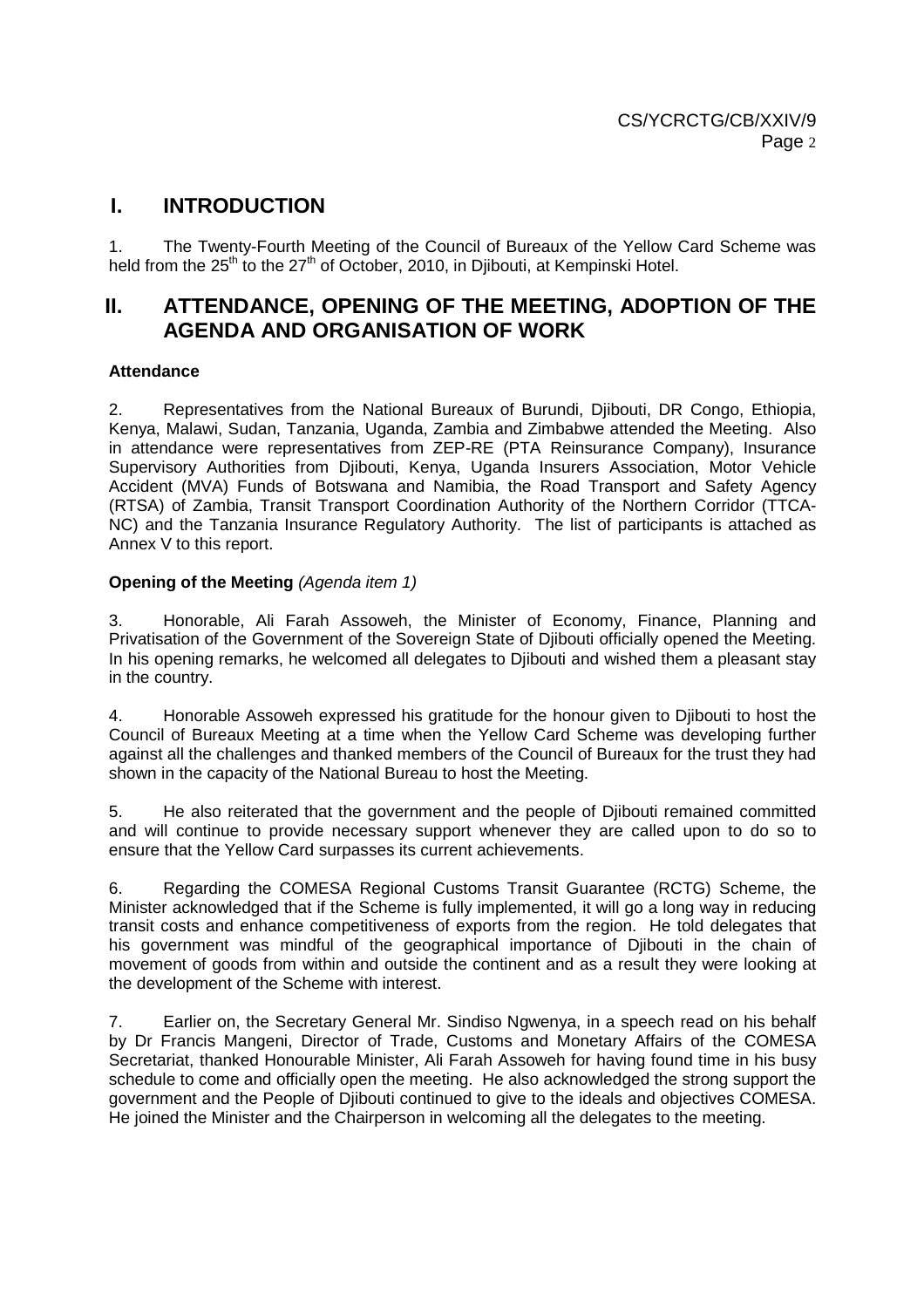### **Vote of thanks**

8. The Yellow Card Co-ordinator of the National Bureau of Zambia, Mr. Sitali Nasilele gave a vote of thanks on behalf of participants. He thanked the Minister and the Government of Djibouti for the warm welcome and the excellent facilities made available to delegates from the time of their arrival.

### **Election of the Bureau** (Agenda item 2)

9. The meeting elected the following Bureau for a tenure of one year

Chairperson : Djibouti Vice Chairperson : Malawi Rapporteur : DR Congo

### **Adoption of the Agenda and Organisation of Work** (Agenda item 3)

- 10. The meeting adopted the following Agenda:
	- 1. Opening of the Meeting
	- 2. Election of Officers
	- 3. Adoption of the Agenda and Organisation of Work
	- 4. Report of the Outgoing Chairperson on the Operations of the Yellow Card Scheme
	- 5. Country Report by National Bureaux on the Operations of the Yellow Card Scheme in their countries
	- 6. Report of the Twenty-Eighth Meeting of the Technical Management Committee (TMC) on the Yellow Card Reinsurance Pool
	- 7. Report of the Twenty–Ninth Meeting of the Technical Management Committee (TMC) on the Yellow Card Reinsurance Pool
	- 8. Annual Report and Accounts of the Yellow Card Reinsurance Pool for the year ended 31<sup>st</sup> December, 2009
	- 9. Reinsurance Pool Financial Highlights as at 30<sup>th</sup> September, 2010
	- 10. Yellow Card Scheme-Management Information System (YC-MIS)
	- 11. Progress Report on the Implementation of the RCTG Scheme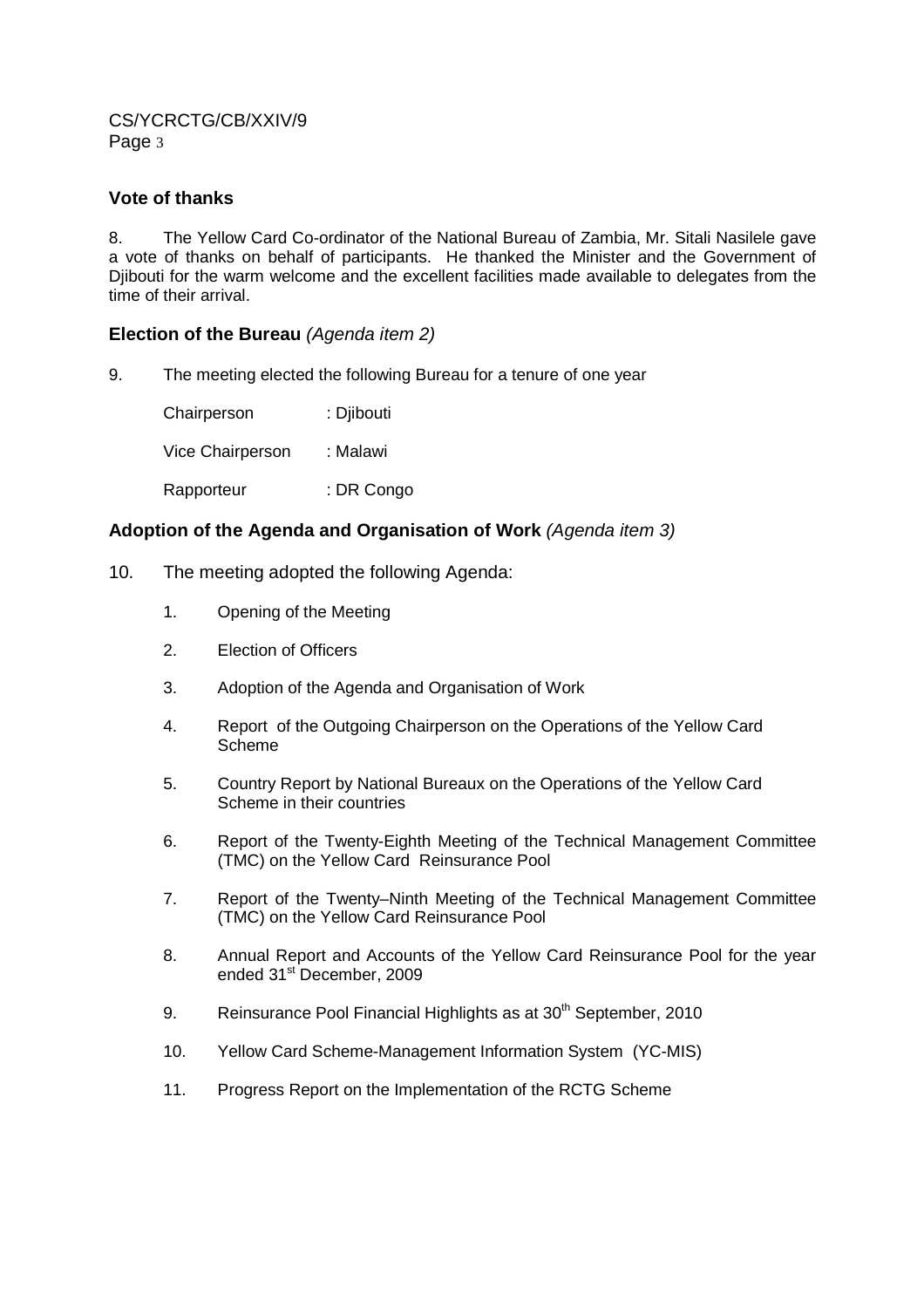- 12. Report on the Workshop for National Coordinators' to Review the Yellow Card Scheme Instruments
- 13. Renewal of Contract of Professional and General Service Staff
- 14. Proposed Budget for the Year 2010/11
- 15. Date and Venue of Next Meeting
- 16. Any Other Business
- 17. Adoption of the Report and Closure of the meeting
- 11. The meeting agreed on the following working hours:

**Monday, 25th October, 2010**  09.00 hours - 13.00 hours - Morning 15.00 hours – 18.30 hours - Afternoon

**Tuesday, 26th October 2010**  08.30 hours - 13.00 hours - Morning 15.00 hours – 17 hours – Afternoon

**Wednesday, 27th October, 2010**  Free morning for delegates 17.00 – 1800 hours – Adoption of the Report and Closure of the Meeting

### **ACCOUNT OF PROCEEDINGS**

### **Report of the Outgoing Chairperson on the Operations of the Yellow Card Scheme**  (Agenda item 4)

12. The Outgoing Chairperson of the Council of Bureaux, Mrs Dorothy Chapeyama, Managing Director of Reunion Insurance Company of Malawi and the Yellow Card Co-ordinator of the National Bureau of Malawi, presented document No. CS/YCRCTG/CB/XXIV/2, Report of the Outgoing Chairperson on the Operations of the Yellow Card Scheme for the period 1<sup>st</sup> July 2009, to  $30<sup>th</sup>$  June 2010. In her presentation, she outlined the activities carried out by the Council of Bureaux during the period stated and developments on the operations of the Yellow Card Scheme for the year. She also informed the meeting that as is usually the case the Outgoing Chairperson report was a summary of activities carried out and detailed reports were going to be presented by individual National Bureaux on the operations of the Scheme in their respective countries. The highlights of her presentation were as follows.

#### **Status of the Yellow Card Production**

13. The outgoing Chairperson informed the meeting that 91,574 Yellow Cards were issued and a gross premium income of US\$5,178,586 recorded during the period under review; compared to 80,782 Yellow Cards and an annual premium of US\$4,057,494 million registered in the preceding period as shown as Annex I. She drew the attention of the meeting to the fact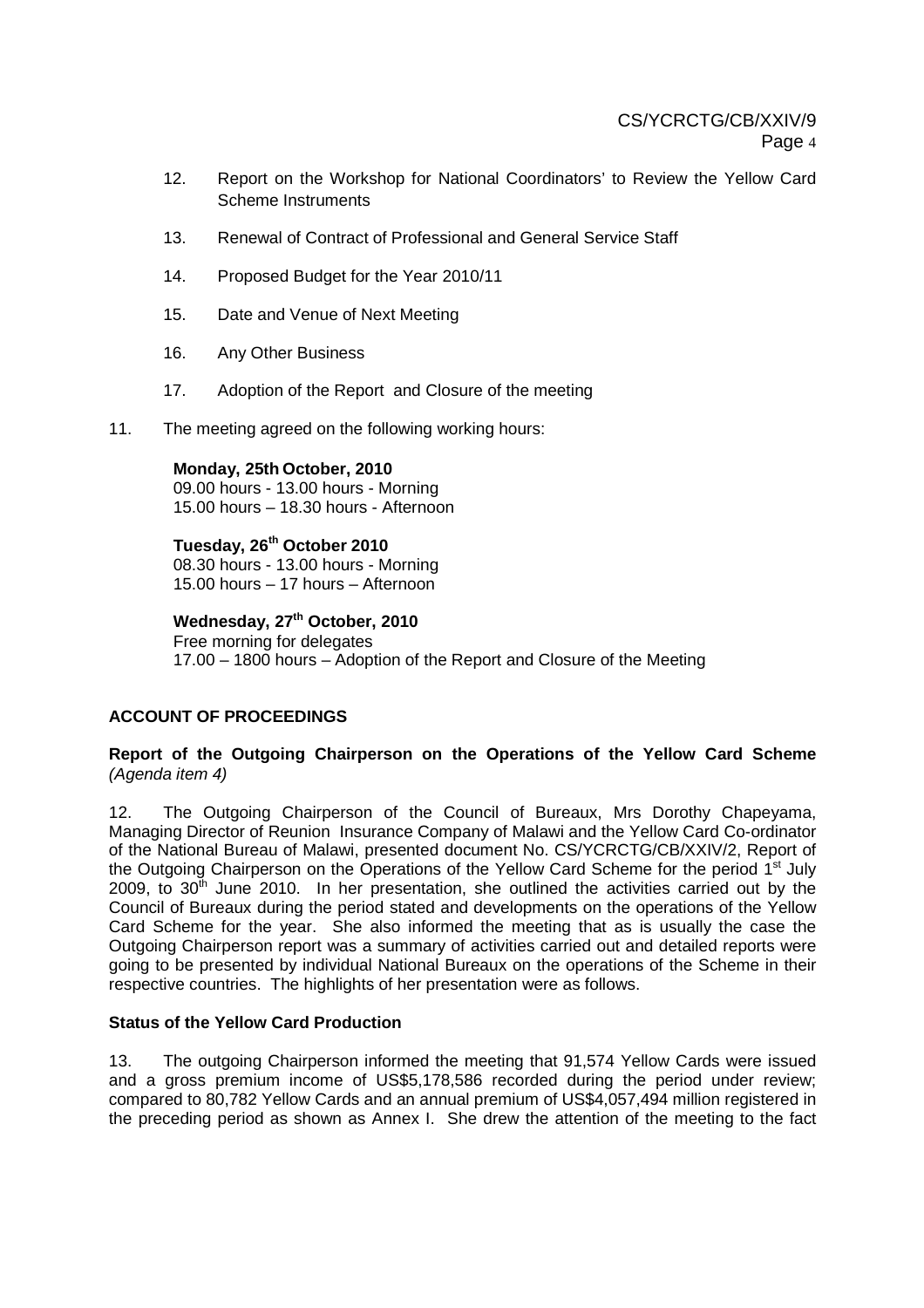that some of the National Bureaux had not submitted their reports by the time of compilation of the Chairperson's Report.

14. The Chairperson expressed her concern regarding the late submission of returns and Country Reports by National Bureaux. She emphasised the importance and the role that information submitted by National Bureaux plays in the decisions that the Council of Bureaux makes for each year`s activities. In this regard, she urged all National Bureaux to present their statistics and returns in good time. She reiterated the point that the delay in the submission of both statistics and country reports which normally have more detailed information was affecting the quality of the reports presented for the meeting and at the same time making it difficult for the Pool Managers to come up with correct statistics for them to negotiate with underwriters participating on the Yellow Card Reinsurance Treaty Programme.

15. The outgoing Chairperson also informed the meeting that she was convinced that the the Yellow Card still had great potential and greater strides could still be made if the administration and promotion of the scheme could be enhanced, both at National Bureaux level and even at the Secretariat level where human resource levels may need to be revamped.

### **Decisions**

16. Having discussed the issues raised by the Chairperson, the Council of Bureaux decided that:

- a) All National Bureaux should constantly review the premium levels or the cost of the Card to the motoring public and make it readily available at a competitive price without undermining the capacity to pay claims whenever they occur;
- b) Review the delivery systems of Yellow Card books to member insurance companies to ensure transparency and ease of accountability;
- c) Convene regular meetings with members of the Bureau to update them on developments on the Scheme;
- d) Design strategies which are accepted within the respective markets to effectively market the Yellow Card for Bureaux to realize increased volumes of Yellow Cards sold;
- e) Make available necessary information on the operations of the Yellow Scheme to all stakeholders especially the Police, Customs Authorities and other government institutions that are involved in the movement of traffic across borders for them to be able to provide the necessary support and assistance whenever they are called upon to do so;
- f) Have credible statistics all the time on the Yellow Cards sold, premium generated, claims paid and outstanding from members and ensure that only legitimate claims are paid and the amounts are consistent with the limits provided for by the laws of the country where the respective claim would have occurred.

## **Status/Yellow Claims Activities**

17. The Chairperson informed the meeting that from the submissions made by National Bureaux 164 claims were reported, 77 paid and 188 were reported as outstanding as shown in the summary Annex II. The meeting was informed that some National Bureaux had not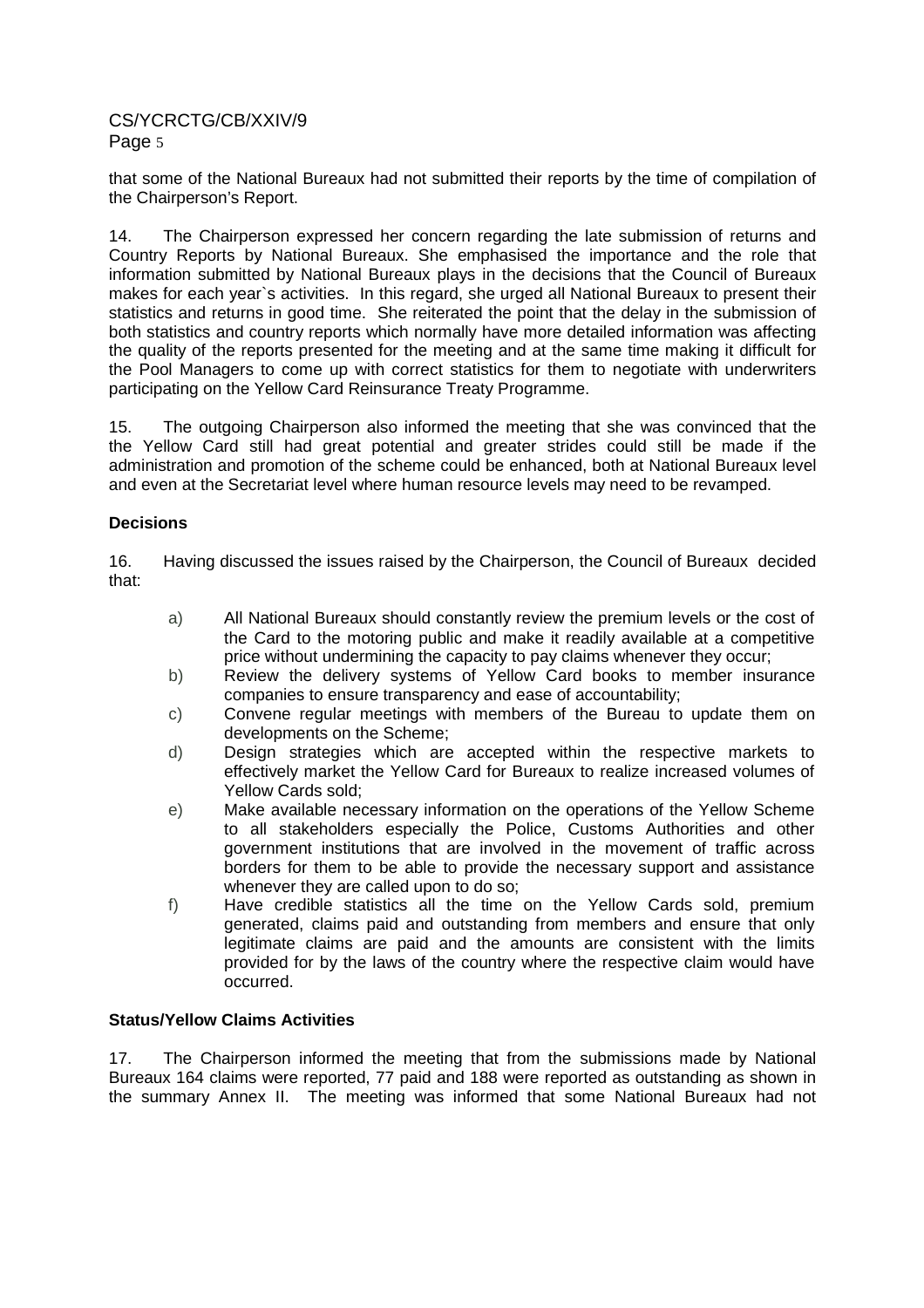submitted their claims statistics. Reports of yellow card returns and claim statistics submitted by some National Bureaux during the meeting were reflected in the above figures.

### **Long outstanding claims between the National Bureaux of Tanzania and Kenya**

18. The meeting was informed that the position had not changed since the last Technical Management Committee meeting held in Harare, Zimbabwe, in September 2011.

19. In the discussion that ensued, the National Bureau of Tanzania advised the meeting on the progress made and details were captured in their country report.

### **Yellow Card Accidents Notification Period**

20. The meeting was informed that in an effort to minimize the delays in the reporting period for Yellow Card Claims, the Secretariat as directed by the Council of Bureaux was gathering information from member States to establish the minimum reporting periods obtaining in each member State and come up with a proposal on how these periods can be rationalized. The meeting was informed that the exercise was ongoing and a report was going to be submitted to the 30<sup>th</sup> Technical Management Committee meeting scheduled for the first quarter of 2011.

### **Capacity Improvements for the Yellow Card Secretariat**

21. The Outgoing Chairperson informed the meeting that the Secretariat, following up on the decision of the 23<sup>rd</sup> Meeting of the Council of Bureaux of the Yellow Card Scheme, held from 28 to 30 October, 2009, regarding the recruitment of a Senior Finance Assistant to improve the capacity of the Secretariat, the position had been filled.

22. She however, informed the meeting that the recruitment of an Insurance Expert, a position approved by the Council of Bureaux for the 2010/2011 period was still outstanding and the position was going to be filled on approval by the Council of Bureaux of the proposed 2010/2011 budget.

#### **Decision**

23. The Council of Bureaux deliberated on the issue and approved the recruitment of an Insurance Expert together with the proposed budget presented by the Secretariat.

#### **COMESA/MVA Co-operation on the Motor Vehicle Third Party Insurance System**

24. The Chairperson informed the meeting that a meeting on COMESA-SADC joint task team on the harmonization of the COMESA Yellow Card and SADC (SACU) Fuel Levy System, organized by SADC was held from 16 – 17 March, 2010, in Gaborone, Botswana. The meeting was attended by the Chairperson of the Council of Bureaux and representatives from Zimbabwe, South Africa, and Botswana, COMESA and SADC Secretariat and a representative from FESARTA. The meeting having considered the different systems, namely the Yellow Card Scheme, the Fuel Levy System and the Cash System and taking into account the deliberations and understanding reached in the meetings held earlier in 2002 and 2001 agreed on the following: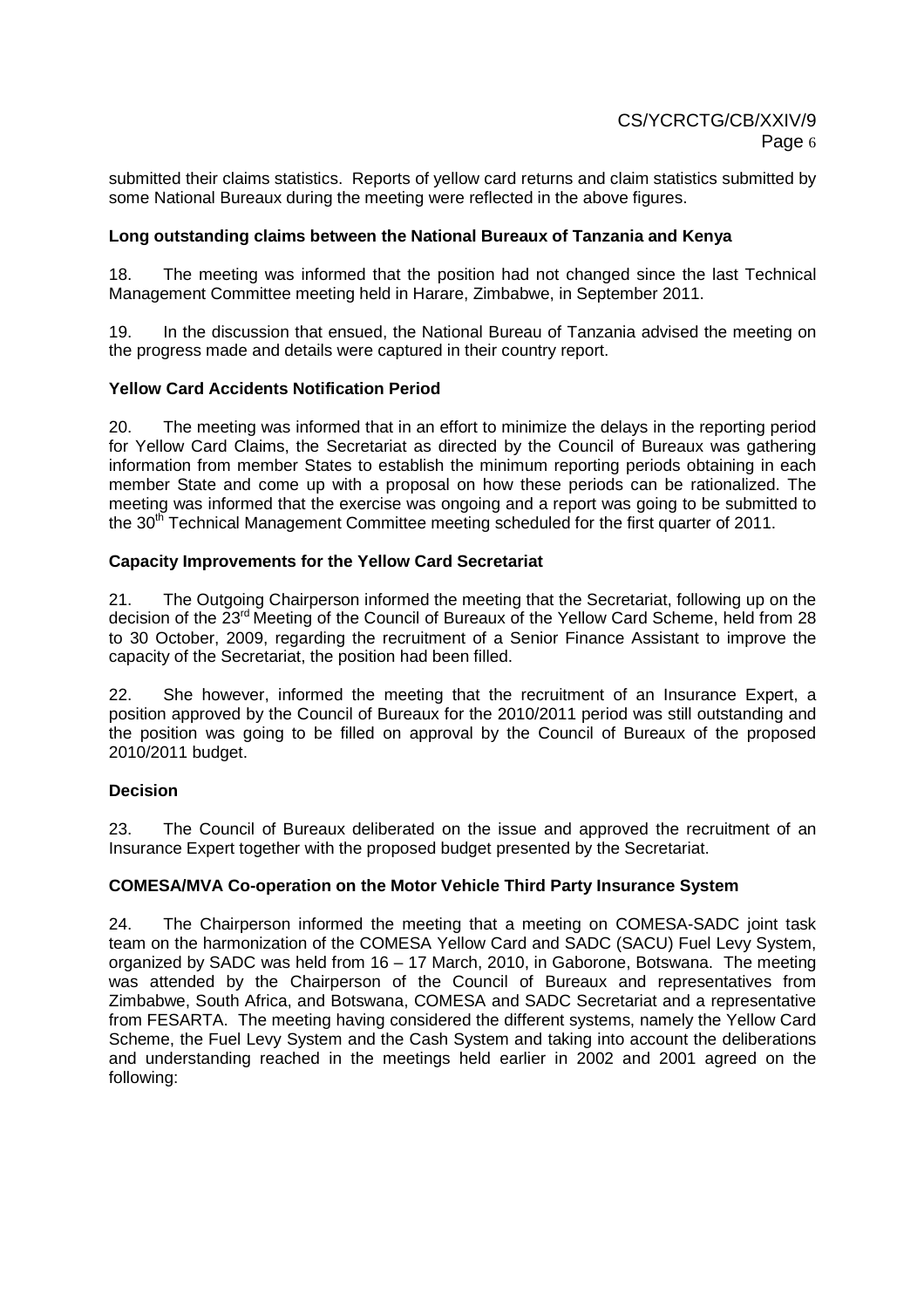# CS/YCRCTG/CB/XXIV/9

Page 7

- a) the Yellow Card and Fuel Levy Systems both have merits and there would be no attempt to adopt one system over the other but the two systems would be interfaced;
- b) National workshops to be held in Botswana, Lesotho, Namibia, South Africa, Swaziland, Mozambique and Angola;
- c) Hold a regional workshop to take the process forward from the national workshops and finalize the implementation plan;
- d) Submit the workshop reports to SADC and COMESA and implement the interface of the Yellow Card and Fuel Levy systems; and
- e) Implementation of the Yellow Card system in the BLNS countries planned to be completed in 2011.

# **Review of Draft Model Legislation on the Third Party Motor Vehicle Insurance**

25. The meeting was informed that no progress had been made since the last Council of Bureaux meeting because of financial constraints. However, the Secretariat was urged to continue to look for funds to have the issue finalized.

# **Management Information System for the Yellow Card**

26. The Outgoing Chairperson informed the meeting that a number of activities had been carried out by the Secretariat and the Pilot Tests were conducted. She further advised the Council of Bureaux that the process was ongoing and the system was to be finalized soon.

### **Workshops on the Yellow Card Scheme**

g. The meeting was informed that following up on the decision of Council of Bureaux, a National Yellow Card Co-ordinators workshop was held in Nairobi, Kenya, from the  $12<sup>th</sup>$  to the 14<sup>th</sup> of May 2010, to review among other things, the general operations of the Yellow Card and the instruments that are used by National Bureaux in the day to day administration of the Scheme.

### **Promotional Materials**

27. Regarding Yellow Card promotional materials, the outgoing Chairperson emphasized the need for National Bureaux to order additional materials whenever they are required from the printer through the Secretariat to support the Yellow Card sensitization programmes they were carrying out with stakeholders.

### **Programme on the Co-operation and Integration of the Insurance Services in the COMESA Region**

28. The Council of Bureaux was informed that there had not been progress since the last Council of Bureaux meeting. However, efforts were underway to hire a Consultant to carry out a study on the Structure, Conduct and Performance of the Insurance Industry in the COMESA region and propose the way forward on the liberalization of the industry among other issues.

### **Conclusion**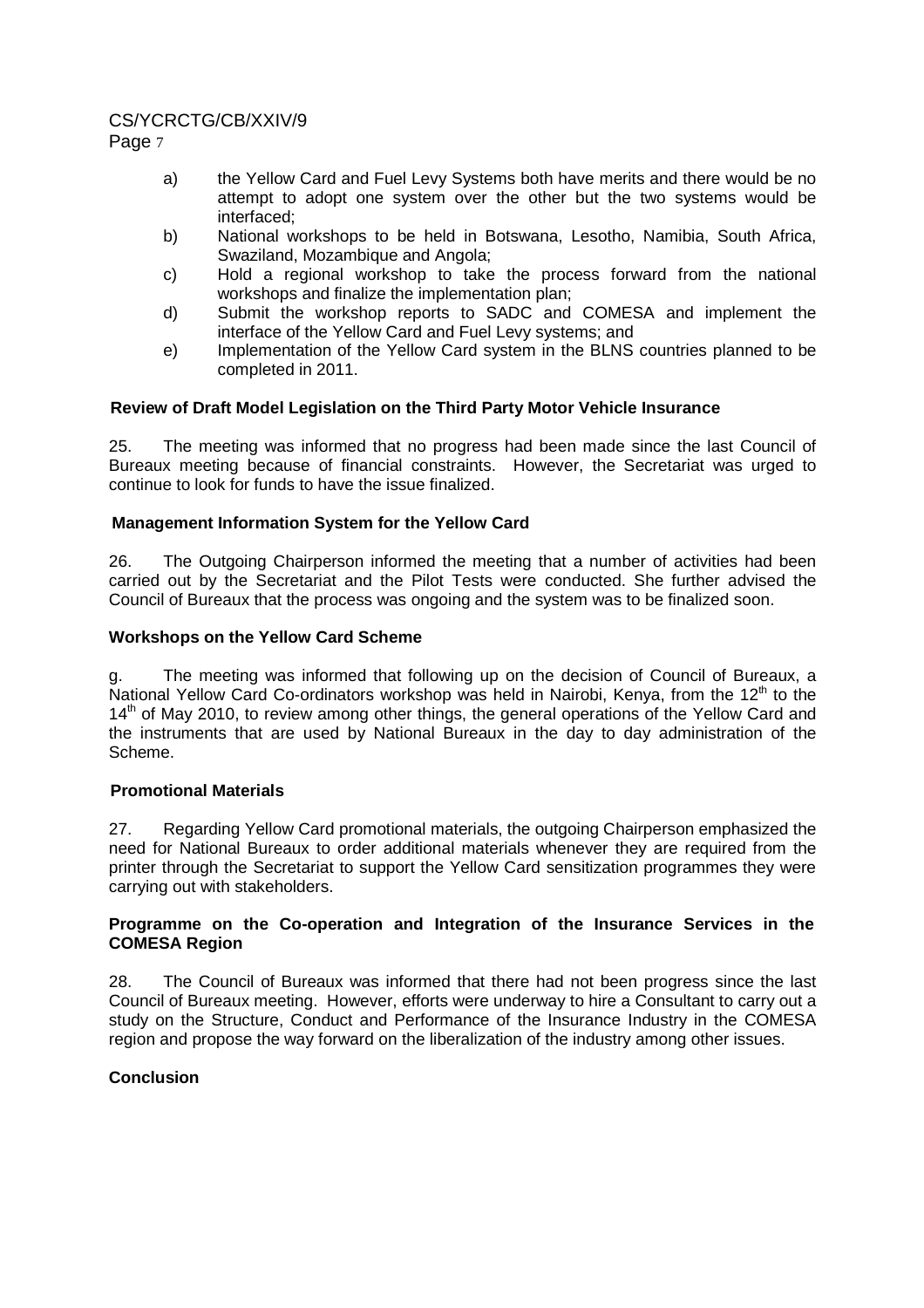29. In her concluding remarks the Outgoing Chairperson thanked all the National Bureaux for their individual and collective efforts in keeping the Scheme going.

# **Country Report by National Bureaux** (Agenda item 5)

30. Pursuant to the decision of the 24<sup>th</sup> Meeting of the Council of Bureaux, National Bureaux presented their Country Reports on the operations of the Yellow Card Scheme for the period from  $1<sup>st</sup>$  July, 2009 to  $30<sup>th</sup>$  June , 2010 as summarized here below:

### **The National Bureau of Burundi**

- 31. The National Bureau of Burundi reported as follows:
	- a) Issued 7,553 cards and collected US\$95,931 premium income;
	- b) Reported 48 claims, paid 25 and 46 were outstanding;
	- c) pointed out the following challenges:
		- i) communication problems with the NIC of Tanzania over the confirmation of handling claims; and
		- ii) noticed a lot of vehicles with number plates from DRC which are moving with fake Yellow Cards.

### **The National Bureau of Djibouti**

- 32. The National Bureau of Djibouti reported as follows:
	- a) 655 cards were issued and UD\$213,113 premium income was collected;
	- b) Claims amounting to 37 942 023 DFR (213 157 USD) were paid during the period under review. There was therefore a 25% decrease compared to the same period the previous year.
	- c) Outstanding clams amounting to 386 720 186 (USD 2172785) were recorded as outstanding as at  $30<sup>th</sup>$  of June 2010 showing an increase of 27% compared to the previous period.

33. The National Bureaux reiterated the need for a claims register to be included in the Yellow Card Procedures Manual.

#### **Decision**

34. The Pool Managers in consultation with the Secretariat should look into the issue and make recommendations to the next TMC for consideration and approval.

#### **The National Bureau of D R Congo**

- 35. The National Bureau of D R Congo reported as follows:
	- a) issued Yellow 5,300 Cards and collected a total premium income of USD369,379;
	- b) challenges include the following:
		- i) Having a problem of reimbursement
			- ii) The recent accident has also been a major problem for the Bureaux.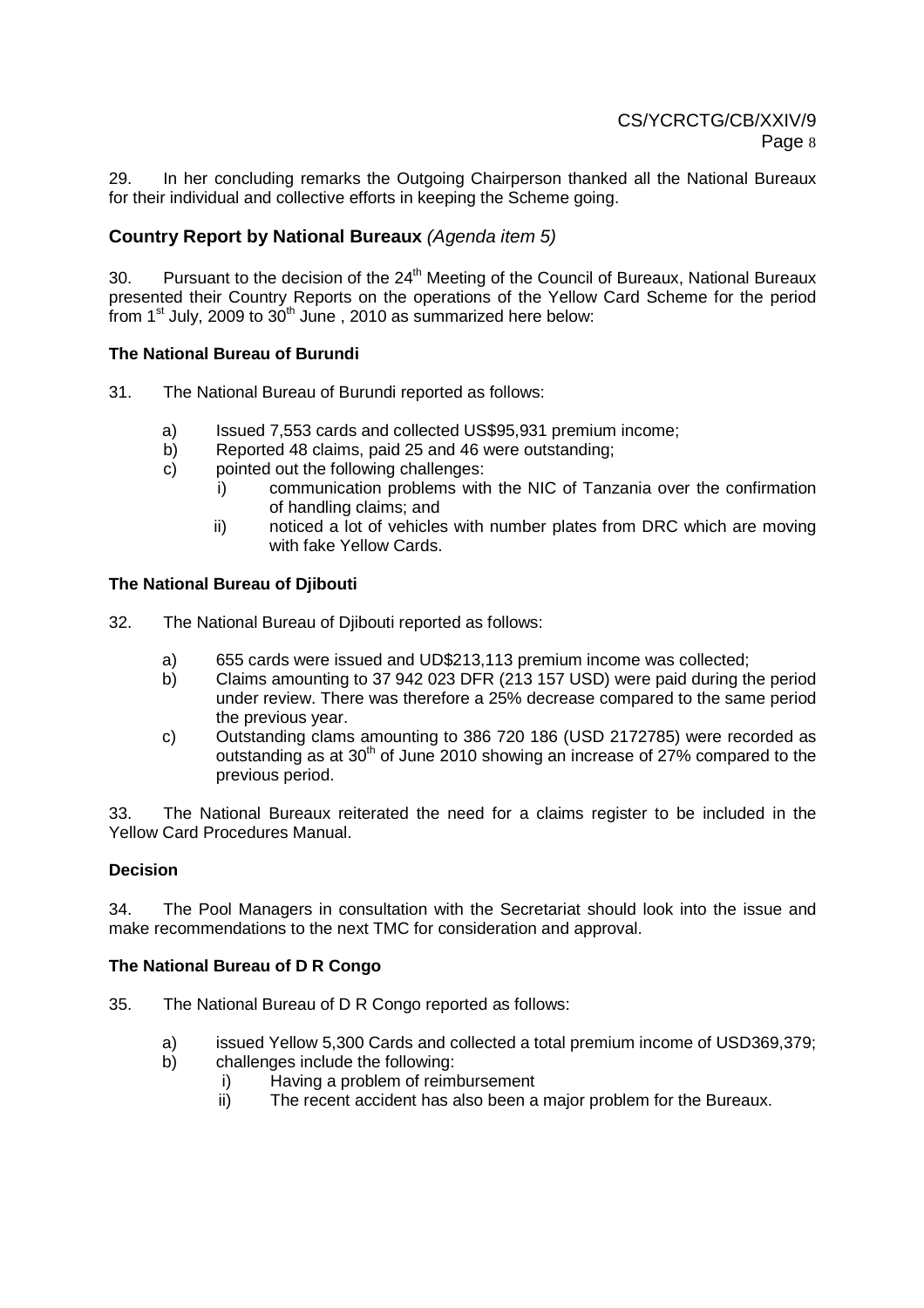36. With regard to the tragic accident in the Eastern DRC Congo involving a Kenya fuel tanker happened on 3<sup>rd</sup> July, 2010, the National Bureau of DR Congo informed the meeting that the number of persons who died in the accident had now reached 400 and explained the seriousness of the issue on the families of the victims and community at large and its political implication and underscored the need to urgently settle the claims.

37. During the discussions on the issue, the meeting concurred with the National Bureau of DR Congo on the importance to settle the claims as quickly as possible. The meeting noted that the proposed claim settlement limit was on the high side and emphasized the importance to adhere to the standard claims handling practices and procedures as provided in the Yellow Card Manual.

### **Decisions**

- 38. The meeting decided that:
	- a) in order to speed up the settlement of the claims, the Pool Managers, the Secretariat and the National Bureau of DR Congo should meet to discuss and resolve the issues of the handling and settlement of the claims at the earlier possible time; and
	- b) the Secretariat should use the expertise of national bureaux in carrying out activities which required special skills.

### **The National Bureau of Ethiopia**

- 39. The National Bureau of Ethiopia reported as follows:
	- a) eleven member insurance companies;
	- b) Issued 23,699 cards and recorded a premium of US \$ 1,117,882.11(5% increase from the premium recorded in the previous year)
	- c) Settled its budget contribution for the preceding year
	- d) Held bilateral meetings with the National Bureau of Djibouti
	- e) 12 claims were reported, 3 were paid and 9 are outstanding
	- f) pointed out the following challenges:
		- i) Delays in authorization regarding claims from other Bureaux
		- ii) Awareness of the Yellow Card Scheme in the country
		- iii) Late reimbursements of Yellow Card Claims by member National Bureaux
		- iv) Dealing with High claim limits in other countries

#### **The National Bureau of Eritrea**

40. The National Bureau of Eritrea reported that it had issued three cards, had no claims reported and had prepared a premium bordereaux and sent to the pool managers accordingly.

### **The National Bureau of Kenya**

- 41. The National Bureau of Kenya reported as follows:
	- a) 35 member insurance companies of the National Bureau issued 8,521 Yellow Card and collected a total premium of USD932,944;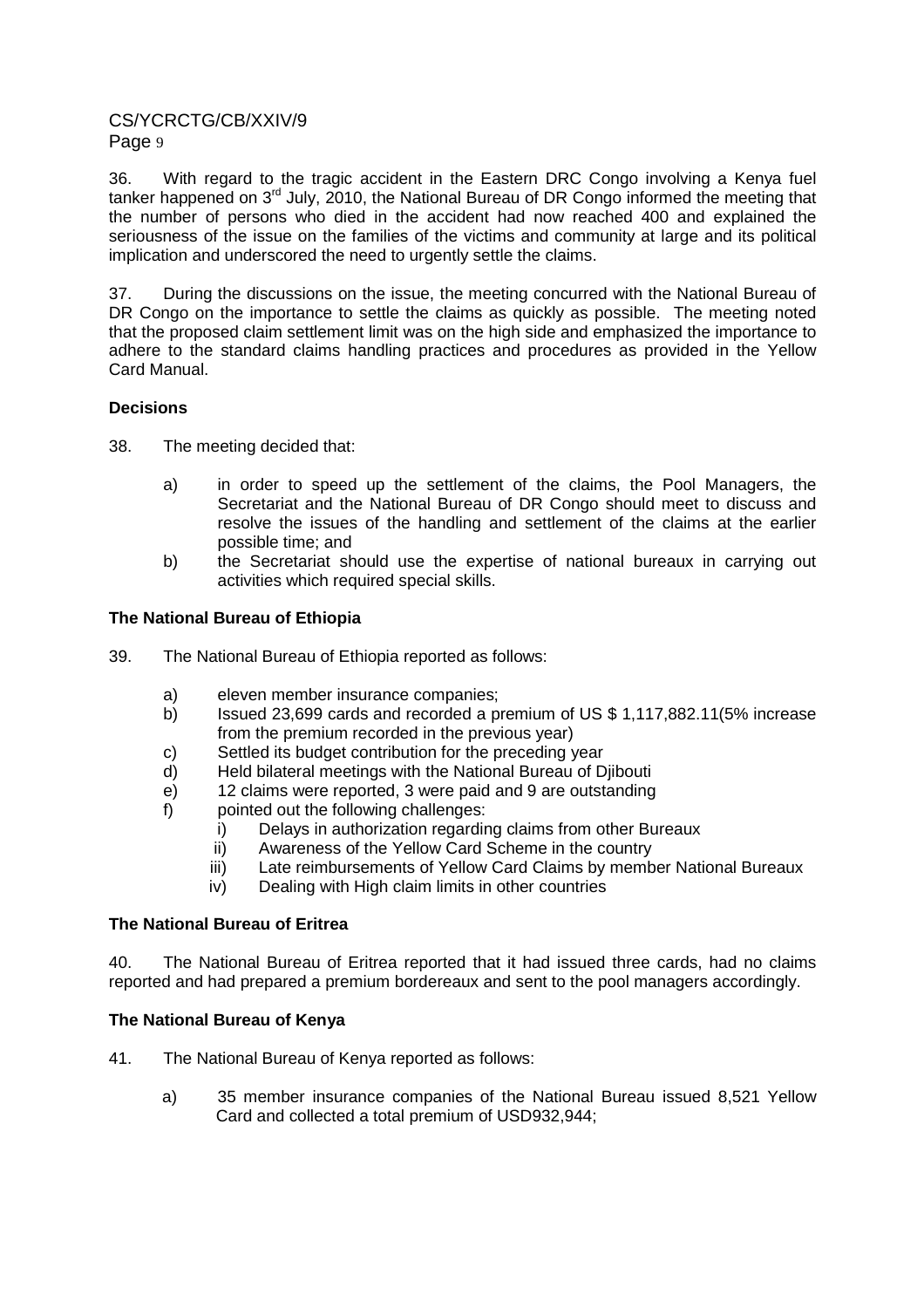- b) 17 claims (estimated USD120,226) reported, fourteen, (amounting to US\$20,392) paid and forty five, estimated (US\$120,124) were outstanding as at 30 June 2010;
- c) Carried out the following activities:
	- i) Organized a YC- MIS workshop in conjunction with the Secretariat for the member companies;
	- ii) Carried out a number of marketing activities in effort to increase sale of Yellow cards.
- d) Challenges faced by the Bureau were as follows:
	- i) Delays in obtaining claims handling authorization from some National **Bureaus**
	- ii) Delays in getting reimbursements from the issuing bureau.
	- iii) Observed cases where summons are not acted upon resulting to a default judgment.
- e) Presented the following recommendations:
	- i) The COMESA Secretariat should assist the National Bureau in enforcing the COMESA Yellow Card Protocol; and
	- ii) The COMESA Secretariat should assist the Bureau in marketing the Yellow card.

### **The National Bureau of Malawi**

- 42. The National Bureau of Malawi reported as follows:
	- a) It has eight insurance companies;
	- b) 527 Yellow Cards had been issued and a total premium of 3 508 982.40 MKW realized during the 2009/2001 period, an increase of 1.62% and 1.41% was therefore realized in terms of premiums and the number of Yellow Cards issued respectively compared to the previous period.
	- c) 4 claims estimated at 10 630 000 MKW were reported as outstanding and 3 with an estimated amount of 2 800 000 MKW were still to be confirmed by the National Bureaux of Tanzania and Zambia.
	- d) The transition from the old to the new generation of yellow cards was done smoothly; and
	- e) Challenges: The non membership of Mozambique remained a challenge since most motorists from Malawi pass through Mozambique which does not recognize the Yellow card.
	- f) Recommended that the efforts T to harmonize the COMESA/SADC and SACU instruments must be intensified.

### **The National Bureau of Rwanda**

43. The National Bureau of Rwanda did not submit any report and the Bureaux was not represented during the Meeting.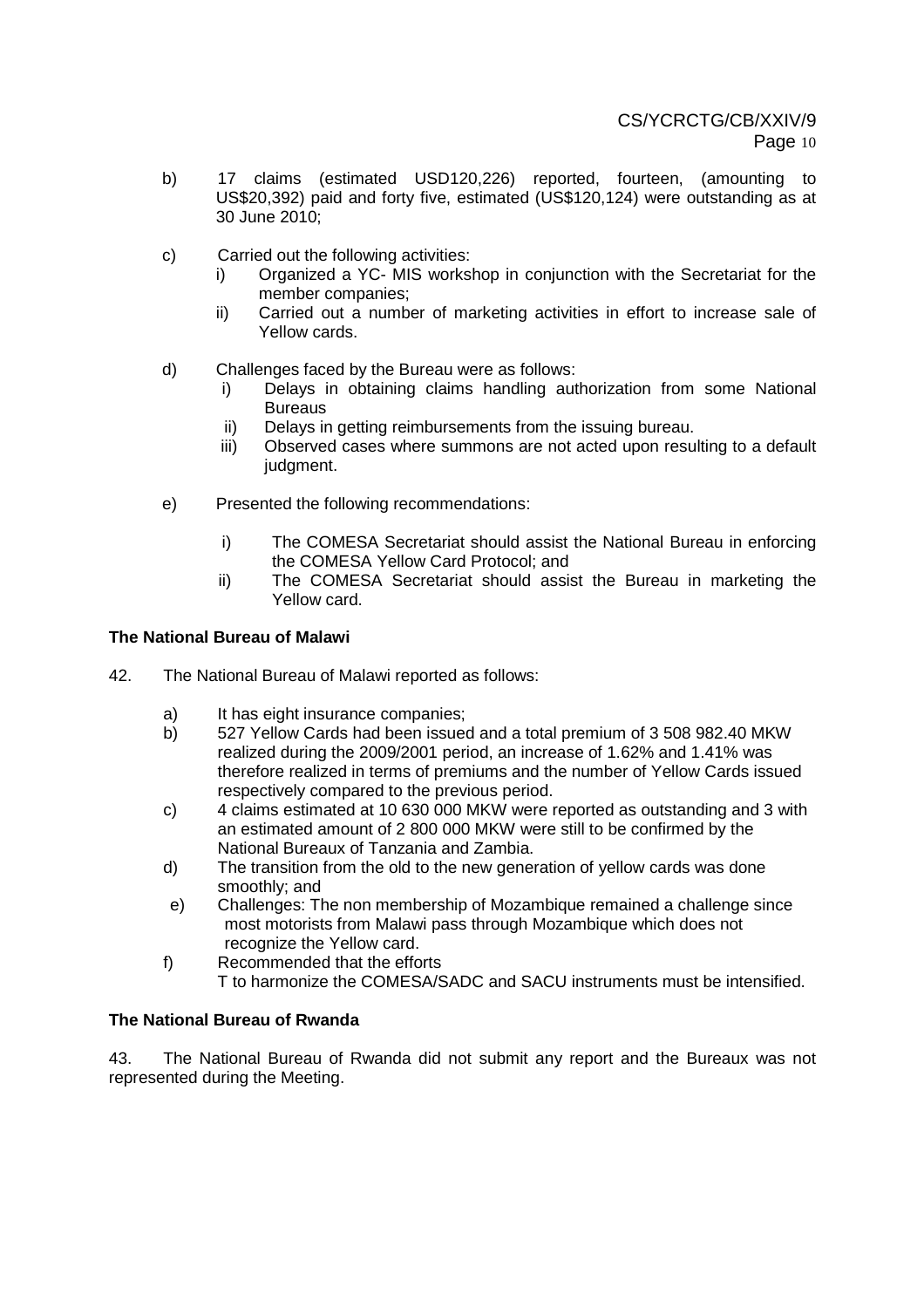### **The National Bureau of Sudan**

- 44. The National Bureau of Sudan informed the meeting that ;
	- d) It had nine member companies and;
	- e) Had issued 126 Yellow generating a premium of US \$ 32627.60;
	- f) It had paid all outstanding claims to ZEP-RE.

### **The National Bureau of Tanzania**

- 45. The National Bureau of Tanzania reported as follows:
	- a) seventeen member insurance companies issued 7,685 cards and collected US\$342,272 premium income;
	- b) paid premium cessions without waiting for debit notes;
	- c) 17 Claims were reported 4 paid amounting to 14 600 000 TSH
	- d) the Pool Managers should rectify their records on claims paid and O/S claims and premium cessions the Bureau had made to the Pool;
	- e) pointed out the following challenges:
		- i) unable to submit returns to the reinsurance pool on time<br>ii) fake Yellow Cards posses serious challenges to the Nation
		- fake Yellow Cards posses serious challenges to the National Bureau

46. The National Bureau requested other National Bureaux to send them the rates that they were using in their respective countries for Yellow Cards to enable the bureau to effectively rate the cost of the Yellow Card without undermining its competitiveness.

#### **The National Bureau of Uganda**

- 47. The National Bureau of Uganda reported as follows:
	- a) Issued 11,850 Yellow Cards and collected US\$ 793,490
	- b) 45 claims were reported, 24 settled and 61 were outstanding
	- c) Successfully introduced the new Yellow Card<br>d) Piloted the Yellow Card MIS
	- Piloted the Yellow Card MIS
	- e) Continued in the sensitization of stakeholders
	- f) Reported the following challenges faced:
		- i) Forgeries of Yellow Cards;
		- ii) Delays in confirmation, authorization and settlement of claims;
		- iii) Late reporting of claims
	- g) Recommended the following:
		- i) Reimbursement should be done as soon as possible
		- ii) The TMC should review the issue of reporting period for COMESA claims
		- iii) The issuing bureaux should accelerate the process of confirmation of cover and authorization of settlement.

### **The National Bureau of Zambia**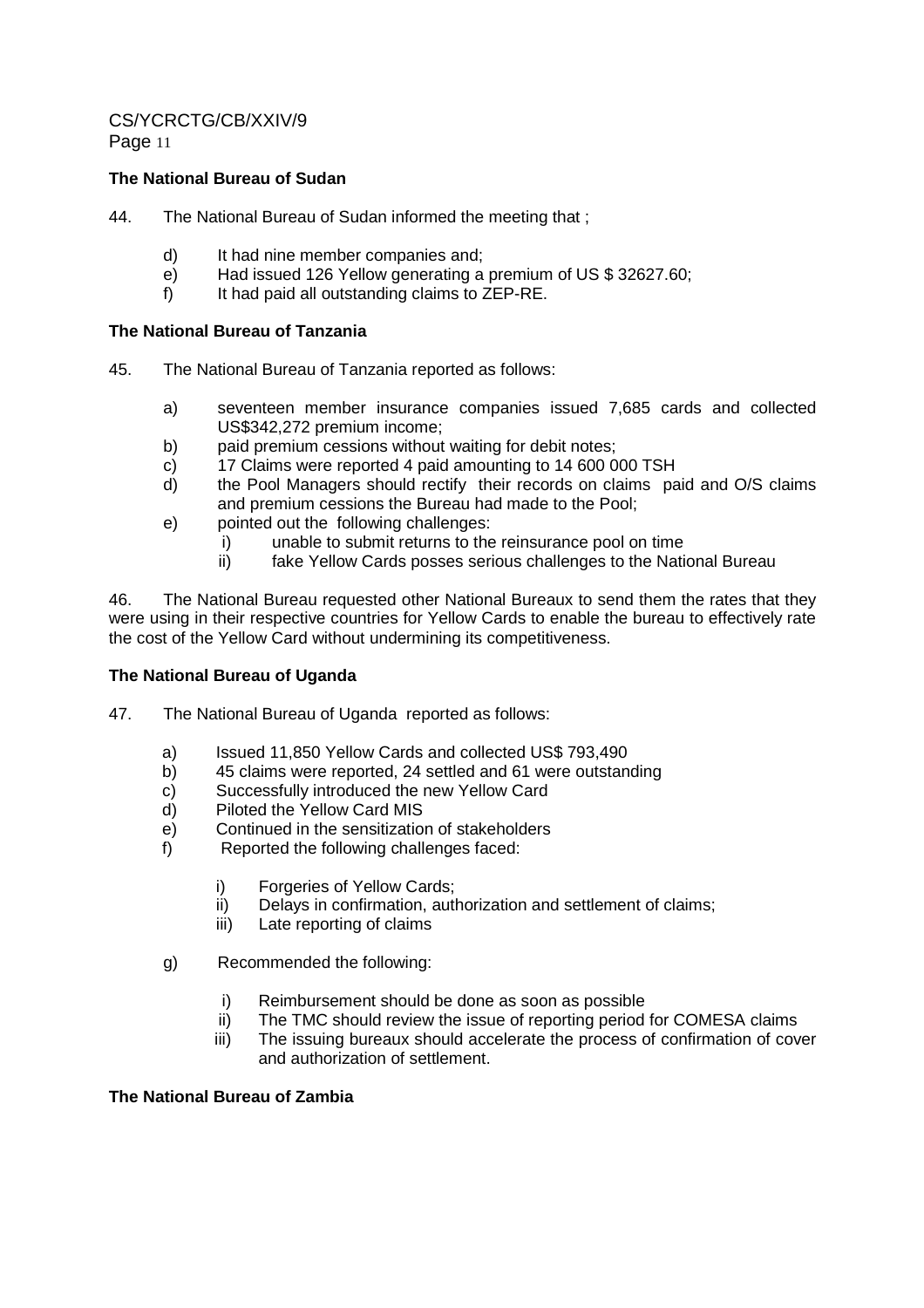- 48. The National Bureau of Zambia reported as follows:
	- a) Eight member insurance companies collected a premium income of ZKW 2,202,955,528.00
	- b) Paid a cession to the pool amounting to ZMK 660,886,658.40.
	- c) Had eleven claims from which five were settled leaving six and one partially outstanding.
	- d) The following activities were carried out:
		- i) Carried out a consultative meeting with the National Bureaux of DRC to discuss claim related issues
		- ii) Carried out a stake holder meeting with NIC Tanzania at Nakonde border post
		- iii) Carried out a sensitization meeting on proper issuance of Yellow cards with one member
	- e) Challenges faced include the following:
		- i) Delays by some Bureaux to respond to queries or confirm validity of Yellow cards
		- ii) Low level of awareness of the Yellow card by the public
		- iii) Frequent changes of staff designated to handle Yellow cards before proper orientation of those taking over such tasks
- 49. The National Bureau of Zimbabwe reported as follows:
	- a) It had 23 member insurers who transact motor insurance business.
	- b) 7035 Yellow Cards had been issued and a premium income of USD 479 198.10 realised during the period under review
	- c) Reported that it was up to date with the premium cessions to Zep-Re
	- d) It had carried out two training sessions in Harare and Bulawayo on the administration of the Yellow Card Scheme
	- e) The National Bureau informed Council that they had a successful bilateral Meeting with the National Bureau of Zambia on long outstanding claims and a resolution on the way forward was reached by the two National Bureaux. Most of the claims earlier reported as outstanding were no longer pending but had been cancelled.
	- f) Regarding the introduction of The New Generation of Yellow Cards, the Bureau informed the meeting that it was done successfully.
	- g) New premium rates were introduced on  $1<sup>st</sup>$  July 2010 and these were implemented successfully.
	- h) Regarding claims, the National Bureau of Zimbabwe informed the Meeting that they had made requests from all National Bureaux to provide them with details on outstanding claims paid on their behalf and no outstanding were reported except with the National Bureau of Zambia and details are attached to this report as Annex III.
	- i) Pointed out the following challenges:
		- i) Member National Bureaux had not been responding to the Bureau`s request to have information on claims that were outstanding, claims which required the National Bureau of Zimbabwe to settle, in spite of a number of reminders; and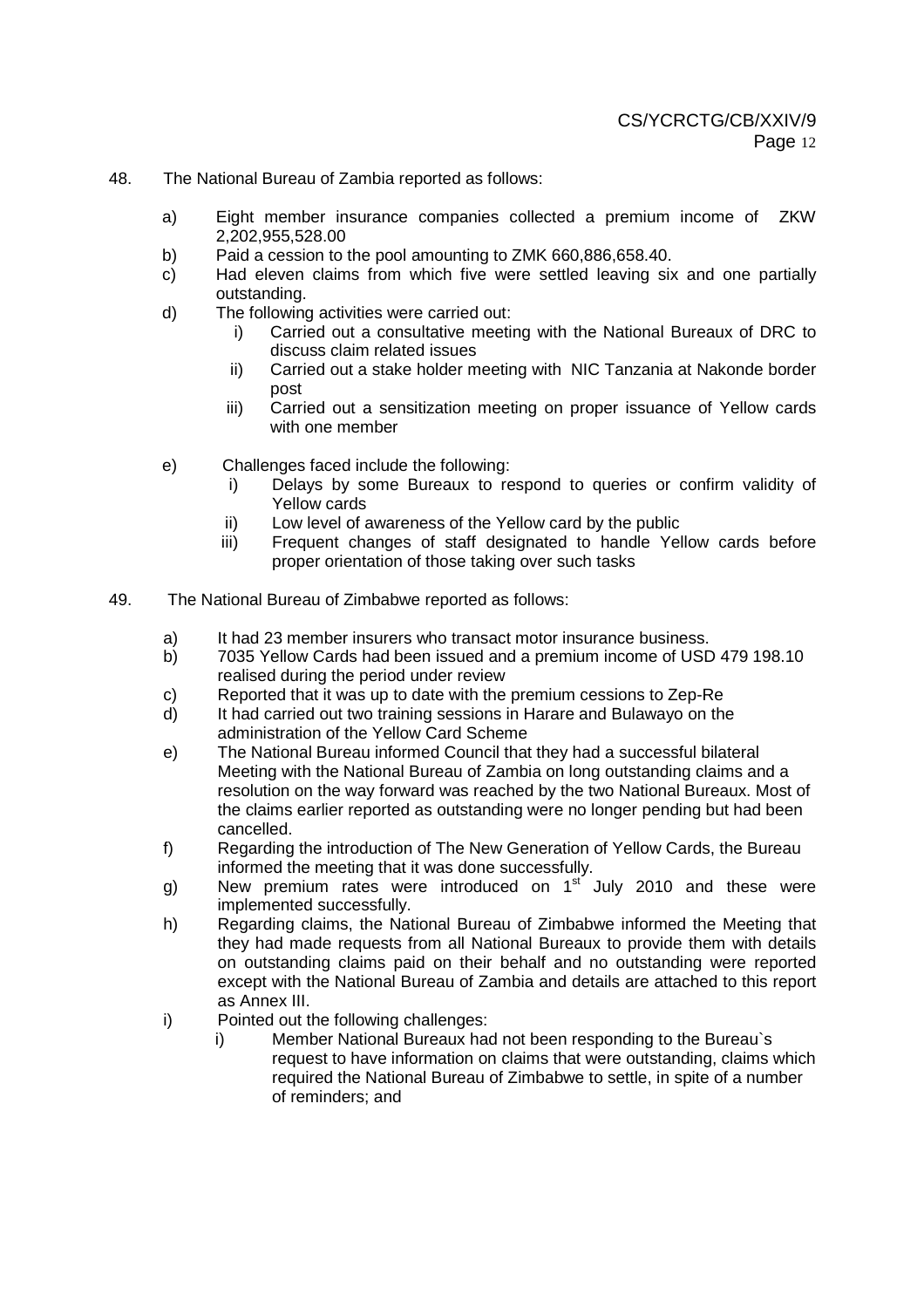ii) The position was making it difficult for the Bureau to come up with an effective plan to meet their obligations on the operations of the Yellow Card Scheme.

### **Reports of the Twenty-Eighth and Twenty-Ninth Meetings of the Technical Management Committee (TMC) on the Yellow Card Reinsurance Pool** (Agenda 6 & 7)

50. A representative of the COMESA Secretariat presented reports of the  $28<sup>th</sup>$  and the  $29<sup>th</sup>$ Meetings of Technical Management Committee, held from the 22<sup>nd</sup> to 23<sup>rd</sup> April 2010, in Blantyre, Malawi and the  $9<sup>th</sup>$  to the 10<sup>th</sup> of September 2010, in Harare, Zimbabwe, respectively. The Secretariat presented documents No CS/CB/TMC/XXVIII/6 and CS/CB/TMC/XXIX/10 Reports for the two meetings held respectively. The reports provided Council of Bureaux with details on the deliberations of the two meetings and the main highlights were presented as follows:

### **Yellow Card Manual**

51. Regarding the review of the Yellow Card Manual, specifically on the wording the of section 2.2.3(b) relating to the limit of liability under Medical Expenses, the Council of Bureaux considered the wording

### **Decision**

52. The meeting endorsed the following recommendations of the  $29<sup>th</sup>$  Technical Management Committee as follows:

#### **Section 2.2.3 (b) should be replaced and read as follows:**

1. "The standard sum insured for medical expenses cover shall be COM \$150 per any one person any one accident and is provided free of additional premium. However, motorists can on request have the limit increased up to COM USD 1000, and pay additional premium for the increase".

#### **Progress on the Withdrawal of unused old Yellow Cards by National Bureaux**

53. Concerning the issue of unused old cards, Council of Bureaux noted that some National Bureaux had put up measures to ensure that all unused Yellow Card books were withdrawn specifically the National Bureaux of Malawi and Zimbabwe. It was also noted that the process was underway in Uganda.

#### **Decisions**

54. The meeting endorsed the following recommendations of the  $28<sup>th</sup>$  Technical Management Committee:

- a) retrieve all unused old Yellow Card Pads from their member insurance companies;
- b) carry out a thorough stock reconciliation of the issued and declared cards on the yellow card monthly returns in comparison to the distributed and unused yellow card books given to each member insurance company; and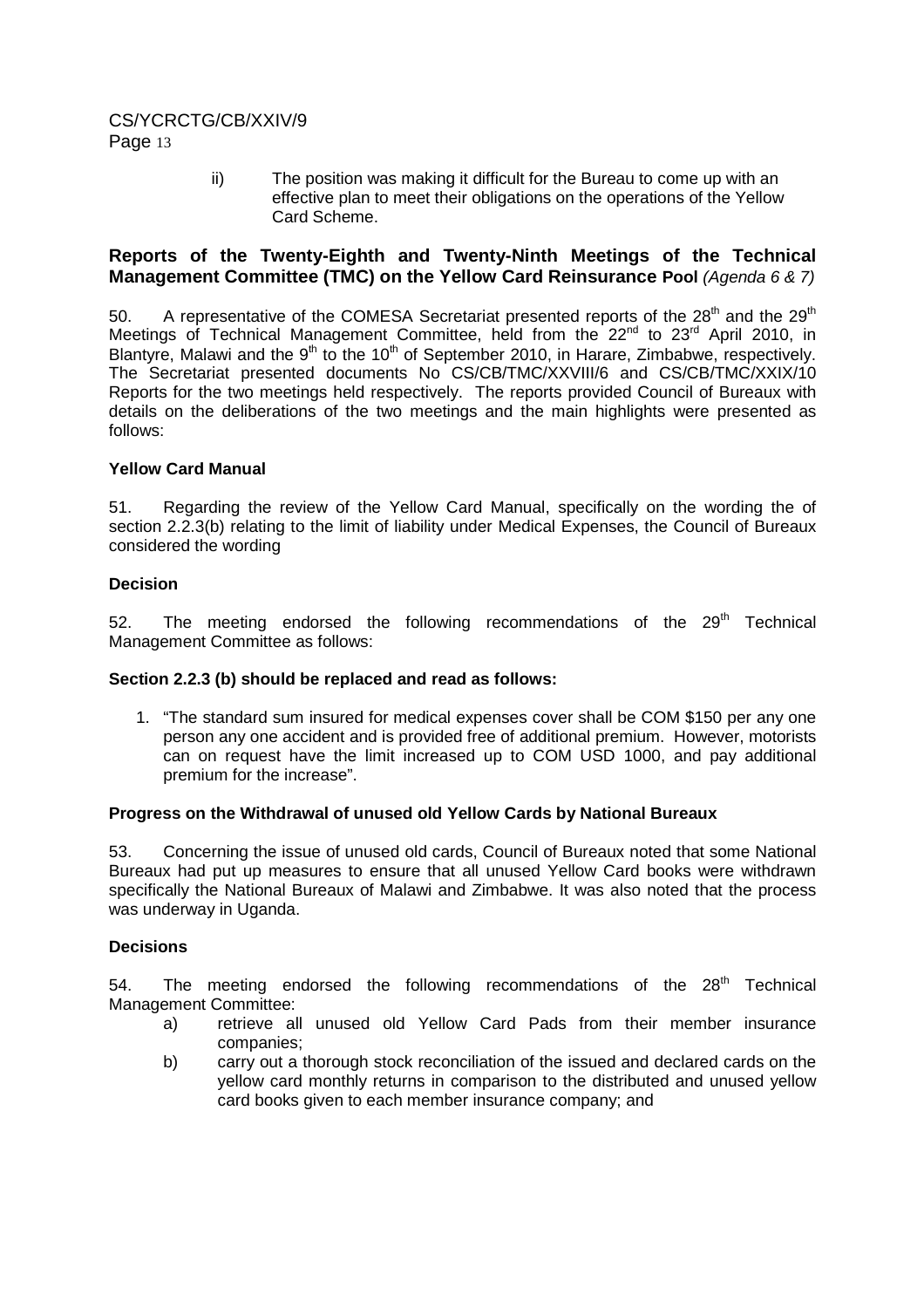c) continue with the marketing activities to popularize the Yellow Card Scheme to the general public.

### **Long Outstanding Claims between National Bureaux**

55. Regarding long outstanding claims between National Bureaux, the Council of Bureaux noted from the  $29<sup>th</sup>$  TMC Report that there were still long outstanding claims between the National Bureaux of: Uganda and Kenya; Tanzania and Kenya; Uganda and Burundi; Burundi and Kenya; Burundi and Tanzania and Rwanda.

#### **Decision**

56. The Council of Bureaux having deliberated on the long outstanding claims between the mentioned National Bureaux adopted the following recommendations of the 29<sup>th</sup> Technical Management Committee Meeting that:

- a) The Secretariat should continue making follow ups on the settlement of the long outstanding claims with the concerned National Bureaux and report on the progress made to the next TMC meeting;
- b) Pool Managers should quickly reimburse the handling bureau for claims settled on behalf of another bureau once all the necessary documents and approvals are made available to them and seek reimbursement from the issuing bureau as stipulated in the Yellow Card Manual;
- c) National Bureaux should improve on communication amongst themselves to reduce unnecessary delays and ensure the smooth operation of the scheme; and
- d) National Bureaux with long outstanding claims should endeavour to have bilateral discussions to ensure that any outstanding issues are quickly resolved and seek the assistance of the Secretariat and or the Pool Managers when a resolution is not found.

### **Comparison of Yellow Card Rates and Nationally Issued Motor Vehicle Cover**

57. Following up on the decision of the Council of Bureaux to establish the competitiveness of the Yellow Card against the nationally issued Third Party Covers the Secretariat informed the Council of Bureaux that reminders for information had been sent to National Bureaux however a number of them had not responded.

#### **Decision**

58. The Council of Bureaux endorsed the following recommendations of the  $29<sup>th</sup>$  Technical Management Committee.

59. The Secretariat should send reminders to all National Bureaux for them to provide the required information and all National Bureaux which have not made their submissions to the Secretariat should urgently do so before the end of December 2010.

### **Suspected Forged Yellow Cards Presented by the National Bureau of the DRC**

60. On the forged Yellow Cards alleged to have originated from Tanzania and presented to the 28<sup>th</sup> TMC by the National Bureau of Congo, and the case of Uganda where six forged Yellow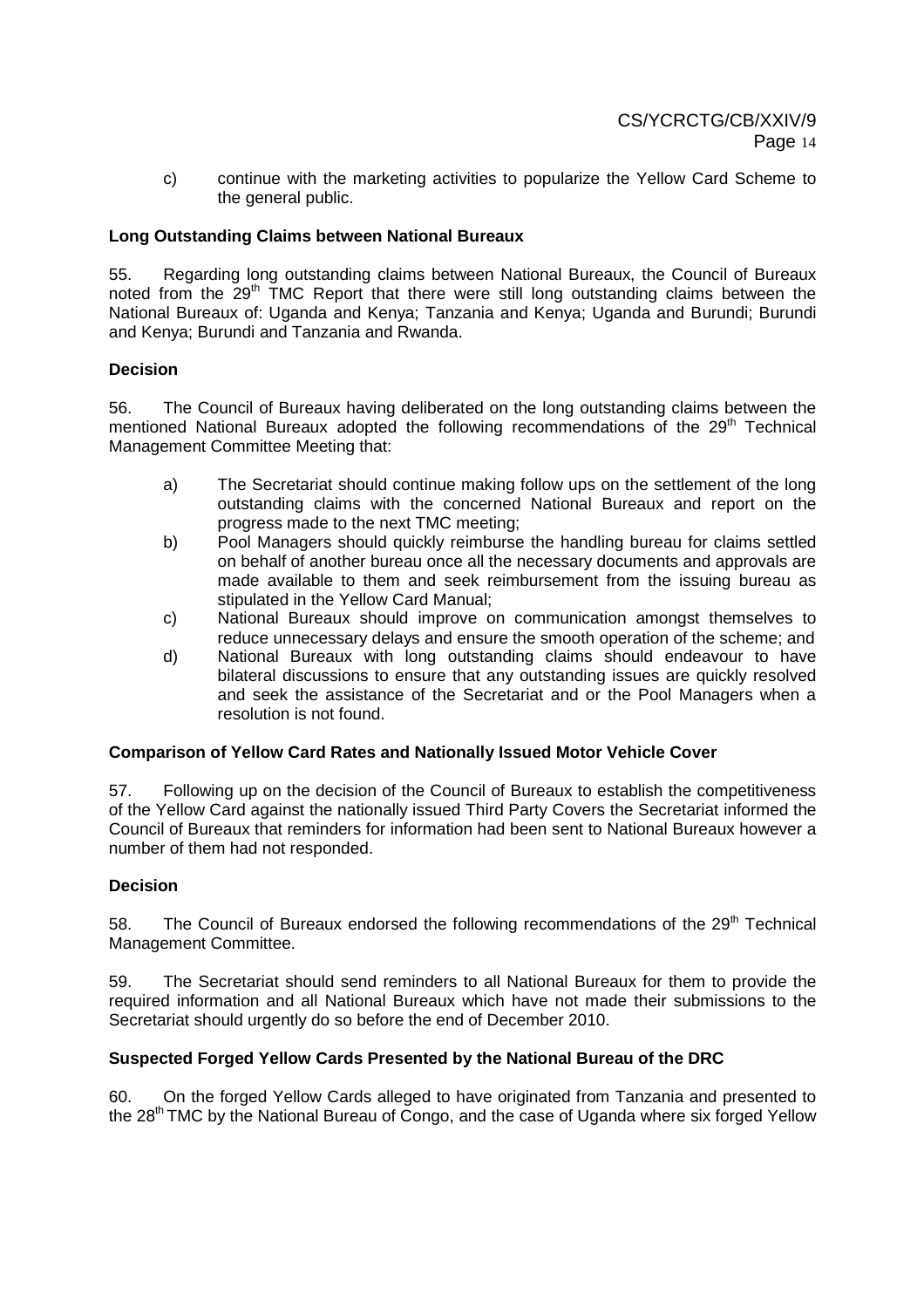Cards allegedly issued by the National Bureau of Rwanda were reported to the  $29<sup>th</sup>$  TMC Meeting.

### **Decisions**

61. The Council of Bureaux endorsed the recommendations of the  $29<sup>th</sup>$  Meeting of the Technical Management Committee as follows:

- a) The National Bureau of Tanzania should urgently follow up on the forgeries and ensure that the issues notified are addressed by the National Courts and take other measures to ensure that the phenomenon is quickly arrested;
- b) The National Bureau of Rwanda should immediately respond to the requests made by the National Bureau of Uganda on the validity of the Yellow Cards involved and copy their response to the Secretariat before the end of November 2010; and
- c) All National Bureaux should step up their efforts to sensitise stakeholders on the Security features of the Yellow Card to minimize cases of forgery.

### **Capacity Subscription to the Pool**

62. The Council of Bureaux noted that the payment of Capacity Subscription had not changed since the position reported during 29<sup>th</sup> TMC held in Harare from the 9<sup>th</sup> to the 10<sup>th</sup> of September 2010. The National Bureaux of Malawi, Burundi and the Sudan were still to settle their outstanding amounts.

63. The meeting further noted that consultations had continued with the National Bureau of Malawi and the Ministry of Trade & Private Sector Development to have the outstanding balance settled but no progress had been achieved by the time of the meeting. The National Bureau of Malawi however informed the meeting that they were as a National Bureau making follow ups on the issue to ensure that it is quickly resolved.

64. It was also noted that follow ups were continuing with the National Bureaux of Burundi and Sudan to have a final settlement on the outstanding amounts.

#### **Decisions**

65. The Council of Bureaux endorsed the recommendations of the 29<sup>th</sup> Technical Management Committee as follows:

- a) The National Bureaux of Burundi, Malawi and Sudan should pay their share of capacity subscription to the pool without further delays; and
- b) The Secretariat should take up the issue of payment of Capacity Subscription with the top management of the National Bureaux named above and report its findings to the next meeting of the TMC.

### **Progress Report of the Pool Managers on the operations of the Yellow Card Reinsurance Pool**

66. The Council of Bureaux noted the highlights of the progress reports of the activities of the Pool Managers on the operations of the Yellow Card Reinsurance Pool submitted to the 28<sup>th</sup>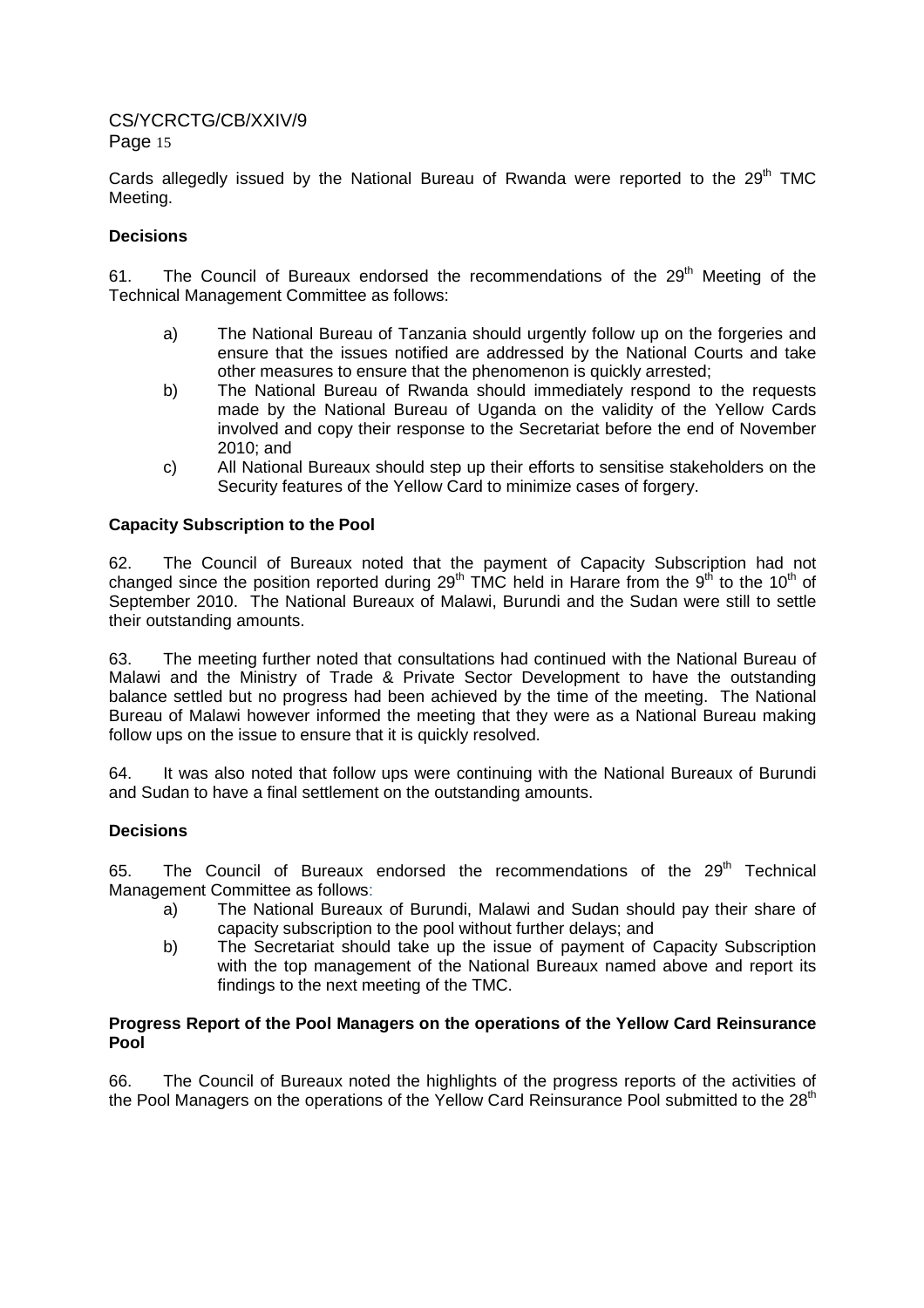and 29<sup>th</sup> Meeting of the Technical Management Committee for the period ended 30<sup>th</sup> June 2010. as follows:

#### **i. Common Account of Excess of Loss Treaty Programme -Placement of the 2010 Program**

### **Decision**

67. The Council of Bureaux endorsed the recommendations of the  $29<sup>th</sup>$  Technical Management Committee as follows:

- a) The Pool should come up with a paper to review the payment of the Excess of Loss programme and present it to the Next TMC meeting; and
- b) Pool Managers should provide a breakdown of the amounts that are owed by individual members to each National Bureau for the previous periods.

# **ii. Pool Financial highlights as at 31st July 2010**

68. The Council of Bureaux endorsed the recommendations of the  $29<sup>th</sup>$  Technical Management Committee as follows:

- a) provide National Bureaux with a breakdown of outstanding premium balance due by members on yearly basis preferably from inception in order to enable members to reconcile their figures and also collect the premium due from their member primary insurance companies;
- b) provide to the National Bureau of Zimbabwe details of the \$3.423 claims settled through the clearing house on its behalf by the National Bureau of Zambia;
- c) mount a mission in September and October 2010 to National Bureaux with high outstanding premiums payable to the Pool and report the progress made to the 24<sup>th</sup> Meeting of the Council of Bureaux, which will be held on 25 - 27 October 2010 in Diibouti:
- d) correct the rate of IBNR provisions applied on outstanding claims at the end of the period to be 12.22% and not 10%; and
- e) provide comparison of figures in the various tables for the performance of similar periods.

# **iii. Pool's Annual Report and Account as at 31st December, 2009**

### **Decisions**

69. The Council of Bureaux noted the observations made by the TMC on the draft external auditors report and endorsed the recommendations of the  $29<sup>th</sup>$  Technical Management Committee as follows:

- a) make the corrections observed by the TMC before the signing of independent auditors report for year ended 31st December 2009; and
- b) the audited accounts be submitted for consideration and approval of the Council of Bureaux as provided in Article 6 item 4 (d) and (f) of the Constitution of the COMESA Yellow Card Reinsurance Pool.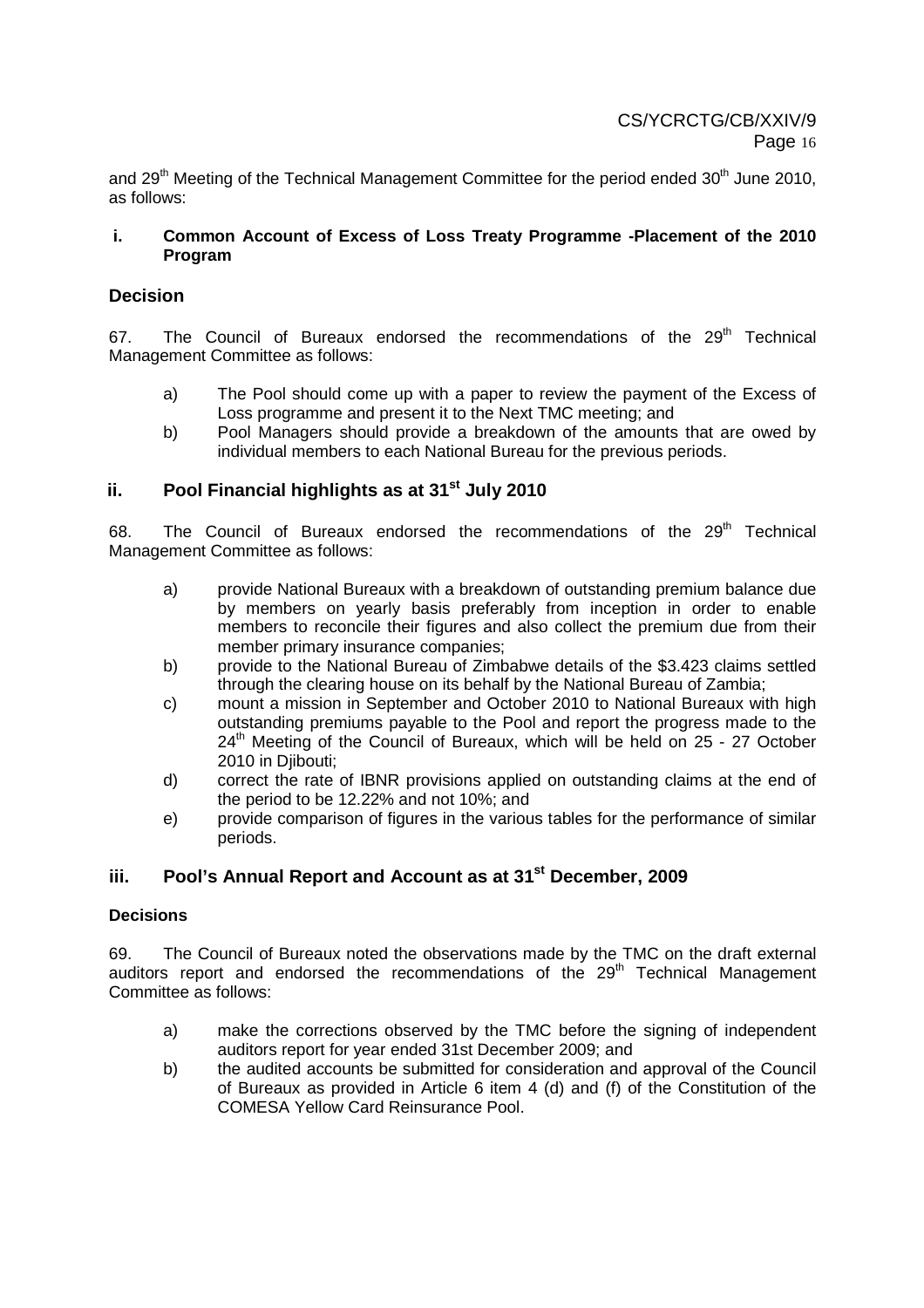# **iv. Diversification of the COMESA Yellow Card Reinsurance Pool Investment Portfolio**

70. The Council of Bureaux noted the observations made by the TMC on the diversification of the COMESA Yellow Card Reinsurance Pool Investment Portfolio, as follows:

- a) The interest rates established through the survey indicated that they had not recovered from the effect of the global financial crisis;
- b) The US \$ Libor rates were below 1% and Banks within the region were offering rates slightly above Libor;
- c) Yield on Treasury Bills issued by various countries had steadily reduced with the 182 days issued by the Kenya Government, for example reducing from 8% at the end of 2009 to 2% as at August 2010;
- d) The US Dollar interest rates currently earned by Pool investment funds were well above the interest rate on offer by the various banks in the region;
- e) The currencies with the highest volatility during the period 01.01.2009 to 10.08. 2010 starting with most volatile were the Zambian Kwacha, Tanzanian Shilling, Kenya shilling and Rwandese Franc, however the Rwandese Franc was a controlled currency; and
- f) Treasury Bills offered by the Government of Rwanda was relatively stable currency against US Dollar and offer an attractive yield.

# **Decisions**

71. The Council of Bureaux endorsed the recommendations of the 29<sup>th</sup> Technical Management Committee as follows:

- a) Proceed with their exercise of investing in Treasury Bills offered by the Government for three months and invest an initial amount not exceeding  $US$100,000$  and report the progress made to the  $24<sup>th</sup>$  Meeting of the Council of Bureaux;
- b) Liaise with National Bureaux to identify investment opportunities in the member countries;
- c) Contact the COMESA Secretariat for detailed investment data or information on member States;
- d) Continue to explore and indentify other assets that are a source of revenue.; and
- e) diversify the investment portfolio in other COMESA member States in compliance with the directives of the Council of Bureaux and report the action taken to the 30<sup>th</sup> Meeting of the TMC.

### **v. Draft Dividend Policy of the Reinsurance Pool of the Yellow Card Scheme**

### **Decision**

72. The Council of Bureaux noted the presentation and observation on the draft dividend Policy and endorsed the recommendations of the  $29<sup>th</sup>$  Technical Management Committee as follows: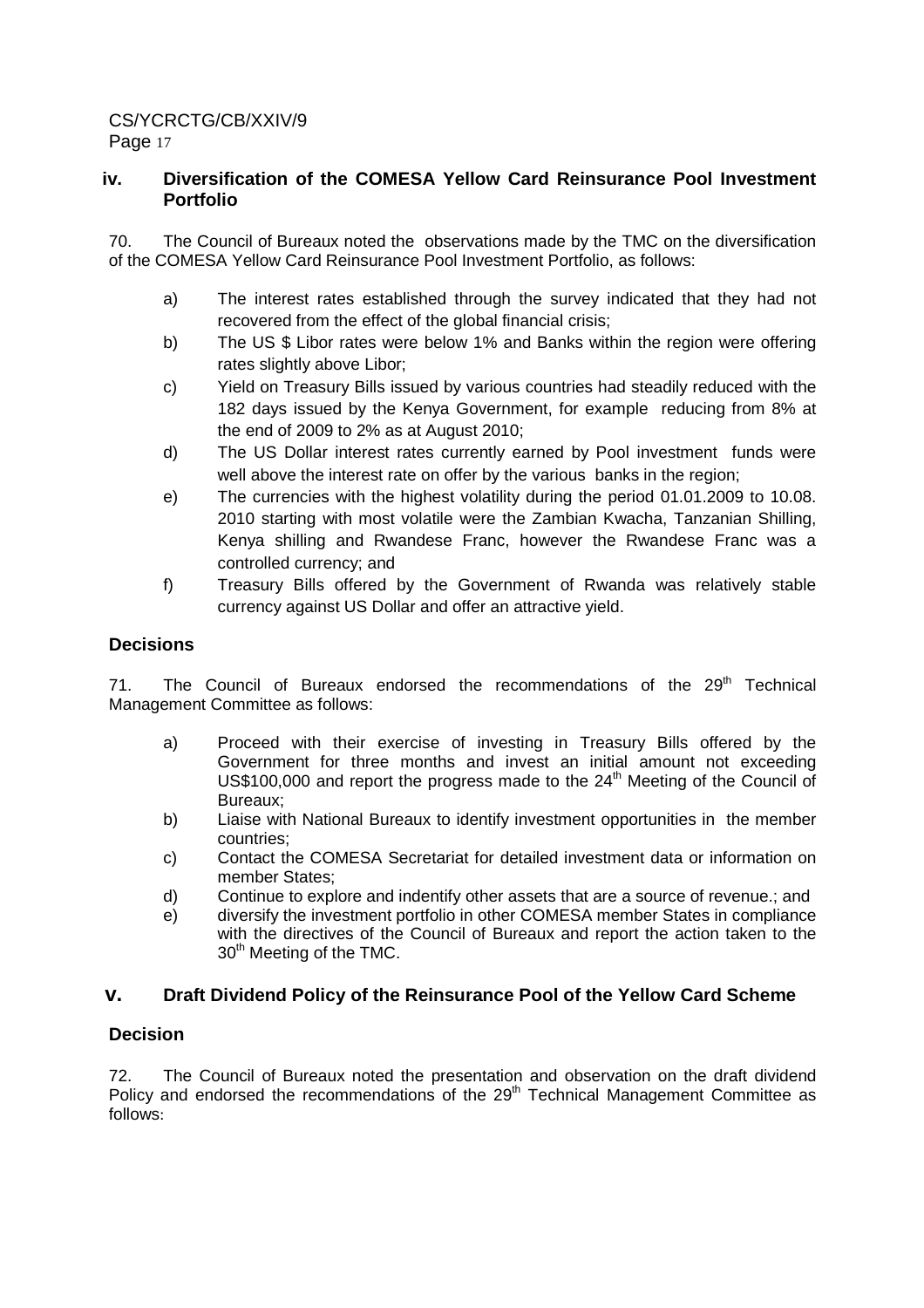i) the TMC observed that there was need to come up with a basis for allocation of dividend to members and recommended that the Pool managers should review the dividend policy to include, among others, a criteria that defined the basis for allocation of dividend to member National Bureaux and present the document to the 30<sup>th</sup> Meeting of the TMC.

### **vi. Study Report on High Number of Claims between the National Bureaux of Ethiopia and Djibouti**

73. The Council of Bureaux noted the findings of the study, as follows:

### **a. National Traffic Accident**

74. Statistical reports of annual motor traffic accidents for the period from 2004 to 2008, obtained from the relevant authorities in Djibouti and Ethiopia, were analyzed and the following was observed:

- i. Negligence (careless driving) accounted for over 70% of the traffic accidents in Djibouti;
- ii. High number accidents reported in Djibouti accounted for personal injuries;
- iii. Negligence acts (careless driving) was the main cause for a high number of road traffic accidents in Ethiopia;
- iv. Negligence acts included the following:
	- careless driving
	- over speeding
	- sudden change of direction
	- no respect of traffic signs and
	- no respect to people with the right of way

### **b. Yellow Card Traffic Accidents**

75. About, 60 claim files randomly selected were thoroughly reviewed and the following was observed:

- i) Negligence accounted for over 50% of the reported claims followed by lack of visible road signs which accounted for about 18%.
- ii) In all the claims files reviewed, statement of accidents were obtained from the Ethiopian drivers only.
- iii) Ethiopian drivers were reported to have been at fault in all claim files.
- iv) In few claim cases, settlements were noted for damages on road asphalts.

#### **Observations**

- a) Views and opinions gathered through questionnaires, interviews and meetings, careless driving was attributed as the main cause of accidents, the influence of drugs (chat drug) was also considered as one of the causes of accidents; however this could not be verified;
- b) During a visit to the border post between Ethiopia and Djibouti it was observed that there were no road traffic signs to guide drivers; and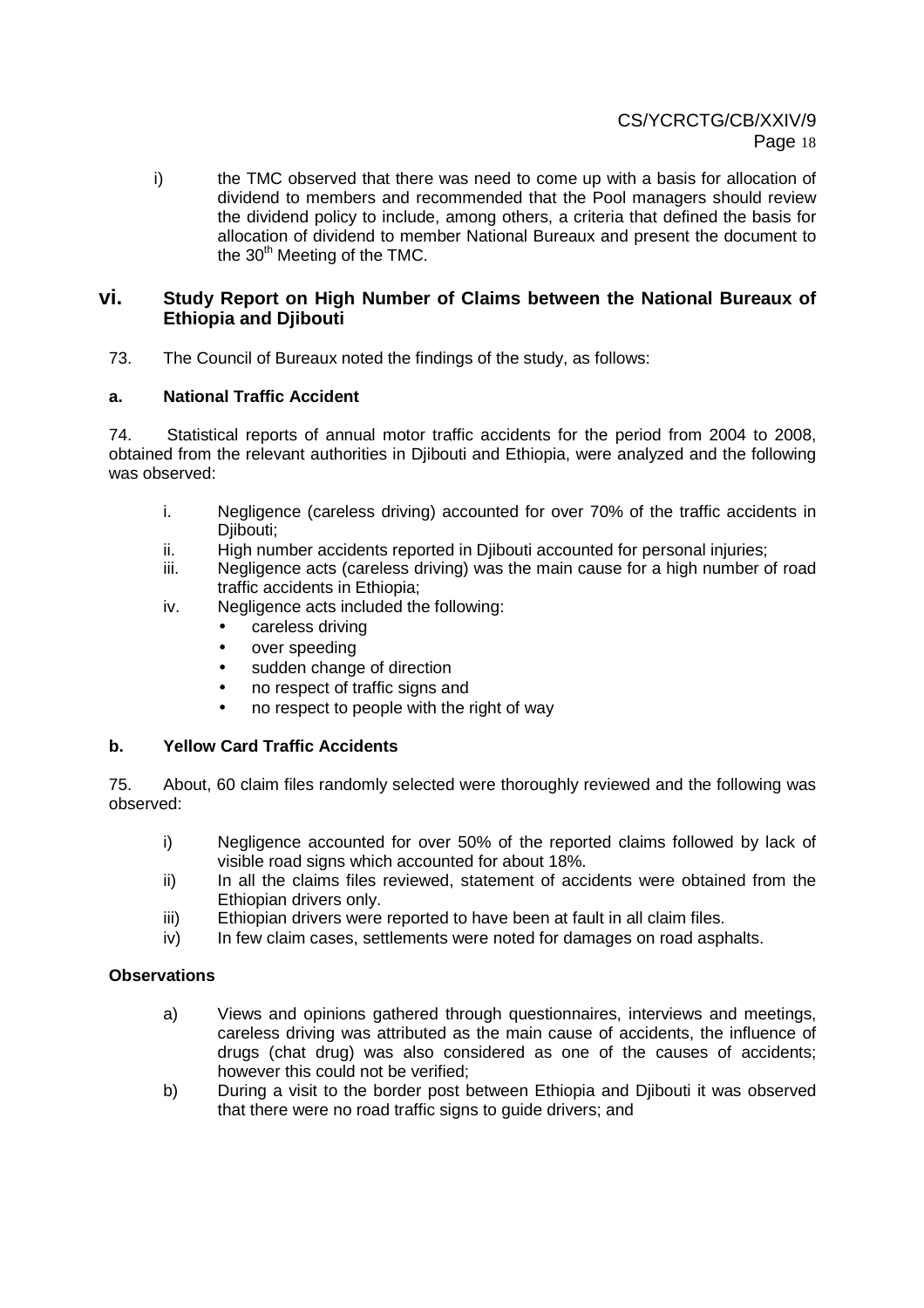# CS/YCRCTG/CB/XXIV/9

Page 19

c) The annual traffic movement/turnover from Ethiopia increased from 127,199 in 2003 to 175,343 in 2009 and the number of trucks from 1398 in 2003 to 1927 in 2009 and the number of accident from 57 to 104. Thus the increase in claims number was not as high as the increase in the traffic turnover.

### **c. Earned premiums against claims quantum**

76. On premium earned by the National Bureau of Ethiopia compared to the claims paid to the National Bureau of Djibouti the following was observed:

- a) Claim below \$10,000 and handled by the National Bureaux:
	- i) Premium earned increased from \$215,630 in 2003 to \$503,838 in 2009; and
	- ii) Claims paid increased from \$40,268 in 2003 to \$416,030, 2009.
- b) Claim above \$10,000 handled by the Pool:
	- i) Premium ceded to the pool increased from \$92,413 in 2003 to \$254,502 in 2009;
	- ii) Claims paid by the pool increased from \$33,820 in 2003 to \$208,708 in 2009.

77. The above shows there was a significant increase in claims in both below and above \$10,000 claims especially compared with clams made by other National Bureaux. Claims statistics obtained from the Pool Manager also confirm that claims involving the National Bureaux of Ethiopia and Djibouti accounts to about 50% of the total claims of the Pool.

### **Decision**

78. Having considered the different views of the two National Bureaux on the correctness of the figures captured in the report Council decided that the two National Bureaux should provide the correct figures to the Secretariat and present them to the next TMC.

### **d. Measures adopted by National Bureaux**

79. The report also identified measures taken by National Bureaux of Ethiopia and Djibouti with a view to reducing the number of traffic in Diibouti.

80. Measures put in place by the National Bureau of Ethiopia included:

- i) proposed transport operators introduce vehicle tracking systems to monitor their vehicles and also produced a resting place for vehicles and drivers;
- ii) Introduced a drivers' training centre for training drivers and driving licenses issuance;
- iii) Insurers to introduced a no claim bonus for drivers; and
- iv) Introduced a re-training system of all drivers on renewal of their Driving licenses.

### 81. Measures put in place by the National Bureau of Ethiopia included the following:

- i) introduced traffic patrol in the main corridors;
- $ii)$  introduced heavy duty cranes to remove vehicle(s) that tends to block the traffic flow;
- iii) introduced penalty fees for those drivers that do not observe traffic rules; and
- iv) introduced monthly stakeholders' meetings in order to sensitize each other on the need to reduce traffic accidents.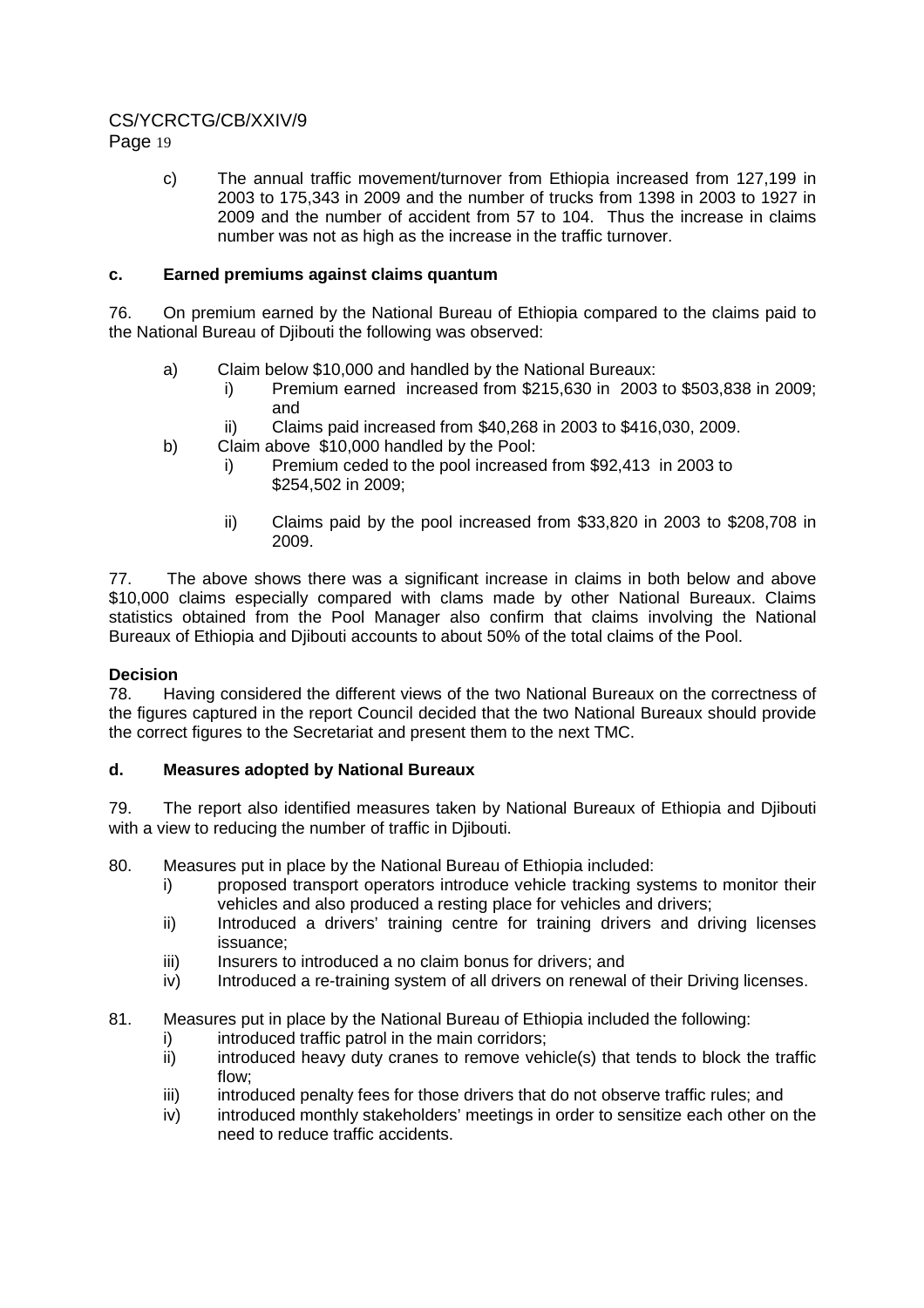82. The study established that the claim amount awarded for road traffic accident victims was very high and should be addressed at the earliest possible time.

#### **Discussions**

83. During the ensuing discussions, the TMC member from the National Bureau of Djibouti explained on the observation made on claims files process by the National Bureau as follows:

- a) the statements of accidents in claims files reviewed were not only from the Ethiopian drivers but also from other drivers. The claim files also contain police reports;
- b) in all claims files the Ethiopian drivers were reported to be at fault because there was no need to open files for drivers who were not at fault or responsible for the accidents; and
- c) about 50% of claims were accident on pedestrians, animals and properties.
- 84. In addition, he reported that:
	- a) The construction of a new and wide corridor road with road traffic signs was completed and put to service;
	- b) The claims amount payable was high because the minimum claim amount payable for death, which is limited by law is a minimum of 2.2m Dji Franc which is about US\$15,000;
	- a) With regard to the findings of the study on earned premiums against claims quantum, the National Bureaux of Djibouti and Ethiopia argued that the figures were not correct;
	- b) The National Bureau of Djibouti indicated that recommendation Par 79 (e) was not corrected and should be deleted from the report; and
	- c) The National Bureau of Ethiopia pointed out that on measures put in place by the National Bureau par 75 (iii) should be replaced by the following "the National Bureaux had revised and increased the premium rates for Yellow Card Cover.

85. In response to the issue raised by the National Bureaux of Ethiopia and Djibouti, the Secretariat informed the meeting that it was not proper to remove and replace the findings and recommendations of the study without supporting evidence and at this stage after the draft study report was submitted for views and comments made by the National Bureaux involved was presented and considered by the TMC meetings and recommendations made to the Council of Bureaux.

86. During the meeting the Head of delegation of the National Bureau of Ethiopia strongly protested on the decision to delete par 79(e) finding of the report of the study.

#### **Decisions**

87. The Council of Bureaux endorsed the recommendations of the  $29<sup>th</sup>$  Technical Management Committee, with the changes indicated in par 80 ( a) and (b) above as follows: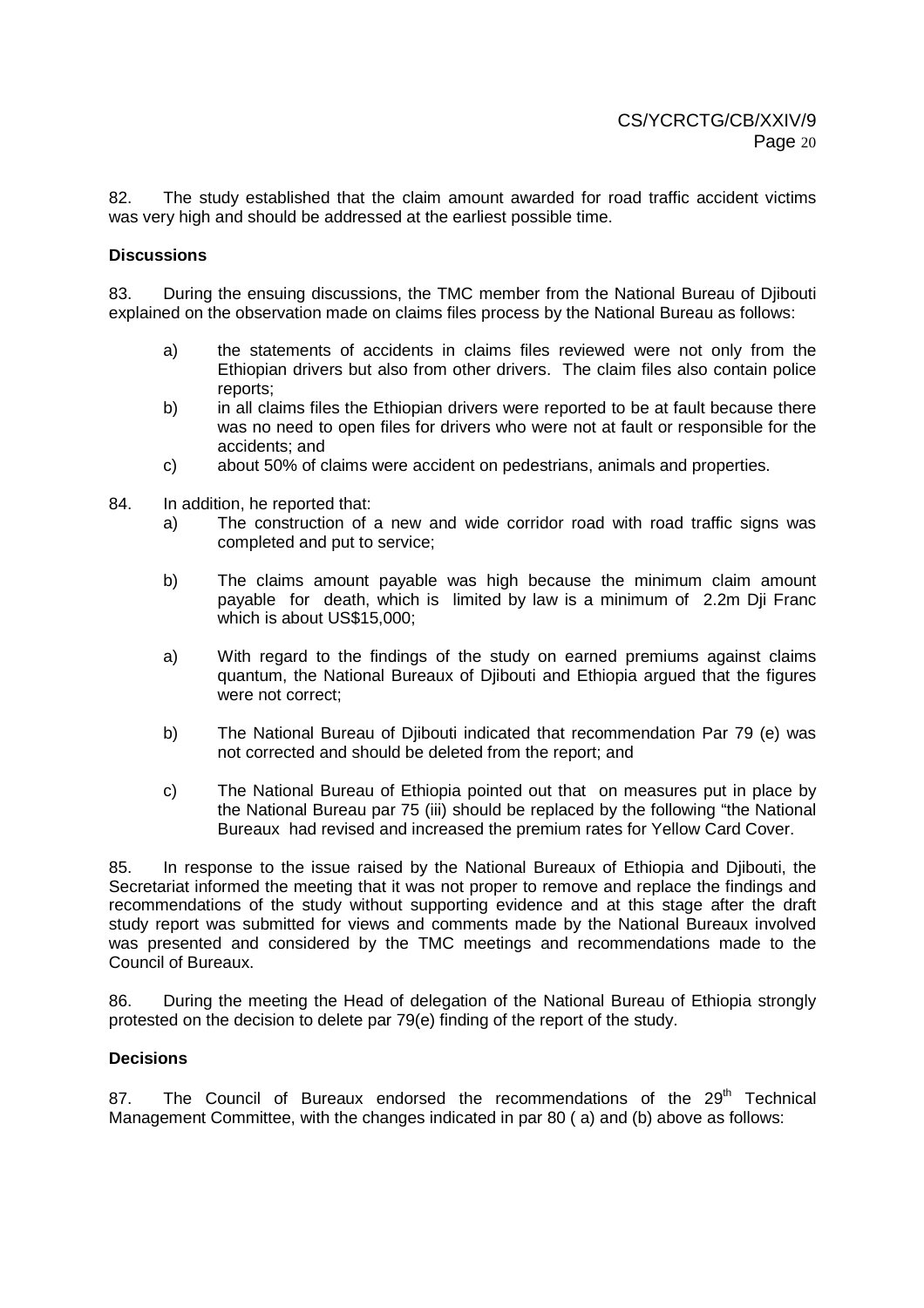# CS/YCRCTG/CB/XXIV/9

Page 21

- i) embark on nationwide road traffic education and training programmes to drivers and the general public;
- ii) deploy visible highway road signs in the main highway from Djibouti port to the border post of Dawaanle;
- iii) iii) intensified high way road patrols along the main corridor;
- iv) National Bureaux should participate in the bilateral meeting between the two countries and draw the attention of authorities to take measures to reduced the number of road traffic accidents;
- v) the National Bureaux of Ethiopia and Djibouti should meet regularly to address Claims issues; and
- vi) Traffic Officers and insurers should take accident statements from both drivers involved in the accident (and not from the visiting driver only) to establish the responsible party for the accident.

# vii. **Report on the Plan/Measures to be put in place on claims handled on behalf of the National Bureau of Zimbabwe should its 30% Premium Cession be written off**

88. The Council of Bureaux endorsed the recommendations of the 29<sup>th</sup> Meeting of the Technical Management Committee as follows:

- a) Pool Managers should assist the National Bureau of Zimbabwe by providing outstanding claims statistics, latest by the 1<sup>st</sup> of December 2010;
- b) National Bureaux who have any claims against the National Bureau of Zimbabwe (NBZ) should inform the National Bureau by 31<sup>st</sup> December 2010; National Bureaux who have claims against the NBZ should provide documentation pertaining to the claims to the Bureau by  $31<sup>st</sup>$  March 2011;
- c) The National Bureau of Zimbabwe should effect claims payment to National Bureaux who have claims against it and provided the pertaining claims documents between 31<sup>st</sup> March to June 2011;
- d) The Secretariat should send reminders to all National Bureaux to provide the relevant information to the National Bureau of Zimbabwe before the  $24<sup>th</sup>$  Council of Bureaux Meeting; and
- e) The National Bureau of Zimbabwe should submit to the next meeting of the TMC a revised presentation after getting the relevant outstanding claims statistics from all National Bureaux and the Pool Managers for them to come up with a plan on how to have them settled.

# **viii. Report on the Pilot Test of the Yellow Card Management Information System (YC-MIS) in the Northern Corridor Countries**

89. The Council of Bureaux endorsed the recommendations of the 29<sup>th</sup> Meeting of the Technical Management Committee as follows**:** 

- a) The initial proposed date of implementation of the YC-MIS  $1<sup>st</sup>$  January 2011 should be adhered to; and
- b) The implementation should be done on corridor approach basis as follows: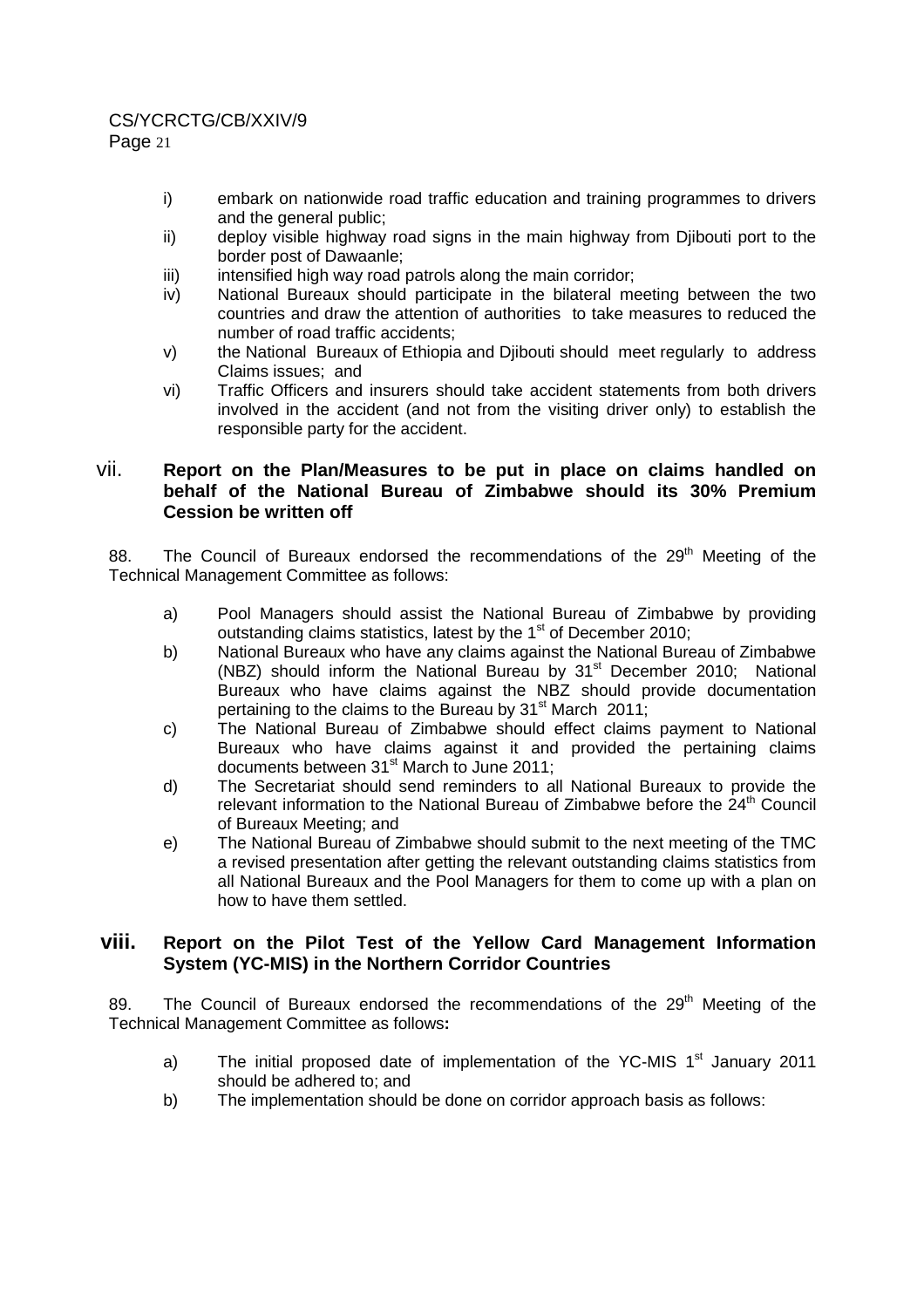- i) Northern Corridor Countries: Kenya, Uganda, Rwanda and Burundi, on 1<sup>st</sup> January 2011;
- ii) North-South Corridor: Zimbabwe, Malawi, Zambia, DR Congo and Tanzania; on 1<sup>st</sup> July 2011;
- iii) Horn counties: Djibouti, Ethiopia, Eritrea and Sudan on September 2011.

# **Annual Report and Account of the Yellow Card Reinsurance Pool for the year ended 31st December, 2009** (Agenda item 8)

90. The representative of the Pool Managers presented the audited Annual Report and Accounts of the Yellow Card Scheme for the year ended 31<sup>st</sup> December 2009, in line with Article 6, item 4(d) of the Constitution of the COMESA Yellow Card Reinsurance Pool. He then gave the highlights of the Manager's Report and Financial Statement for the Year ended 31st December 2009. In doing so, the Pool Managers informed the meeting that the recommendations of the 29<sup>th</sup> Meeting of the Technical Management Committee of the Yellow Card Reinsurance Pool had been reflected in the report. He then presented the Managers and Independent Auditors Report item by item. He pointed out that the profit for the year, namely: \$129,214 was lower than the profit for the period 2008, \$ 527,745 due to increase in provision for bad debts. The Pool Managers proposed that the current External Auditors; namely: Deloite & Touche, Certified Public Accountants (Kenya) be reappointed for 2010 period at fee not exceeding \$5,000.

91. In the discussion that ensued, the National Bureau of Ethiopia informed the meeting that the Bureau had made payments of premium cessions and excess of loss premiums and effected several reimbursements on claims paid through the Clearing House for the period 2009 and that the figures indicated in the Pool Managers and Independent Auditors Report does not reflect the payments made and expressed concern on the accuracy of the report. In responding to the issue raised by the National Bureau of Ethiopia, it was explained that the report was presented following the consideration and recommendation by the TMC and thus would not be proper for members of the Council of Bureaux to make reservation at this point in time on a report which followed due process.

# **Decision**

92. In order to address the issues raised above, the Council of Bureaux decided that Draft Pool Managers and Independent Auditors Reports should be circulated to all National Bureaux in good time for their views and comments, before the report is presented for consideration and adoption of the Council of Bureaux.

93. The Council of Bureaux considered the Annual Report and Account of the Pool for the Year ended 31<sup>st</sup> December, 2009, and:

- a) approved the audited accounts in line with Article 6 item 4 (d) and (f) of the Constitution of the COMESA Yellow Card Reinsurance Pool; and
- b) re-appointed Deloitte & Touche, Nairobi, Kenya, as Pool External Auditors for the period 2010 at a fee not exceeding \$5000.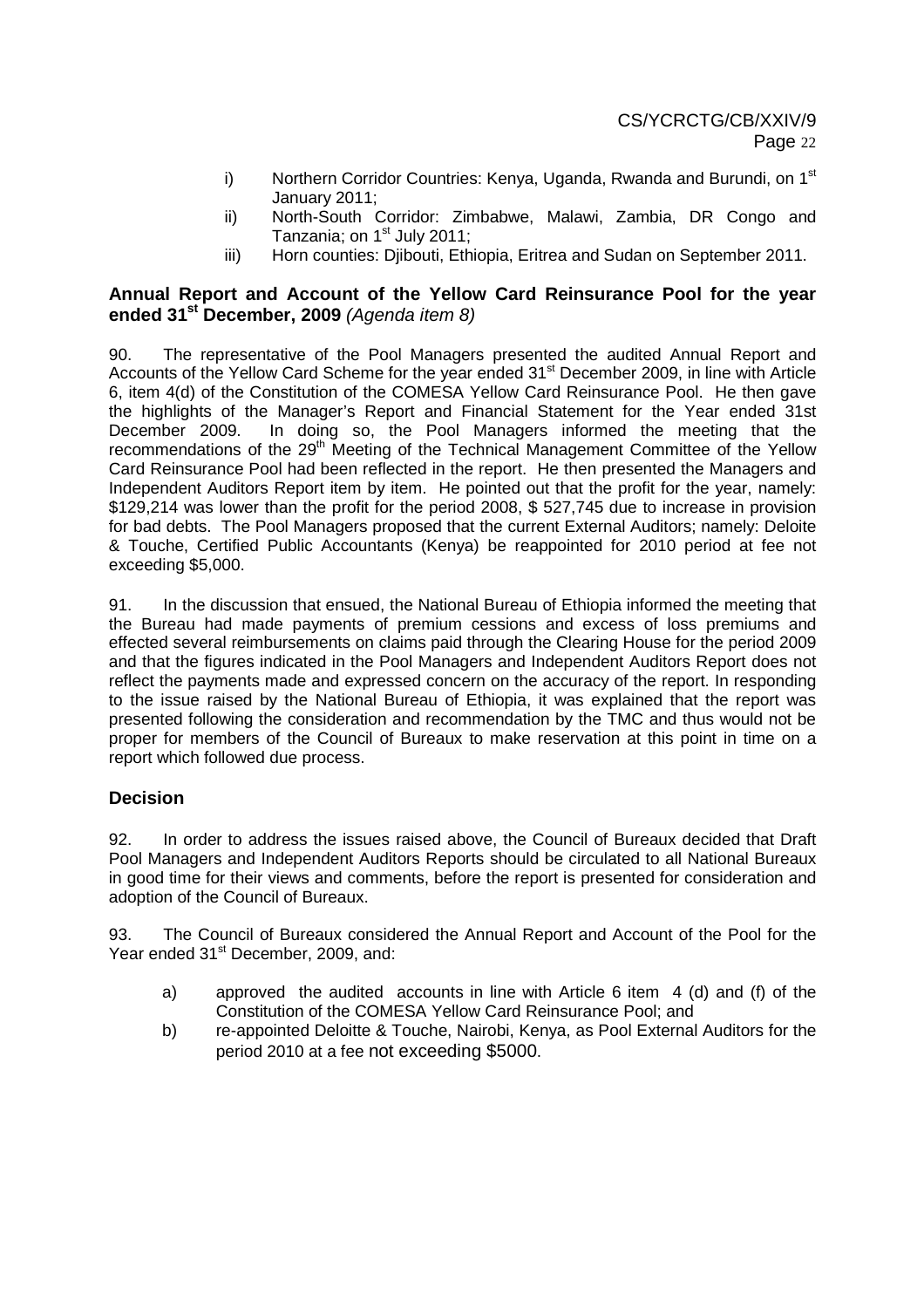# **Reinsurance Pool Financial Highlights as at 31st August, 2010** (Agenda item 9)

94. The Pool Managers presented the Financial Highlights for the eight months beginning January 2010 to the 31<sup>st</sup> August 2010. The Pool Managers informed the Council of Bureaux that the gross premium written was US\$625,703 for the first eight months of 2010**,** showing an increase of 2.76% compared to US\$608,597 for the same period in the previous year. The meeting was also informed that the report presented was up to  $31<sup>st</sup>$  August 2010 in line<br>with the recommendation of the  $29<sup>th</sup>$  Meeting of the TMC that a with the recommendation of the  $29<sup>th</sup>$  Meeting of the TMC that a supplementary/development report up to the time of the meeting be included to enable comparison of the period under review and provide an update respectively for the benefit of the meeting.

|                        | August 2010 | Growth | 2009<br><b>August</b> |
|------------------------|-------------|--------|-----------------------|
|                        | US\$        | %      | US\$                  |
| Gross premium income   | 625,703     | 2.76   | 608,895               |
| Reserve fund           | 4,553,526   | 1.55   | 4,625,162             |
| Total assets           | 7,166,498   | 18.53  | 6,046,147             |
| Capacity subscription  | 300,000     | 9.09   | 275,000               |
| Short-term investments | 3,809,807   | 24.55  | 3,048,646             |

95. The financial highlights were as shown below:

96. In the discussion that followed, it was underscored that the report was presented for information and to update members of the Council of Bureaux on the financial status of the Reinsurance pool.

### **Decisions**

- 97. The Council of Bureaux decided that:
	- a) National Bureaux should study the Manager's Report and Financial statement and submit their comments, if they have any, to the Pool Managers, with a copy to the Secretariat as soon as possible and before the end of 2010; and
	- a) The fund of US\$100,000 transferred to the COMESA Secretariat for the development and implementation of the YC-MIS shown under other operating expenses should be reflected under appropriate budget line.

# **Report on the Pilot Test of the Yellow Card Management Information System (YC-MIS) in the Northern Corridor Countries** (Agenda item 10)

98. A representative from the Secretariat presented Document No. CS/YCRCTG/CB/XXIV/4 Report on the Yellow Card Management Information System–YC-MIS Pilot Test. He recalled the decision of the 23rd Meeting of the Council of Bureaux that pilot test of the system should be carried out in the Northern Corridor Countries, namely: Kenya, Uganda, Rwanda and Burundi.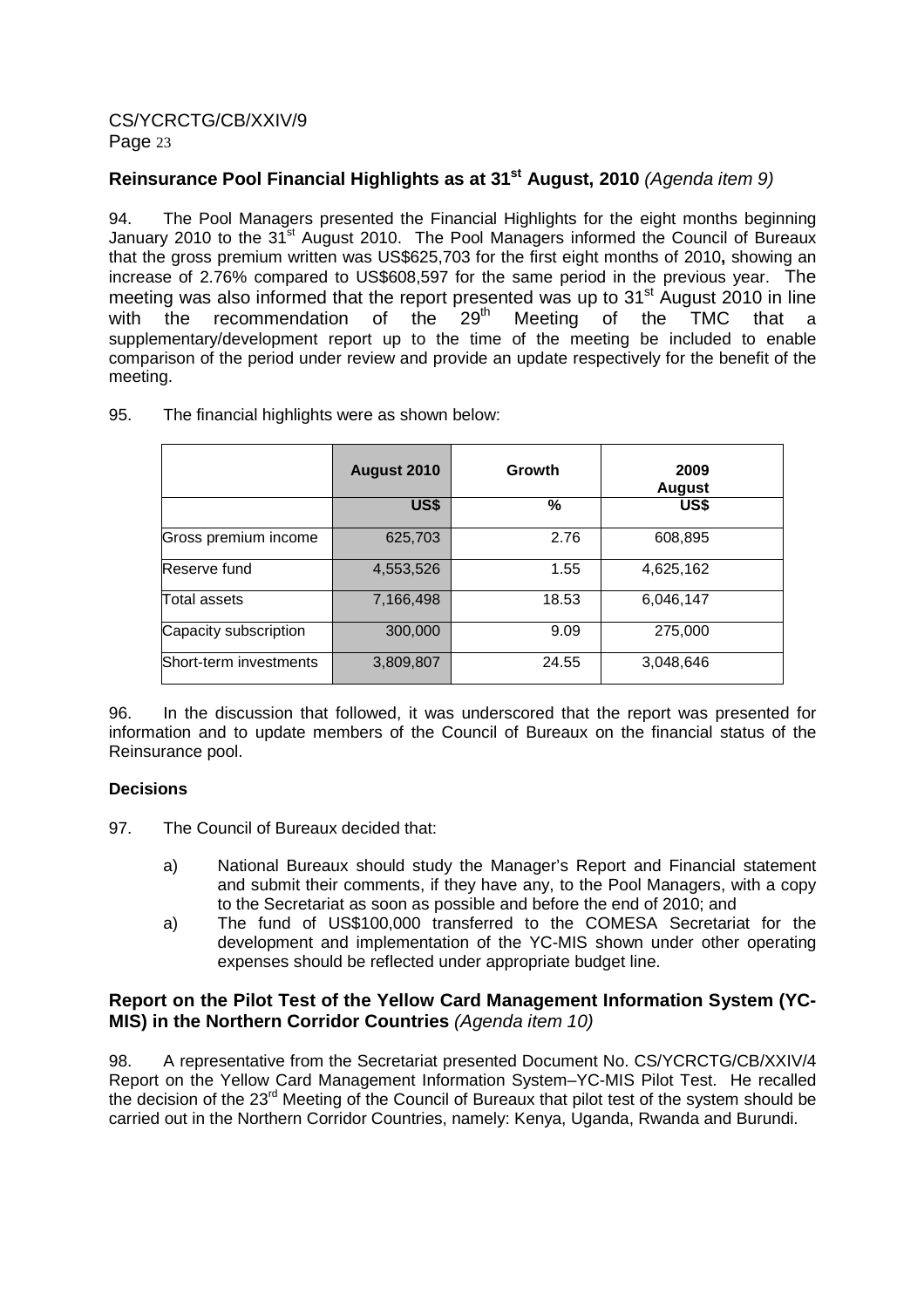99. On the preparatory activities made, the Council of Bureaux was informed that from  $7<sup>th</sup>$  to 21<sup>st</sup> May 2010, selected experts from insurance companies and the National Bureaux of Kenya, Uganda, Rwanda and Burundi were trained and equipped with skills of the YC-MIS application. The Council of Bureaux was further informed that following the completion of the preparatory activities, a second mission was mounted in June 2010 in the northern corridor countries and the pilot test was conducted.

100. The meeting was informed that during the pilot test primary Insurance Companies in Kenya processed 69 entries, in Uganda processed 296 entries, in Rwanda processed 27 entries and in Burundi processed 347 entries and in total 739 entries were processed. The findings of the pilot test, shown in Annex I were compiled and submitted to the developers for them to review and prepare the system for the full rollout. The Council of Bureaux was further informed that the improved YC-MIS will be completed and deployed at the Secretariat before the end of November 2010, in preparation for the implementation of the system in member States.

101. On the full rollout/implementation of the system, the Council of Bureaux was requested to consider the revised activities work plan for the period from October 2010 to September 2011 attached to the report.

102. In the discussions that followed the meeting underscored the importance of printing facilities of yellow cards and strengthening the security features of the YC-MIS system

### **Decisions**

103. With regard to implementation of the YC-MIS, the Council of Bureaux:

- g) endorsed the recommendations of the  $29<sup>th</sup>$  Meeting of the TMC and adopted the revised detailed work plan for the implementation of the YC-MIS in all National Bureaux States, Annex II.
- h) decided that the system should include printing facilities of Yellow Card pads; and its security features be enhance before the system is rolled out in the Northern Corridor.

#### **Report of the Workshop for Coordinators of the Yellow Card Scheme** (Agenda item 11)

104. The Secretariat presented document no. CS/CB/YCC/WKS/II- Report of the Workshop for Coordinators of the Yellow Card Scheme. In doing so, he informed meeting the recommendations made by the coordinators on the various Yellow Card Instruments.

### **Decisions**

105. The Council of Bureaux adopted the recommendations of the Workshop for Coordinators of the Yellow Card scheme, as contained in the document CS/CB/YCC/WKS/11, Annex III.

106. The Council of Bureaux decided that the changes adopted in the above document Annex III be implemented with effect from 1<sup>st</sup> April 2011.

**Progress Report on the implementation of the Regional Customs Transit Guarantee (RCTG) Scheme** (Agenda item 12)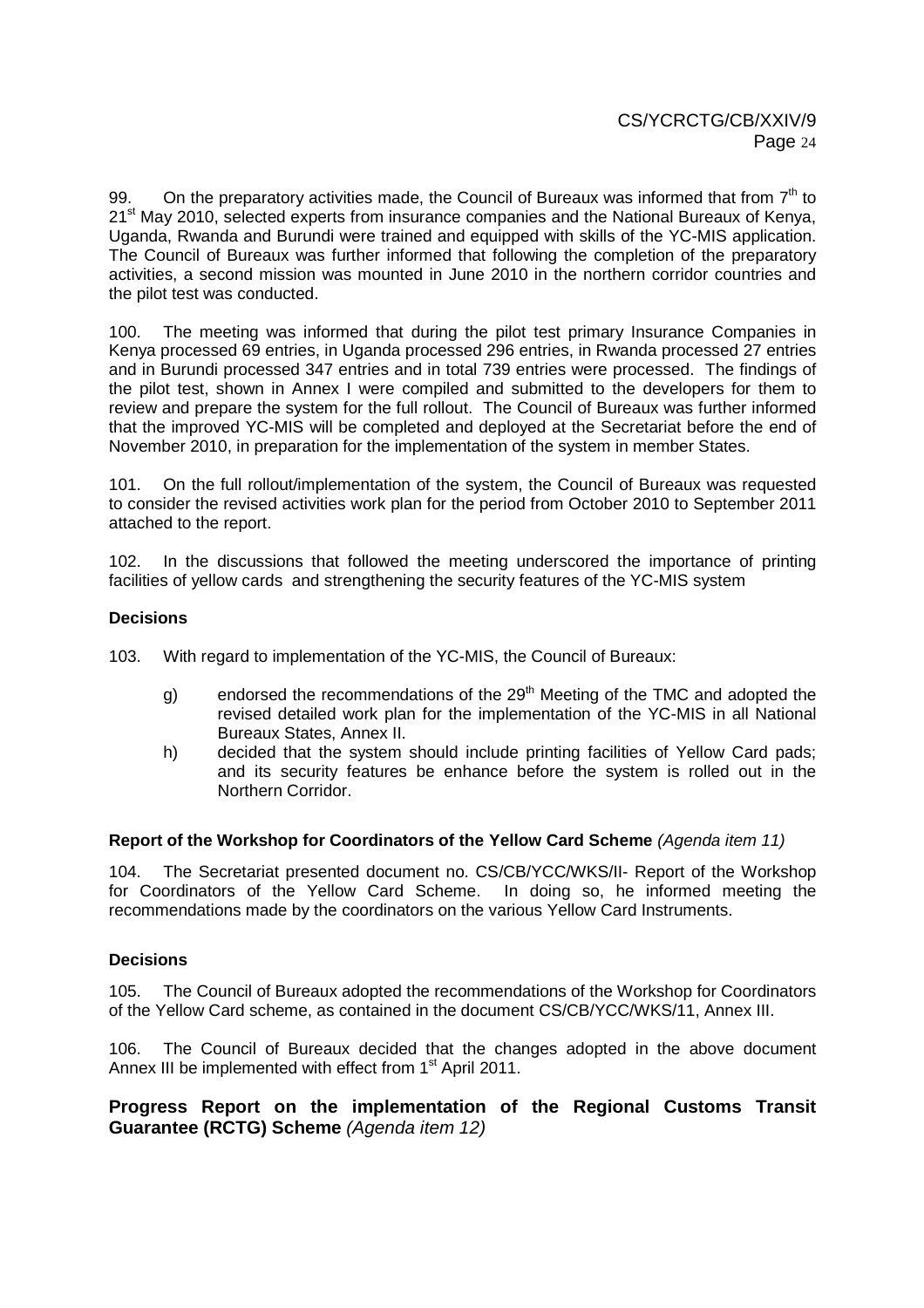107. The Secretariat presented document no. CS/YCRCTG/CB/XXIV/5, Progress Report of the Implementation of the Regional Customs Transit Guarantee (RCTG) Scheme. The meeting was informed that the scheme was officially rolled out during the meeting of Heads of Customs of the Northern Corridor countries held on 25<sup>th</sup> March 2010 in Mombasa, Kenya. During the officially launch of the rollout of the RCTG CARNET to stakeholders who participated in the successful pilot tests were award certificated of appreciation for their commitments and support. The meeting was also informed of the progress made towards the implementation of the scheme in the South-North and Horn corridors countries.

108. The meeting was informed that ZEP-RE (PTA Reinsurance Company) was appointed as Managers for the Reinsurance Pool of the RCTG scheme and that the Secretariat will soon establish a Corporate Body to administer and manage the RCTG scheme.

### **Decision**

109. The meeting noted with appreciation the launching of the RCTG Scheme and decided that in order to bridge the information gap between members of the Council of Bureaux of Bureaux, the Secretariat should prepare a report explaining among others, the background, developments, the current status and the way forward in the implementation and operations of the RCTG scheme and circulate to members. However issues pertaining to the RCTG should not come as Agenda items during council Meetings as they were covered and deliberated upon in the RCTG Council of Surety Meetings.

# **Renewal of Contract of Professional and General Staff Staffs** (Agenda 13)

110. The Secretariat presented Document No. CS/YCRCTG/CB/XXIV/ - Contract Renewal for Chief Programme Officer (CPO) and Administrative Assistant. The Council of Bureaux considered the recommendation of the Secretary General of COMESA to renew the Contract of Mr. Berhane Giday (P5) for four years, with effect from  $6<sup>th</sup>$  April 2011 and the recommendation of the Assistant Secretary General (Programmes), to renew the Contract of Mrs Brenda Chizyuka GS 10 for four years, with effect from 1<sup>st</sup> October 2011.

### **Decision**

111. In the ensuing discussion, it was noted that the renewal of contracts was not presented through the Technical Management Committee of the Yellow Card Reinsurance Pool. In response to the point raised, it was pointed out that the Technical Management Committee was mandated to consider technical issues and that renewals of contracts of staff members were presented directly to the Council of Bureaux. It was also pointed out that under certain exceptional circumstances renewals of contracts were presented for consideration by the TMC.

112. The Council of Bureaux renewed the contract of Mr Berhane Giday, Chief Programme Officer and Mrs Brenda Chizyuka for a period of four  $(4)$  years with effect from  $6<sup>th</sup>$  April 2011 and 1<sup>st</sup> October 2011 respectively.

113. The Council of Bureaux decided that renewals of contract of staff members of the Council of Bureaux should be first presented to the TMC for consideration and recommendation to the meeting of the Council of Bureaux.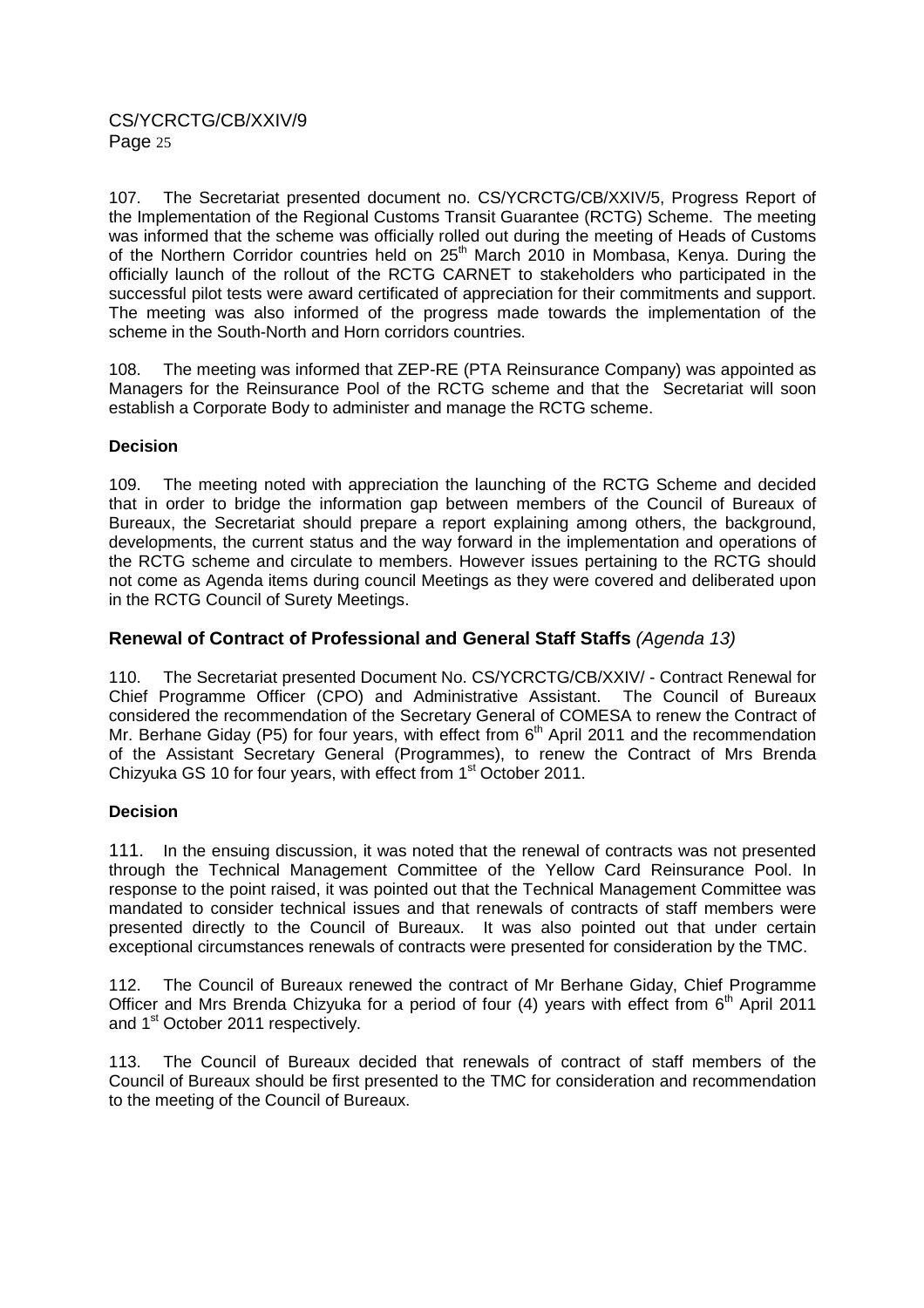### **External Auditors Report on the Accounts of Council of Bureaux 30th June 2010** (Agenda item 14)

114. The meeting was informed that external auditors for the Council of Bureaux account, namely De Chazal Du Mée (DCDM) had recently closed their office before carrying out the audit and that the Secretariat had appointed new external auditors, namely; Deloite and Touche. The meeting was further informed that new external auditors were in the process of examining the Council of Bureaux Account and that the Management Account and Financial Statement would be presented to the 30<sup>th</sup> Meeting of the TMC for consideration and recommendation to the next meeting of the Council of Bureaux.

### **Decision**

115. The Council of Bureaux decided that the External Auditors Annual Report and Accounts of the Council of Bureaux Account for the year ended  $30<sup>th</sup>$  June 2010 should be presented to the 30<sup>th</sup> Meeting of the TMC for consideration and recommendation to the 25<sup>th</sup> Meeting of the Council of Bureaux.

### **Proposed Budget for the Year 2010/11** (Agenda item 15)

116. The Secretariat presented Document No CS/YCRCTG/CB/XXIV/8, Proposed Budget for the Council of Bureaux for the year 2010/11 as follows:

#### **Status of Income in 2009/10**

117. The meeting was informed that all National Bureaux, except Malawi, Rwanda, DR Congo and Sudan had paid their budget contributions for the period under review. The National Bureau of Eritrea was given exemption. A total amount of US\$284,424 including arrears was recorded during the 2009/10 fiscal year.

#### **Budget 2010/11**

118. The meeting was informed that the budget assessment for the year 2010/11 was US\$371,040 representing an increase of 7.5% from the 2009/010 budget which stood at US\$345,940. The meeting was further informed that the increase was mainly due to the additional budget for the recruitment of the Senior Finance Assistant who took up his post in May 2010, just one month before the end of the fiscal period.

#### **Administrative matters**

119. The meeting was informed that in accordance with the decision of the  $22^{nd}$  Meeting of the Council of Bureaux supplementary budget for the recruitment of Insurance expert was presented in line with the decision of the 23<sup>rd</sup> Meeting of the Council of Bureaux.

#### **Work Programme for 2010/11**

120. The meeting was informed that the Work Programme for the 2010/11 included the following major activities: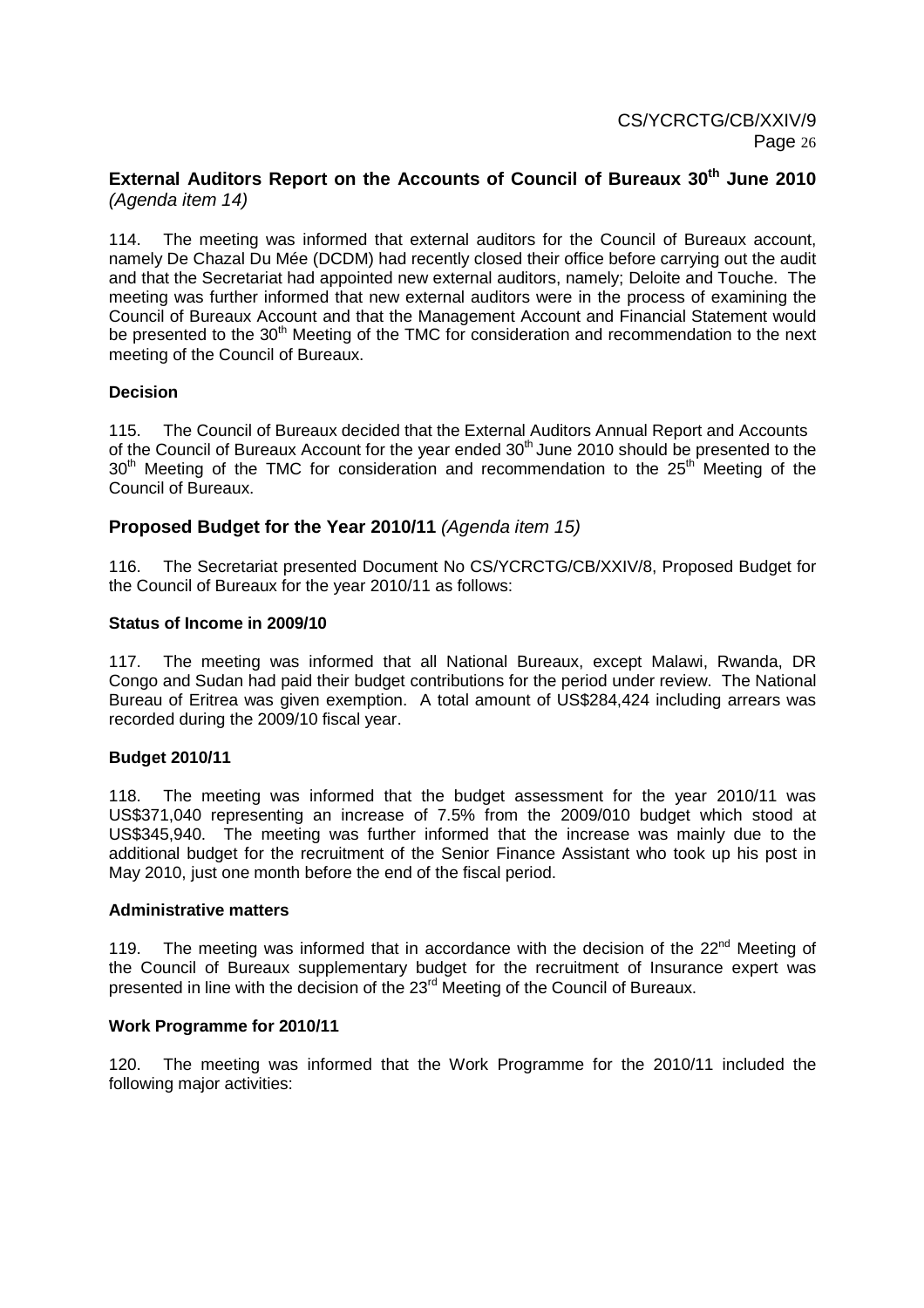# CS/YCRCTG/CB/XXIV/9

Page 27

- a) Oversee the implementation of decisions of the Council of Bureaux and the Technical Management Committee (TMC) on the Yellow Card;
- b) Undertake studies, among others, on:
	- i) the competitiveness of the YC premium rates;
	- ii) the impact of the YC scheme in reducing transport and tranist costs;
	- iii) the standardiation of Yellow Card premium rates for the COMESA Region;
	- iv) Structure, Conduct and Performance (SCP) of the insurance market in the region and propose a framework for cooperation and integration of the Industry; and
	- v) the possibility of establishing an independent Secretariat of the Council of Bureaux of Bureaux.
- c) Commencements of operations of the IT Management Information System for the Yellow Card Scheme (MIS-YC) in all Northern Corridor countries followed by the South–North and Horn Corridor countries;
- d) Convene a meeting of Insurance Supervisory Authorities and Chief Executives of Insurance and Reinsurance companies to consider a study in b) (iv) above and propose a framework for trade in Insurance Services in the COMESA region;
- e) Prepare technical papers, working documents and reports;
- f) Prepare project proposals and mobilize extra budgetary resources;
- g) Organize national stakeholders workshops on the Yellow Card;
- h) Organise and service the Council of Bureaux and TMC Meetings;
- i) Carry out the annual work programme of the Regional Customs Transit Guarantee (RCTG) Scheme;
- j) Produce promotional materials and publications to promote the Yellow Card Scheme; and
- k) Carry out the day-to-day functions of the Yellow Card Office at the Secretariat.

# **Development Budget (Extra-Budgetary Resources)**

121. The meeting was informed of the extra budgetary resources mobilised by the Secretariat to carry out specific activities during the year under review was as follows:

a) Regional Customs Transit Guarantee Scheme:

Secured \$270,000 for the 2009/10 period from USAID East Africa and a total funding of US\$2million since 2002. USAID was expected to continue its financial support for the implementation of the RCTG activities for the 2011 period

- b) Capacity support to the office of the Council of Bureaux of Bureaux:
	- i) COMESA Secretariat allocated US\$32,000 from RISP–EU-COMESA Contribution Agreement allocated funds for the recruitment of a short term Insurance Expert for a period of six months. The expert was recruited in September 2009 and his contract came to an end July 2010;
	- ii) COMESA Secretariat would be requested to continue its support and allocate funds for the Trade in Insurance Services Programme and y for the services of the short term Insurance Expert.
- c) Yellow Card Managements Information System (YC-MIS)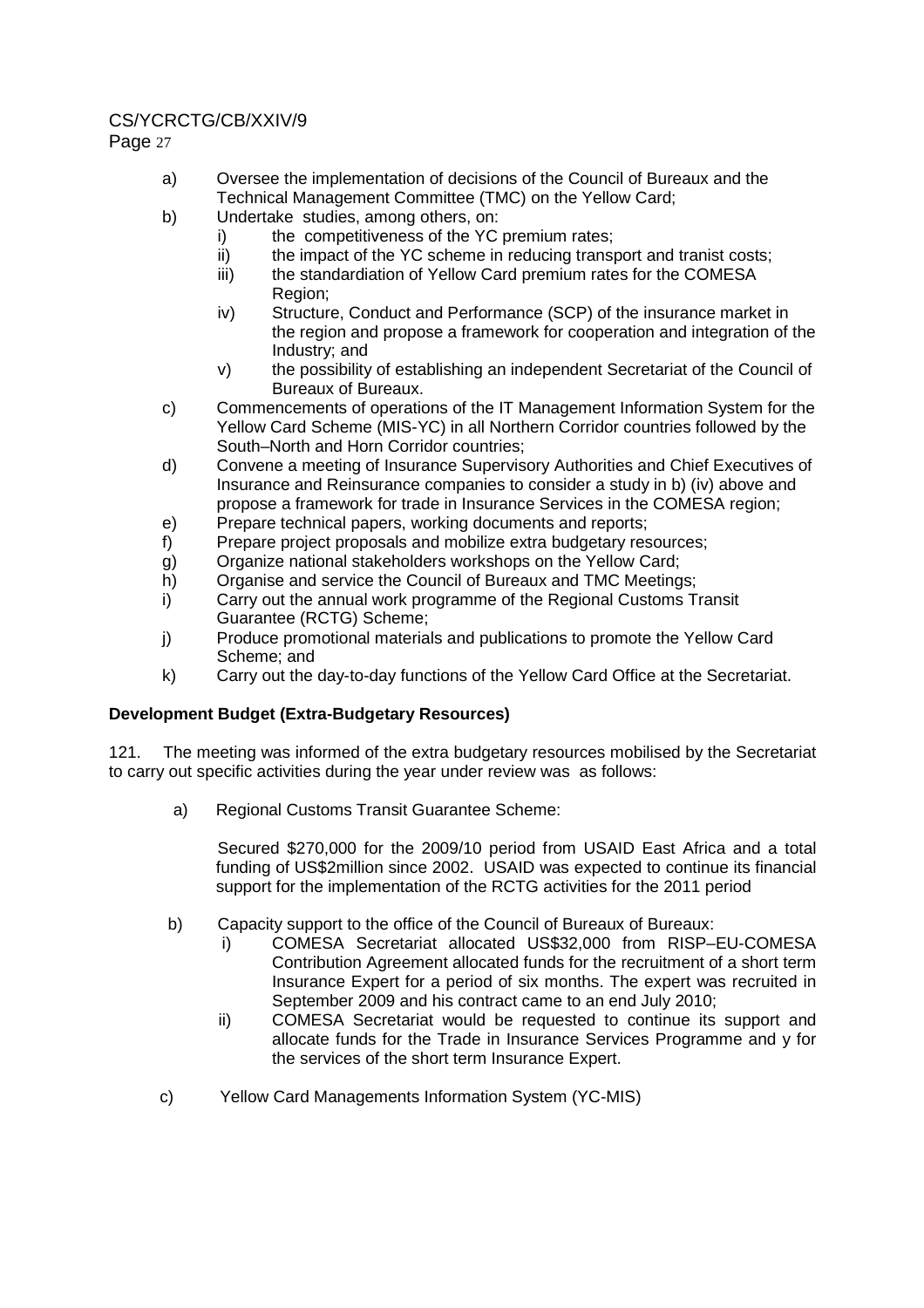Following the 23rd Council of Bureaux decision, the Pool Managers transferred US\$100,000 for the Pilot test and implementation of the Yellow Card Managements Information System (YC-MIS) and a breakdown of the expense and balance available was attached as Annex I to the proposed budget.

#### **Contributions Payable by National Bureaux for 2010/11**

122. During the discussion, the National Bureau of Sudan advised that it was not able to transfer the funds to settle its arrears due to the economic sanction imposed on the country. The National Bureau of Malawi informed the meeting that it had continued its discussion with the engaged Ministry of Industry and Trade to pay the contribution of the National Bureau to the budget of the Council of Bureaux and pointed out that indications were that the government would settle the arrears soon. The National Bureau of DR Congo informed the meeting that it had paid \$26,000 and would submitted documentary evidence for the payments made and its arrears should be corrected accordingly

### **Decisions**

- 123. On the annual budget for 2010/11, the Council of Bureaux:
	- a) approved the annual budget of US\$371,340 for the year 2010/11;
	- b) approved the supplementary budget of US\$ 91,911 for the recruitment of the Insurance Expert during the period 2011, as shown in Table 1 below;
	- c) approved the work programme for 2010/11; and
	- d) decided that each National Bureau should pay US\$30,995 as its contribution to the Budget of the Council of Bureaux for the financial year 2010/11, as shown in Table 2 below.

| Budget line    | Description                            |                                                                               | For the year |
|----------------|----------------------------------------|-------------------------------------------------------------------------------|--------------|
|                | Basic Salary (Professional Staff-P3(I) |                                                                               | 33,791       |
| $\overline{2}$ | <b>Housing Allowance</b>               | US\$1224X12 months                                                            | 14,688       |
| 3              | Dependency Allowance                   | Spouse at annual rate of<br>US\$413 and four children at<br>US\$300 per child | 1,613        |
| 4              | Gratuity                               | 15% of the Basic Annual<br>Salarv                                             | 5,069        |
| 5              | Medical allowance                      | US\$3750 PER<br><b>ANNUM</b><br>(CLAIMABLE)                                   | 3750         |
| 6              | <b>Education allowance</b>             | child<br>Per<br>annum<br>per<br>US\$4500 X 4 (CLAIMABLE)                      | 18,000       |
|                | Installation allowance                 | \$15,000                                                                      | 15,000       |
| <b>TOTAL</b>   | <b>TOTAL</b>                           |                                                                               | 91.911       |

| Table 1- Supplementary Budget for the recruitment of an Insurance Expert |  |  |
|--------------------------------------------------------------------------|--|--|
|                                                                          |  |  |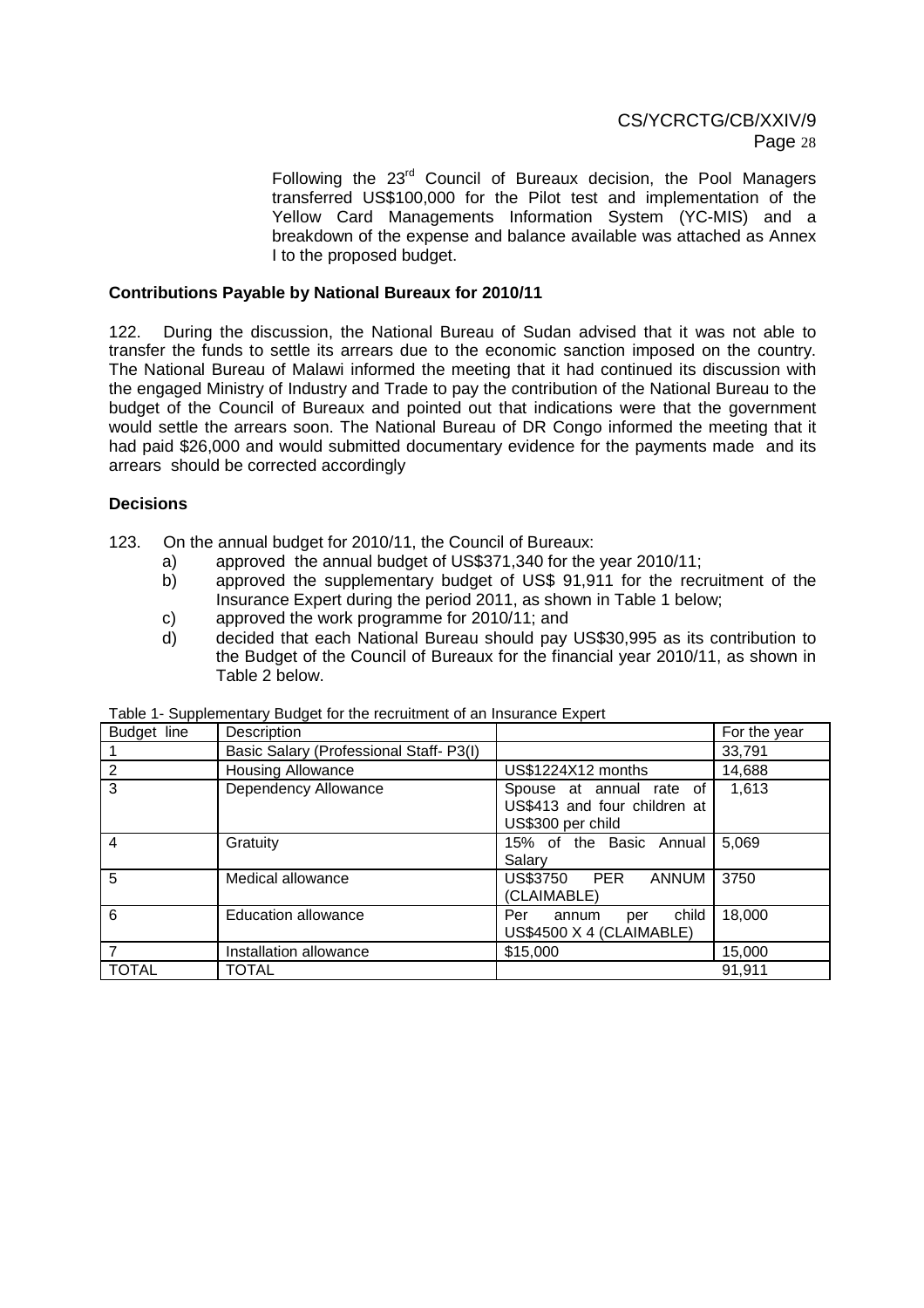#### **The 2010/11 Annual budget and contribution required from each National Bureau including arrears. Table 2**

| <b>NATIONAL BUREAUX</b> | 2010/11<br><b>ANNUAL</b><br><b>BUDGET</b><br><b>CONTRIBUTION</b><br>US\$ | <b>ARREARS</b><br>ON 30/09/10<br>US\$ | <b>TOTAL AMOUNT</b><br><b>REQUIRED FROM</b><br><b>EACH NATIONAL</b><br><b>BUREAU</b><br>US\$ |
|-------------------------|--------------------------------------------------------------------------|---------------------------------------|----------------------------------------------------------------------------------------------|
| Burundi                 | 30,995                                                                   | (18, 824)                             | 30,995                                                                                       |
| Diibouti                | 30,995                                                                   | (15, 126)                             | 30,995                                                                                       |
| DR Congo                | 30.995                                                                   | 76,009                                | 107,004                                                                                      |
| Eritrea                 | Exempted                                                                 | 18,824                                | 18,824                                                                                       |
| Ethiopia                | 30,995                                                                   | 35                                    | 30,995                                                                                       |
| Kenya                   | 30,995                                                                   |                                       | 30,995                                                                                       |
| Malawi                  | 30,995                                                                   | 136,936                               | 167,931                                                                                      |
| Rwanda                  | 30,995                                                                   | 55,737                                | 86,732                                                                                       |
| Sudan                   | 30,995                                                                   | 86,090                                | 117,045                                                                                      |
| Tanzania                | 30,995                                                                   | (18, 536)                             | 30,995                                                                                       |
| Uganda                  | 30,995                                                                   | 30                                    | 30,995                                                                                       |
| Zambia                  | 30,995                                                                   | $---$                                 | 30,995                                                                                       |
| Zimbabwe                | 30,995                                                                   | $---$                                 | 30,995                                                                                       |
| Total                   | 371,940                                                                  | 321,175                               | 745,496                                                                                      |

# **Date and Venue of the Next Meeting** (Agenda Item 16)

124. The National Bureau of Kenya offered to host the 25<sup>th</sup> Meeting of the Council of Bureaux and informed the meeting that it would confirm its final position and the proposed dates and venue of the meeting to the Secretariat after consultations. The meeting accepted the offer with appreciation.

# **Any Other Business** (Agenda item 17)

125. Under this agenda item, the meeting was informed as follows:

### **a) Motor Vehicle Accident Fund (MVA Fund)**

126. The participant from the Motor Vehicle Accident Fund (MVA Fund) of Botswana, Ms Mpule T Ditirwa, GM-Customer Service, thanked the COMESA Secretariat and the Council of Bureaux, on behalf of MVA Funds of Botswana and Namibia, for invitation to the meeting. She highlighted the similarities and challenges of both the Yellow Card Scheme and Fuel Levy systems and underscored the need to work together to address issues of common interest. She recalled the agreement reached during the meeting of COMESA-SADC joint task team on the harmonization of the COMESA Yellow Card and SADC( SACU) Fuel Levy System, held from 16- 17 March 2010, in Gaborone, Botswana and urged COMESA and SADC to expedite the implementation of the agreements reached.

### **b) Transit Transport Coordination Authority of the Northern Corridor (TTCA-NC)**

127. The participant from Transit Transport Coordination Authority of the Northern Corridor (TTCA-NC), Mr Lisumbu Eliombo, Acting Executive Secretary, thanked the COMESA Secretariat for the invitation. He indicated the close working relationship between COMESA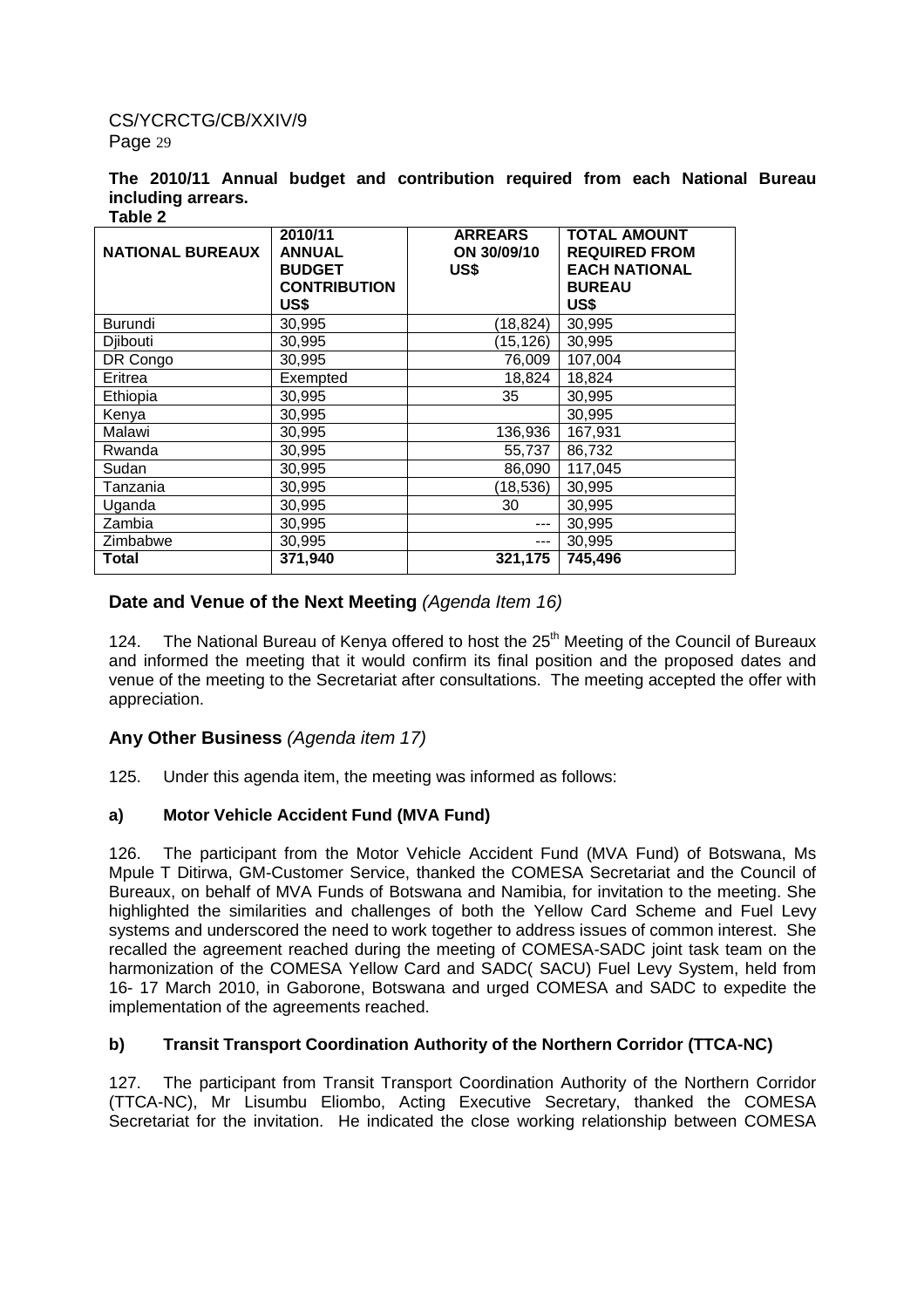and TTCA in line with the MOA signed between the two institutions and informed the meeting the efforts made by TTCA to promote and support the use of COMESA instruments in the Northern Corridor. He further informed the meeting the efforts made by TTCA to engage the authorities in DR Congo on the ratification of the RCTG and was hopeful that the ratification would be finalized soon and urged COMESA Secretariat to carry out the activities for the implementation of the RCTG CARNET in DR Congo. He also underscored the importance of the implementation of the scheme and requested member States who have not yet ratified the RCTG agreement and established their National Surety to do so without further delay. He also mentioned that TTCA was working with ADB to secure funds for the promotion of the Yellow Card scheme in NC in the Corridor. Finally, he invited members of the Council of Bureaux to the TTCA executive meeting which will be held from 22 – 26 November 2010 in Mombasa, Kenya.

# **c) Road Transport and Safety Agency (RTSA) –Zambia**

128. The participant from Road Transport and Safety Agency–Zambia, Mr Pumi Mfwankila, Principal Licensing Officer, also thanked COMESA for the invitation and assured the continued support of the Agency to the Yellow Card scheme. He explained the role of RTSA in regulating road traffic and road safety and emphasised the need to strengthen the working relationship between RTSA and COMESA member States and the Yellow Card scheme in road traffic accidents.

### **d) The National Bureau of Tanzania**

129. The National Bureau of Tanzania informed the meeting:

- a. That there have been complaints made by some National Bureaux on lack of response from the Bureau on communication and pointed out that communication was not received as the Bureaux were using the email address which was no longer in use and advised to use the new email address namely: immaculate.morro@nictanzania.co.tz;
- b. that a flier produced by the National Bureau during the International Trade fair to promote the Yellow Card Scheme has been circulated during the meeting and National Bureaux to do so as the exercise had produced a positive result; and
- c. that the Bureau had settled its arrears of cost of printing and delivery of Yellow Card Pads and also paid for new orders but however, had not yet received the pads ordered and the Bureau was at risk of running out of stock. The National Bureau indicated that the current practice of processing of orders, making advance payments, printing and delivery of Yellow Cards through the COMESA Secretariat was cumbersome and takes time and urged the Secretariat to liaise with the Printers to enable National Bureau to directly deal with the Printer.

#### **Decision**

130. The Secretariat was directed to engage the Printer and work out modalities for National Bureau to be able to make direct orders from the Printer to reduce the delays realized in the current system.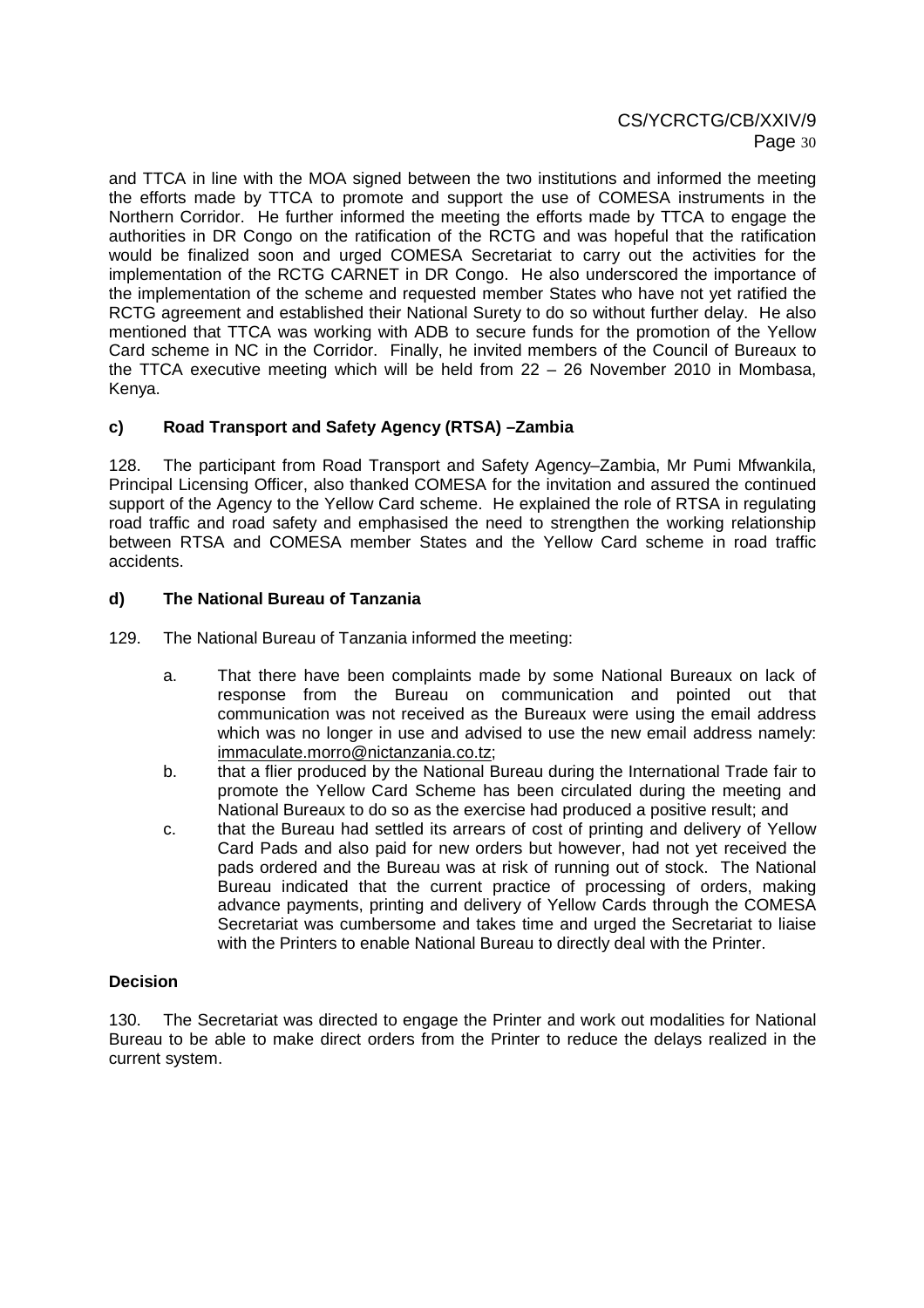# **Adoption of the Report and closure of the Meeting** (Agenda item 18)

131. The Council of Bureaux considered the report paragraph by paragraph and adopted the report with amendments.

132. A representative from the National Bureau of Djibouti moved the motion to adopt the report and was seconded by the National Bureau of Tanzania.

133. A representative from the National Bureau of Burundi in giving the vote of thanks on behalf of the delegates, thanked the government and people of Djibouti for the warm hospitality and the effort put by the National Bureau of Djibouti in hosting the meeting and making the necessary arrangements to ensure that all delegates were safely taken to their respective hotels from the airport even when it was late. He also expressed his gratitude to the representatives of SACU for their presence throughout the meeting.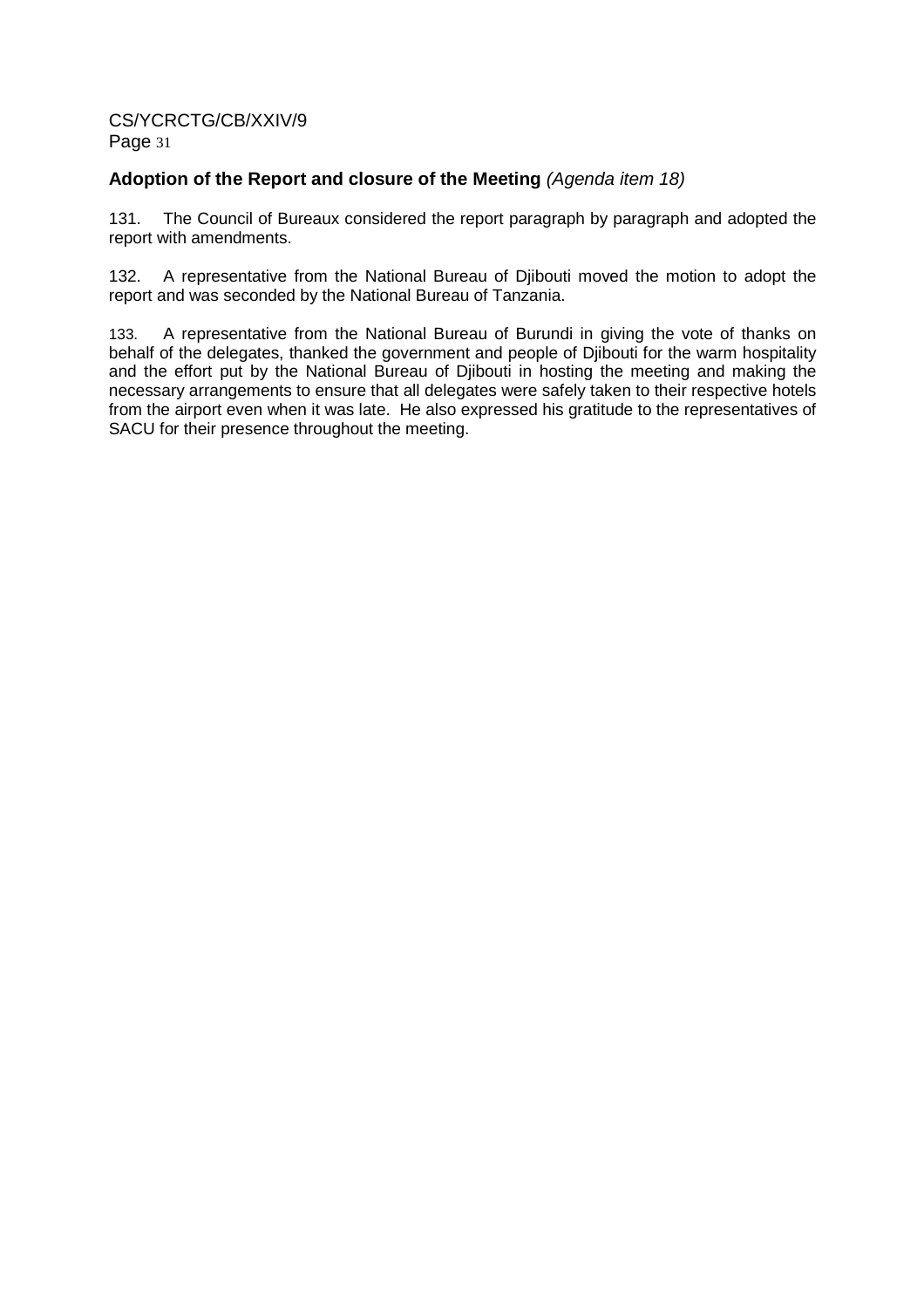# **Annex I**

# Summary of Yellow Cards Issued and Premium Income realized per Country

| Country<br>Issued | No. of cards |         | Premium<br>collected<br>currency | local<br>in |               | Premium<br>collected in<br>US\$ |
|-------------------|--------------|---------|----------------------------------|-------------|---------------|---------------------------------|
|                   | 2008/09      | 2009/10 | 2008/09                          | 2009/10     | 2008/09       | 2009/10                         |
| Sudan             | 46           | 126     | 41,831.79                        | 76838       | 16,309.33     | 32,628.00                       |
| Ethiopia          | 24,478       | 23689   | 15,928,332.83                    | 16725271    | 733,000.00    | 1,117,882.00                    |
| Uganda            | 6852         | 11850   | 1,285,911.52                     | 1765516287  | 676,795.53    | 793,490.00                      |
| DR Congo          | 6512         | 5414    |                                  |             | 322,540.31    | 369440                          |
| Tanzania          | 5,340        | 7685    | 299320000                        | 513408000   | 199547        | 342,272.00                      |
| Malawi            | 365          | 527     | 2488105.56                       | 3508982     | 17 452.       | 23,273.00                       |
| Djibouti          | 428          | 655     |                                  | 28425075    | 95853         | 159843                          |
| Eritrea           | nil          | 3       | nil                              | 2835        | nil           | 190.00                          |
| Kenya             | 11018        | 8521    | 102,631,858.67                   | 74635527    | 1,368,424.79  | 968,428.00                      |
| Rwanda            | 4,970        |         | 96081439                         |             | 165998        |                                 |
| <b>Burundi</b>    | 5279         | 7553    | 92,062,852.00                    | 118952135   | 74,244.00     | 95,931.00                       |
| Zimbabwe          | 8,782        | 7035    |                                  |             | 137<br>248.50 | 479,198.00                      |
| Zambia            | 11682        | 18642   | 1,125,366,936.00                 | 2202955528  | 250,081.54    | 44,0591.00                      |
| Total             | 857524       | 91,574  |                                  |             | 4,057,494.00  | 434373                          |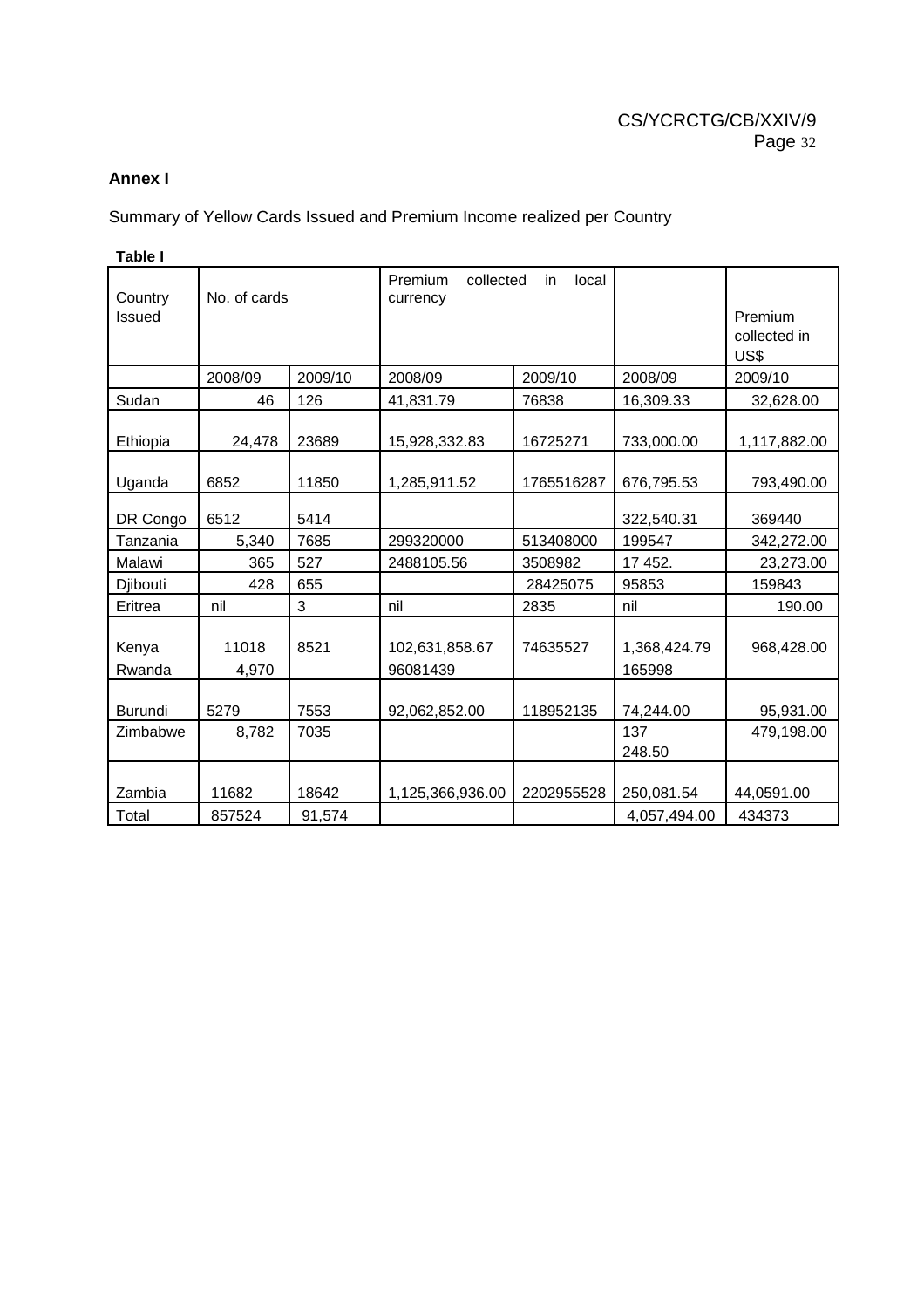#### **Annex II**

| <b>National</b><br><b>Bureaux</b> | Claims Summary for the period July 2009 to June 2010 |                        |        |                      |                | Claims for the period July 2008 to June 2009 |                           |                      |                |                     |                              |                      |
|-----------------------------------|------------------------------------------------------|------------------------|--------|----------------------|----------------|----------------------------------------------|---------------------------|----------------------|----------------|---------------------|------------------------------|----------------------|
|                                   |                                                      | <b>Claims Reported</b> |        | <b>Claims Paid</b>   |                | <b>Claims Outstanding</b>                    | <b>Claims</b><br>Reported |                      |                | <b>Claims Paid</b>  | <b>Claims</b><br>Outstanding |                      |
|                                   | No                                                   | <b>Amount</b>          | N<br>O | <b>Amount</b>        | <b>No</b>      | <b>Amount</b>                                | <b>No</b>                 | <b>Amount</b>        | <b>No</b>      | <b>Amount</b>       | <b>No</b>                    | <b>Amount</b>        |
| <b>Burundi</b>                    | 48                                                   | (BIF)<br>192,622,499   | 25     | (BIF)<br>82,745,718  | 46             | (BIF)<br>187,293,434                         | 60                        | (BIF)<br>194,987,380 | 6              | (BIF)<br>15,464,820 | 62                           | (BIF)<br>195,937,380 |
| <b>Diibouti</b>                   | 101                                                  |                        |        | 213157               |                | 2172785                                      | 104                       |                      |                | 285736              |                              |                      |
| DR Congo                          | 28                                                   |                        | 6      | (USD) 9,255          | 12             | (USD) 13,000                                 | 26                        |                      | 5              | (USD) 22,797        | 23                           | (USD)<br>150,550     |
| Eritrea                           | nil                                                  | nil                    | nil    | nil                  | nil            | nil                                          | nil                       | nil                  | nil            | nil                 | nil                          | nil                  |
| <b>Ethiopia</b>                   | 12                                                   |                        | 3      |                      | 9              |                                              | $\overline{47}$           |                      | 17             | 151.675             | 12                           |                      |
| Kenya                             | 17                                                   | (USD)<br>120,226       | 14     | (USD) 20,392         | 45             | (USD)<br>102,124                             | 10                        | (USD) 16,000         | 12             | (USD) 53,700        | 12                           | (USD)<br>100,266     |
| <b>Malawi</b>                     | 3                                                    | 2800000MK<br>W         |        |                      | 4              | (MKW)<br>10630000                            | 6                         | (MKW)<br>11,584,780  | $\mathbf{2}$   | (MKW)<br>954,780,63 | $\mathbf{2}$                 | (MKW)<br>10,630,000  |
| Rwanda                            |                                                      |                        |        |                      |                |                                              | 82                        | 187,030,372          | 16             | 47,485,322          | 25                           | 303.618              |
| Sudan                             | 1                                                    | <b>TBA</b>             |        |                      | $\overline{2}$ |                                              | 3                         |                      | $\overline{2}$ | 10773.3 usd         | 1                            | <b>TBA</b>           |
| Tanzania                          | 17                                                   |                        | 4      | <b>USD9032.25</b>    |                |                                              |                           |                      | $\mathbf{2}$   | 23376000            |                              |                      |
| Uganda                            | 45                                                   |                        | 24     | 116 749 usd          | 61             |                                              | 57                        |                      | 1<br>4         | 120 079 USD         | 44                           |                      |
| Zambia                            | 11                                                   | (ZMK)<br>643,300,000   | 5      | (ZMK)<br>241,200,000 | 6              | (ZMK)<br>402,100,000                         |                           |                      | $\mathbf 1$    | 10000000            | 13                           | 137200000            |
| Zimbabw<br>е                      |                                                      |                        |        |                      |                |                                              |                           |                      |                |                     |                              |                      |
| <b>Total</b>                      | 214                                                  |                        | 81     |                      | 18<br>8        |                                              | 335                       |                      | 74             |                     | 42<br>8                      |                      |
|                                   |                                                      |                        |        |                      |                |                                              |                           |                      |                |                     |                              |                      |

**Claims for Zimbabwe please REFER TO Annex iii below.**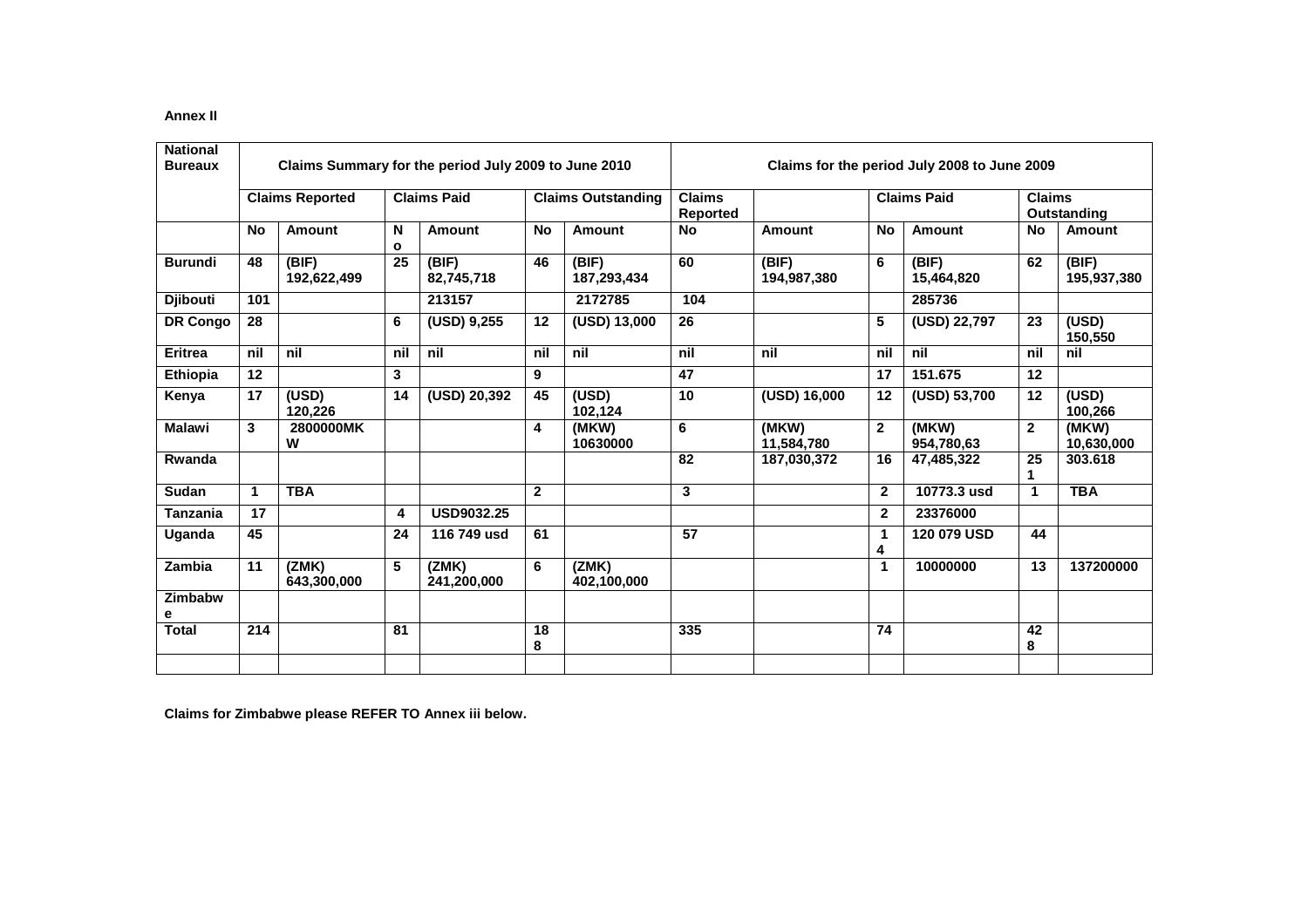#### **ANNEX III**

### **Proposed activities work plan for the rollout/implementation of the YC-MIS: October 2010 – September July 2011**

|   | <b>Activities</b>                                                                                                                                                                                                                                                                            | <b>Objectives</b>                                                                                                                                            | <b>Expected output</b>                                                                                   | <b>Time frame</b>   | Responsible                    | <b>Estimated budget</b> |
|---|----------------------------------------------------------------------------------------------------------------------------------------------------------------------------------------------------------------------------------------------------------------------------------------------|--------------------------------------------------------------------------------------------------------------------------------------------------------------|----------------------------------------------------------------------------------------------------------|---------------------|--------------------------------|-------------------------|
|   |                                                                                                                                                                                                                                                                                              |                                                                                                                                                              |                                                                                                          |                     | <b>Parties</b>                 |                         |
| 1 | Prepare Report on<br>the outcome of the<br>pilot test.                                                                                                                                                                                                                                       | • To assess the outcome pilot test<br>and revise the YC-MIS                                                                                                  | Pilot test performance<br>assessed<br>• YC-MIS improved                                                  | Aug-Sep<br>2010     | Consultant &<br>Secretariat    |                         |
|   | Review the YC-MIS<br>on basis of findings<br>and feedback of the<br>pilot test carried out<br>Northern<br>the<br>in<br><b>Corridor Countries</b>                                                                                                                                             |                                                                                                                                                              |                                                                                                          |                     |                                |                         |
| 2 | to present a report<br>on the outcome of<br>the Pilot test of the<br>YC-MIS<br>and<br>proposed work plan<br>for the full rollout to<br>the 29 <sup>th</sup> Meeting of<br>the TMC and 24 <sup>th</sup><br>of<br>Meeting<br>the<br>Council of Bureaux<br>consideration<br>for<br>and approval | To review the outcome of the<br>$\bullet$<br>pilot test and consider and<br>approve the proposed work plan<br>for the implementation of the<br><b>YC-MIS</b> | Pilot test outcome and<br>improved YC-MIS<br>reviewed and YC-MIS<br>implementation work plan<br>approved | Sep-<br>Oct<br>2010 | Consultant<br>&<br>Secretariat |                         |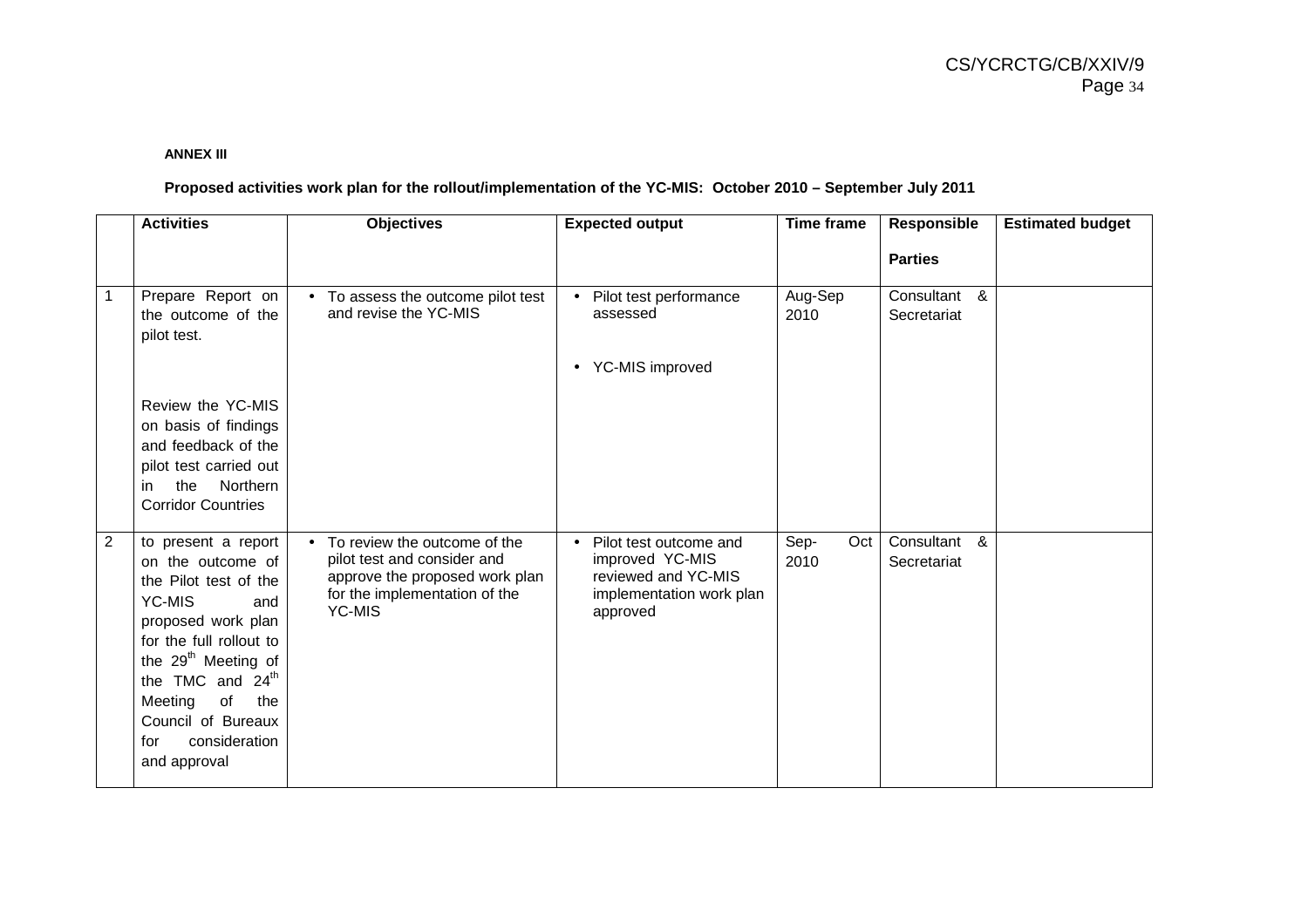| 3 | Carry out the YC-<br>MIS Implementation<br>work plan | • Revised YC-MIS installed at the<br>Secretariat                                                                                                                                                                          | Improved YC-MIS<br>operational at the<br><b>COMESA Secretariat</b>                                                                    | September<br>2010 | Consultant &<br>Secretariat                                     | 30 <sup>th</sup> September<br>2010 end of<br>maintenance<br>contract with the<br>Consultant of the<br><b>YC-MIS</b> |
|---|------------------------------------------------------|---------------------------------------------------------------------------------------------------------------------------------------------------------------------------------------------------------------------------|---------------------------------------------------------------------------------------------------------------------------------------|-------------------|-----------------------------------------------------------------|---------------------------------------------------------------------------------------------------------------------|
|   |                                                      | Develop a detailed activities<br>work plan for the implementation<br>of the YC-MIS in the Northern<br>Corridor, South-North Corridor<br>and Horn Corridor Countries in<br>consultation with the National<br>Bureaux (NBx) | Implementation work plan<br>adopted by all National<br><b>Bureaux</b>                                                                 | Oct-Nov<br>2010   | Secretariat<br>and NBx                                          |                                                                                                                     |
|   |                                                      | Prepare working documents for<br>$\bullet$<br>training of the Primary Insurance<br>companies in the Northern<br><b>Corridor Countries</b>                                                                                 | Working documents<br>produced (including users<br>and administrative<br>manual) and circulated to<br><b>NBx</b>                       | Nov 2010          | Secretariat &<br>Consultant                                     |                                                                                                                     |
|   |                                                      | Organize and conduct, jointly<br>with the NBx, training of Primary<br>Insurance companies in<br>Northern Corridor Counties on<br>the application and rollout of the<br><b>YC-MIS</b>                                      | Primary Insurance<br>companies and NBx<br>equipped with skill of the<br>YC-MIS and ready to roll<br>out the system by<br>January 2011 | Nov-Dec<br>2010   | Secretariat;<br>Consultant<br>and NBx                           | \$15,000 (\$4000 for<br>each mission)                                                                               |
|   |                                                      | Review and finalize the<br>$\bullet$<br>preparations for the full roll out<br>of the YC-MIS based on the<br>outcome of trainings conducted<br>in Northern Corridor and Launch<br>the member Sates                         | • YC-MIS reviewed and<br>ready for implementation                                                                                     | Dec 210           | Secretariat/<br>Consultant                                      |                                                                                                                     |
|   |                                                      | Launch the official<br>$\bullet$<br>implementation of the YC-MIS in<br>Kenya, Uganda, Rwanda and<br><b>Burundi and Pool Managers</b><br>$(ZEP-RE)$                                                                        | • YC-MIS implemented in<br>the Northern Corridor                                                                                      | Jan 2011          | Secretariat,<br>Consultant<br>National<br>and<br><b>Bureaux</b> |                                                                                                                     |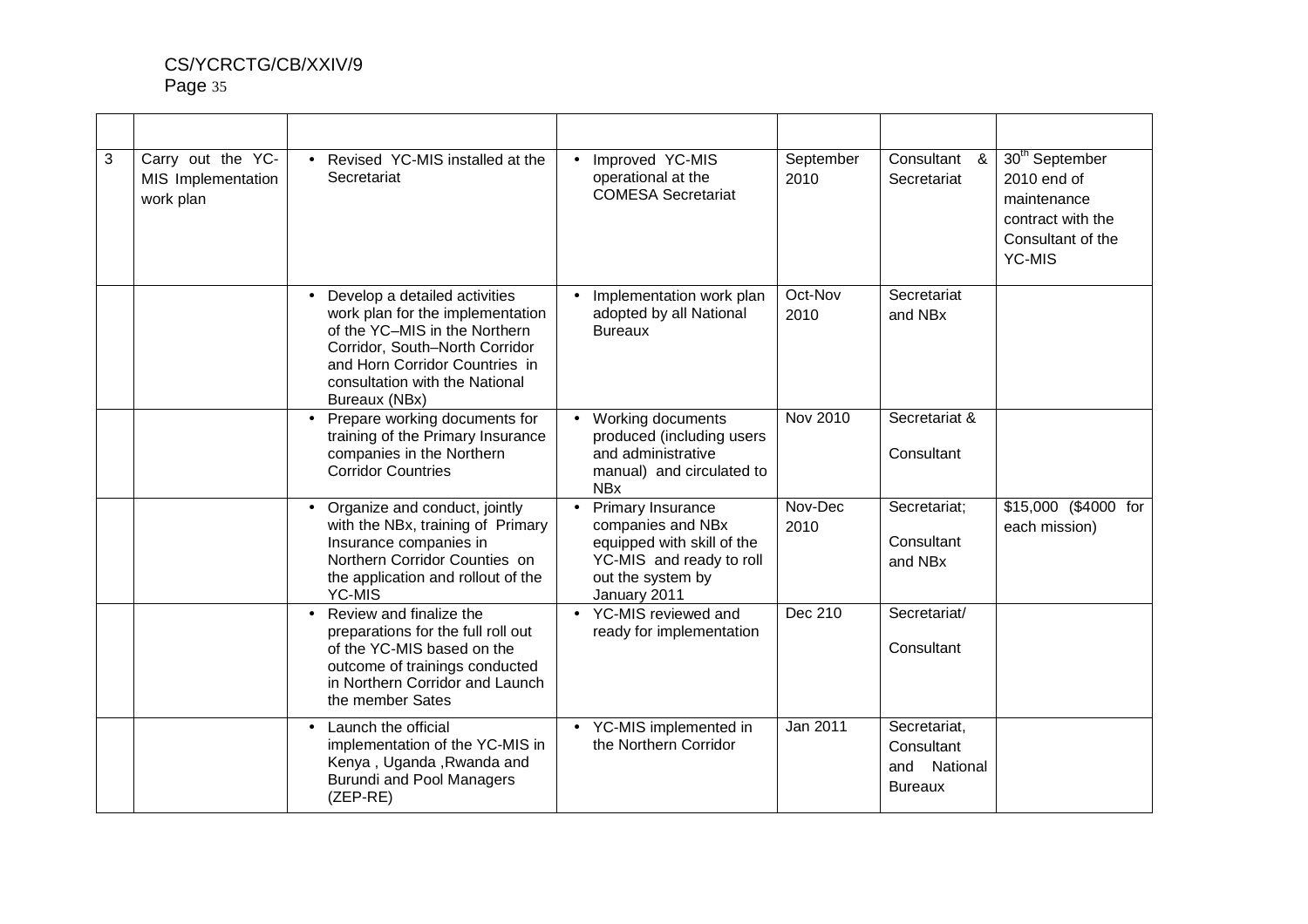|  | Organize and conduct, jointly<br>with the NBx, training of Primary<br>Insurance companies in South -<br>North and Horn member<br>Counties on the application and<br>rollout of the YC-MIS          | <b>Primary Insurance</b><br>companies and NBx<br>equipped with skill of the<br>YC-MIS and ready to roll<br>out the system by July<br>and September 2011<br>respectively | Feb- July        | Secretariat,<br>Consultant<br>National<br>and<br><b>Bureaux</b> | \$35,000 (\$4000 for<br>each mission)                        |
|--|----------------------------------------------------------------------------------------------------------------------------------------------------------------------------------------------------|-------------------------------------------------------------------------------------------------------------------------------------------------------------------------|------------------|-----------------------------------------------------------------|--------------------------------------------------------------|
|  | Prepare and submit a progress<br>report on activities carried out to<br>the 30 <sup>th</sup> and 31 <sup>st</sup> TMC meetings                                                                     | Progress reviewed and<br>official launch approved                                                                                                                       | April 2011       | Secretariat                                                     |                                                              |
|  | Review and finalize the<br>preparations for the full roll out<br>of the YC-MIS based on the<br>outcome of trainings conducted<br>in Northern Corridor and Launch<br>the member Sates               | YC-MIS reviewed and<br>$\bullet$<br>ready for implementation                                                                                                            | June 2011        | Secretariat/<br>Consultant,<br>National<br><b>Bureaux</b>       | Consultants' fee and<br><b>Expenses</b><br>\$20,000-\$30,000 |
|  | Launch the<br>$\blacksquare$<br>official<br>implementati<br>on of the YC-<br>MIS in<br>Zimbabwe.<br>Zambia,<br>Malawi, DR<br>Congo,<br>Tanzania,<br>Djibouti,<br>Ethiopia,<br>Sudan and<br>Eritrea | YC-<br>$\blacksquare$<br><b>MIS</b><br>imple<br>ment<br>ed in<br>South<br>North<br>and<br>Horn<br>Corri<br>dors                                                         | July-Sep<br>2011 | Secretariat,<br>Consultant<br>National<br>and<br><b>Bureaux</b> |                                                              |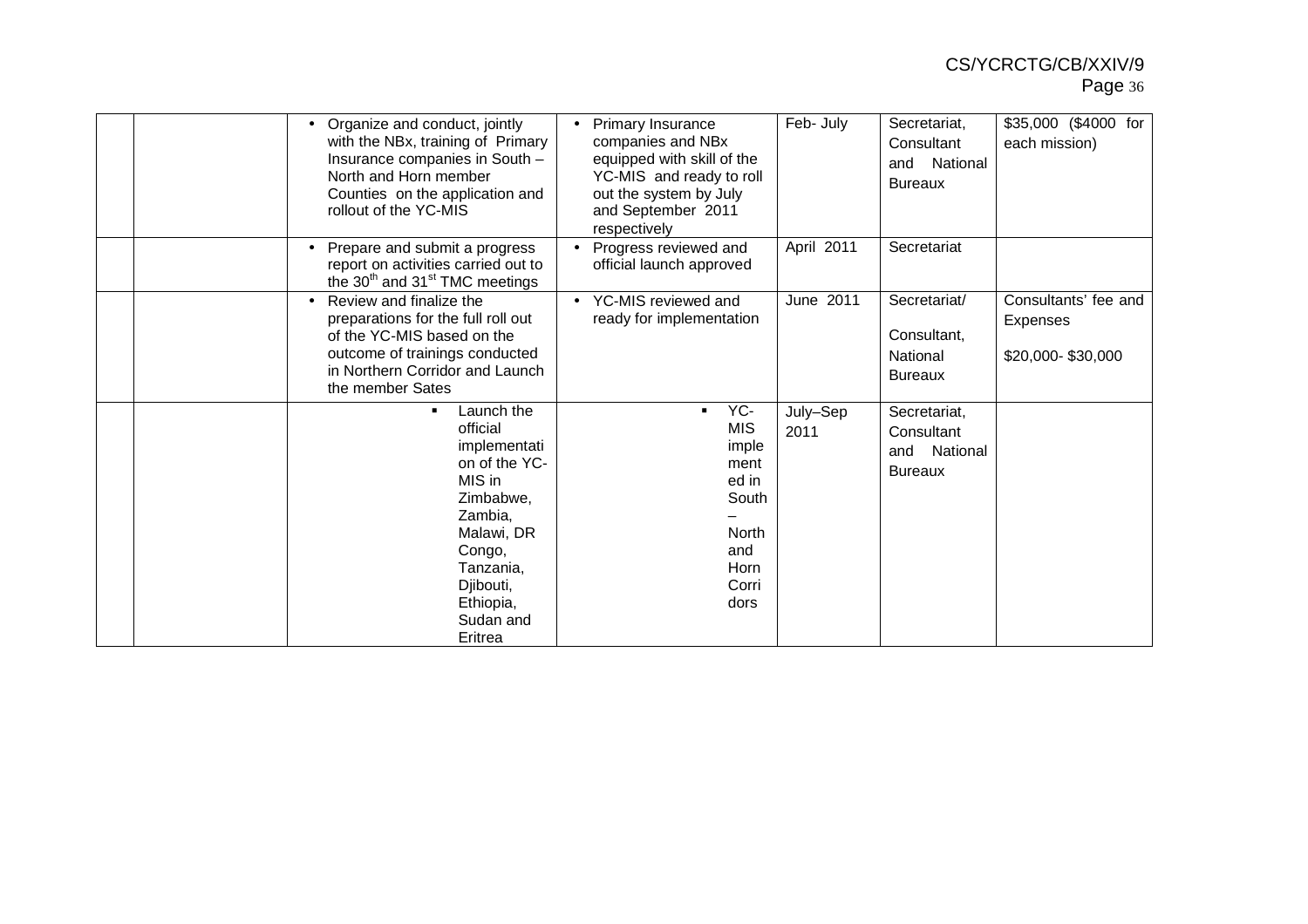#### Annex IV

#### YELLOW CARD CLAIMS IN ZAMBIA ON CARDS ISSUED BY ZIMBABWE (in Zambian claim number order) Name of Insured Zambian Claim No Zim Claim No DOL YC Number o/s Estimate Paid Comments ZKwacha ZKwacha Claims being handled by Zambia on behalf of Zimbabwe 2004 Whelson Transport 41/04/373/0001 ZYC 11/2003 30/11/2003 47655 20,300,000.00 Zambia sending details for reimbursement 2005 Larcon Enterprises 41/05/373/0003 ZYC 06/2004 2/11/2004 38507 3,055,000.00 Zambia sending details for reimbursement 2007 Tsitsi Ndiweni 41/07/373/0005 ZYC 05/2007 19/2/2007 <sup>80064</sup> 3,900,000.00 Zambia sending reimbursement request Concrete Structures 41/07/373/0006 ZYC 11/2007 1/8/2007 76320/76328 4,171,250.00 Zambia sending reimbursement request Cargo Carriers 41/07/373/0010 ZYC 07/2007 19/11/2007 98132/97345/46 15,585,285.00 Zambia sending reimbursement request Dryswitch Transport 41/07/373/0011 ZYC 04/2007 6/12/2007 85511/84864 3,593,620.00 Zambia sending reimbursement request 2008 Cross Country Containers 41/08/373/0007 ZYC 10/2008 31/3/2008 100481/85215 2,200,000.00 Zambia sending reimbursement request J & J Transport 41/08/373/0015 ZYC 4/2008 22/5/2008 109113 5,000,000.00 o/s Zim to follow up with client S Bwanya Transport 41/08/373/0017 29/6/2008 61904/109500 27,000,000.00 o/s copy papers handed to Zim Tauya Coach Services 41/08/373/00188 ZYC 14/2008 9/7/2008 109719/109728 36,503,778.00 Zim in process of payingZambia can't trace file Leopack Marketing 41/08/373/0019 ZYC 4/2009 6/8/2008 104551/104601 4,800,000.00 Zambia can't trace file Raysen Commodities 41/08/373/0021 12/9/2008 106639/106676 5,400,000.00 o/s Zim to open file 2009 Tranne Hauliers 41/09/373/0001 ZYC 3/2009 20/11/2008 116792 5,916,000.00 Zambia sending reimbursement request Cargo Carriers 41/09/373/0007 22/6/2009 123910/11 &115130 37,300,000.00 o/s to be reviewed 31/12/10 Evergreech 41/09/373/0008 ZYC 5/2009 12/5/2009 90378 3,800,000.00 o/s Zim to remind Eagle Ins Greysky Investments 41/09/373/0010 ZYC !/2010 22/5/2009 104366 18,000,000.00 Zambia sending reimbursement request 2010 Dayfast Investments 41/10/373/0002 ZYC 7/2010 22/2/2010 47194/47195 27,000,000.00 o/s Zim to follow up Mastdon Services T/as 41/10/373/0005 ZYC 3/2010 27/11/2009 126022/128150 11,200,000.00 Zambia sending reimbursement request Witbest International Alro Shipping41/10/373/0006 ZYC 5/2010 14/6/2010 002917/006979 4,200,000.00 o/s review 2011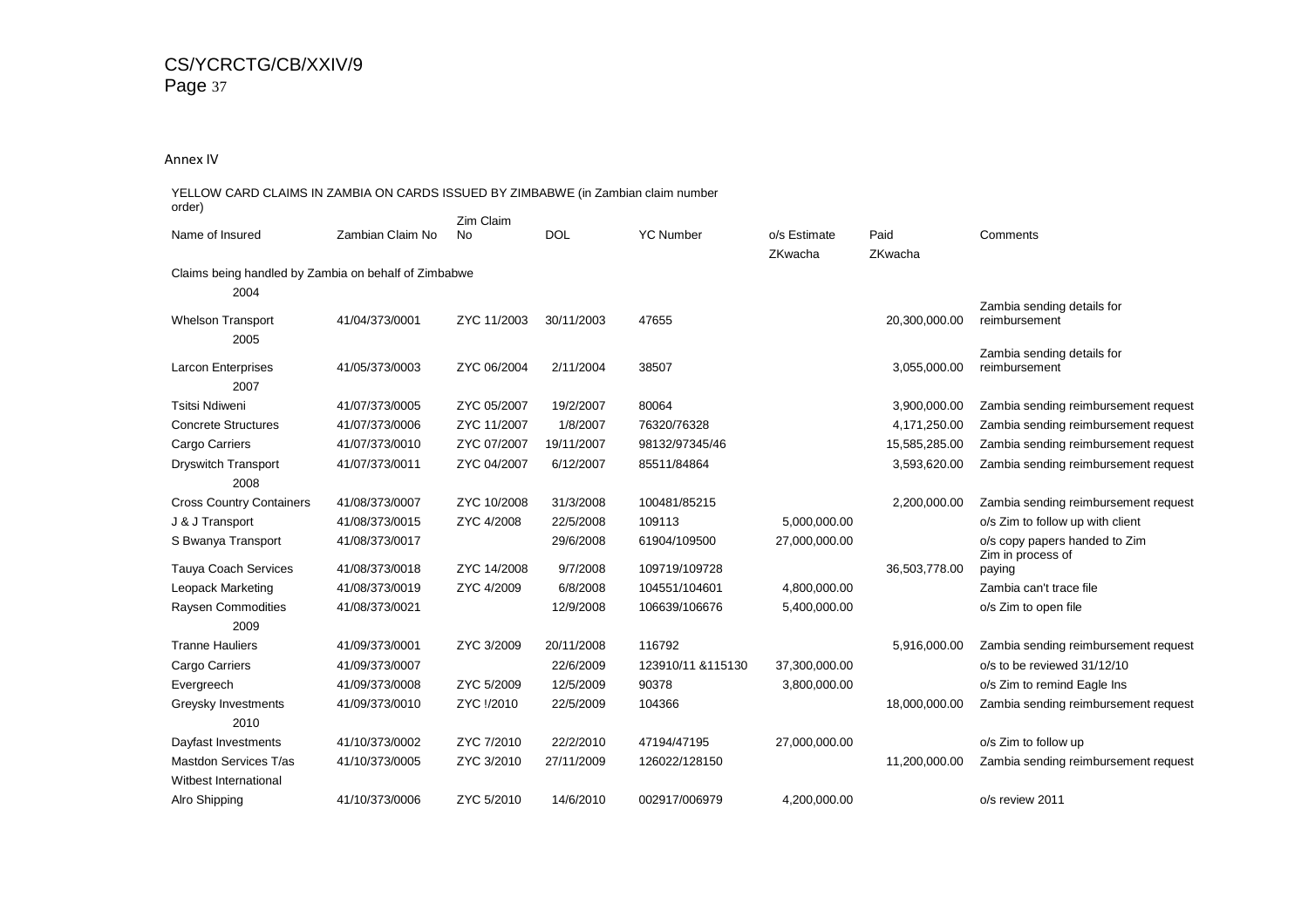| <b>Trilon Logistics</b>                                                              | 41/10/373/0014 | ZYC 6/2010 | 16/8/2010 | 009108                               | 12,810,000.00  |                | o/s in hands of assessor                 |
|--------------------------------------------------------------------------------------|----------------|------------|-----------|--------------------------------------|----------------|----------------|------------------------------------------|
|                                                                                      |                |            |           |                                      | 127,310,000.00 | 124,424,933.00 |                                          |
|                                                                                      |                |            |           | Converted to US\$ at ZKw 4800 to 0ne | 26,522.92      | 25,921.86      |                                          |
| YELLOW CARD CLAIMS IN ZIMBABWE ON CARDS ISSUED BY ZAMBIA (in Zim claim number order) |                |            |           |                                      |                |                |                                          |
|                                                                                      |                |            |           |                                      | O/S            | PAID - US\$    |                                          |
| 2009                                                                                 |                |            |           |                                      |                |                |                                          |
| <b>CR Holdings</b>                                                                   |                | EYC 1/2009 | 9/10/2008 | 142722                               |                | 1,650.00       | Agreed - remind Zambia for reimbursement |
| Heywood Investment                                                                   |                | EYC 2/2009 | 27/7/2009 |                                      | 0              |                | Review for closure 31/12/10              |
| <b>Modern Maintenance Products</b>                                                   |                | EYC 3/2009 | 5/11/2009 | 77926                                | 0              |                | Review for closure 31/12/10              |
| 2010                                                                                 |                |            |           |                                      |                |                |                                          |
| Mwanza Demo                                                                          |                | EYC 1/2010 | 2/1/2010  |                                      | 0              |                | Review for closure 31/12/10              |
| Elkajosha                                                                            |                | EYC 2/2010 | 25/1/2010 |                                      |                | 1,026.00       | Agreed - remind Zambia for reimbursement |
| <b>Trinepon Technologies</b>                                                         |                | EYC 3/2010 | 26/5/2010 | 24855                                |                | 498.00         | Agreed - send scanned docs to Zambia     |
| Freight & Passenger Services                                                         |                | EYC 4/2010 | 16/7/2010 | 787                                  |                | 630.00         | Agreed - send scanned docs to Zambia     |
|                                                                                      |                |            |           |                                      |                | 3,804.00       |                                          |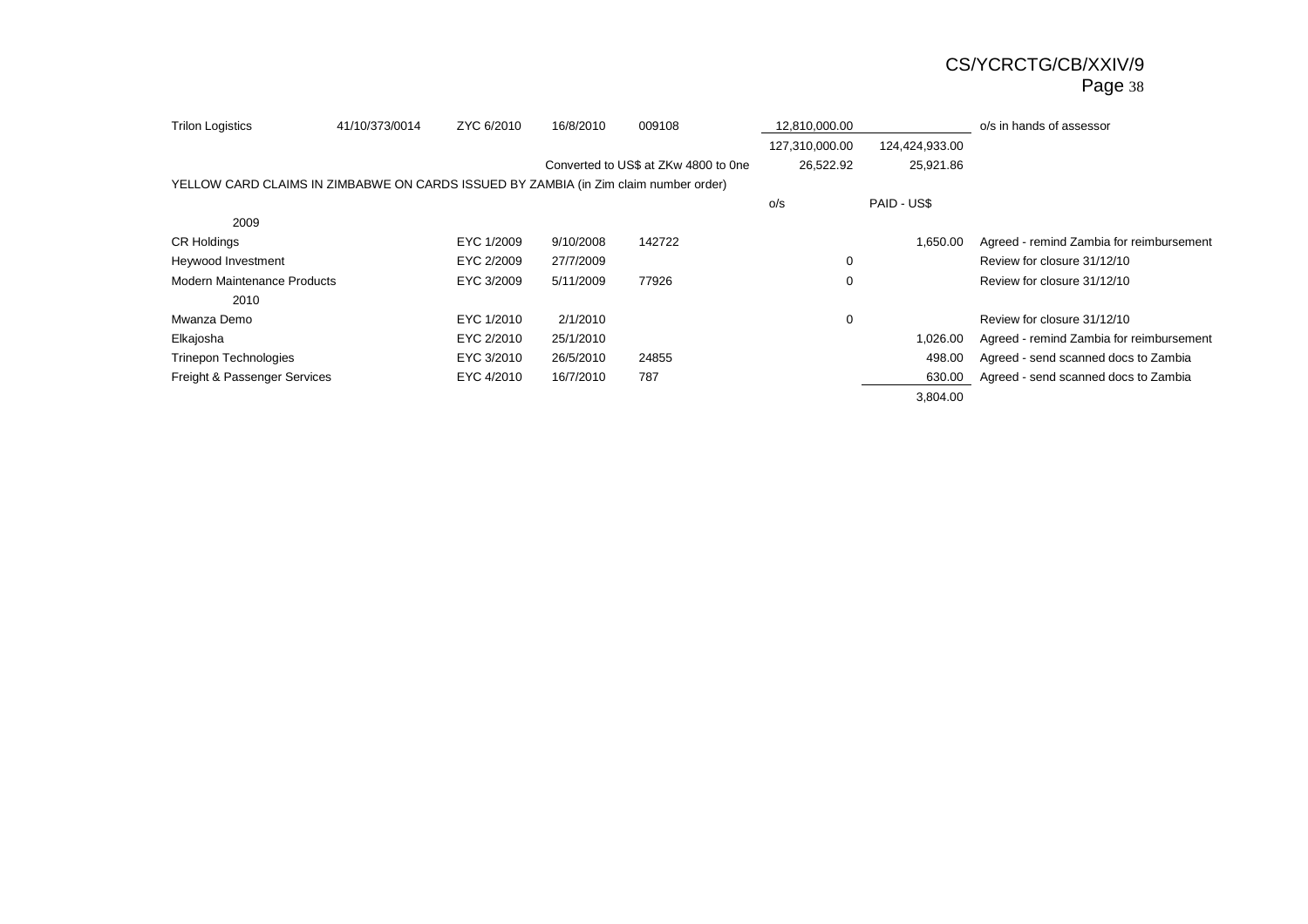#### **Annex V**

#### **LIST OF PARTICIPANTS LISTE DES PARTICIPANTS**

#### **BURUNDI**

Mr Baregeranye J P Claver, Directeur Commercial, Société d'Assurances du Burundi (SOCABU), BP 2440, Bujumbura, Burundi, Tel: 257 22226520, Tel/Fax; 257 22226803, Email: socabu@socabuassurances.com.

#### **DJIBOUTI**

M. David Boucher, Sales Manager, GXA Assurances, 3 Rue Marchand, BP 200, Djibouti, Tel: 253 353636, 253 860636, Fax: 253 353056, Email: boucherd@intnet.dj.

Mr Mohamed Safi Seyadou, Contrôleur des Assurances, Ministère des finances, Djibouti, Email: medsafi2000@ yahoo.fr.

Mr Idriss Elmi Doubed, Assistant du Directeur des Douanes, finances, Email : idrisdoubed@yahoo.fr.

Mr Mohamed Aden, Amerga Assurances, 8 Rue Marchand, BP 2652, Director General, Djibouti, Tél 253 35 25 10, 253 81 09 34, Email: directon.m@amerga.com.

#### **DRCONGO**

M. Nsiensi-Mayala Frédéric, Directeur Principal/Réassurances, Société Nationale d'Assurances (SONAS), BP 3443, Kinshasa/Gombe, Tel: 243 999929770/815006477, Email: mayalafreddy2007@yahoo.fr.

Mr Bushiri Ramazani, Directeur de la Région Sud/Est/Sonas, Société Nationale d'Assurances, Tél 00243999932272, Email : bushirir@yahoo.fr.

#### **ETHIOPIA**

Mr Debebe Tamene, Motor Principal Expert, Yellow Card Coordinator, Ethiopian Insurance Corporation, PO Box 2545, Addis Ababa, Ethiopia; Tel: 251 119889690; E-mail: comesaycard@ethionet.et / debebetamene@yahoo.com. Tel. 251 115153396

#### **KENYA**

Mr Charles Etemesi, Manager Local Business Division, Kenya Re, PO Box 30071, Nairobi; Tel: 254 20 2240188; E-mail: elemesi@kenyare.co.ke.

Mr Evans M O Kibagendi, Insurance Regulatory Authority, PO Box 43505-00100, Nairobi, Kenya; Tel/ 254 204996000; Cell: 0722890744; E-mail: Kibsre@yahoo.com.

#### **MALAWI**

Mrs Dorothy Chapeyama, Vice president of Insurance, Association of Malawi and MD of Reunion insurance company limited. Tél: 265 1830954/ 1822727 Fax: 265 1821887, Email: dchapeyama@reunioninsurance.com.

#### **SUDAN**

Mr Ekhlas Mohamed Alamin, Deputy Manager, Ministry of Foreign Trade, PO Box 194, Khartoum, Sudan; Tel: 098904166; Fax: 780066; E-mail: ekhlasalamin@yahoo.com.

Mr Ahmed Abdelrahman Ahmed Elarash, C.H.O. Branch Manager, Islamic Insurance Co. Ltd., PO Box 2776, Khartoum, Sudan; Tel: 249 183781556/912125080; Fax: 249 183778959/183768906; E-mail: alarrash7@yahoo.com.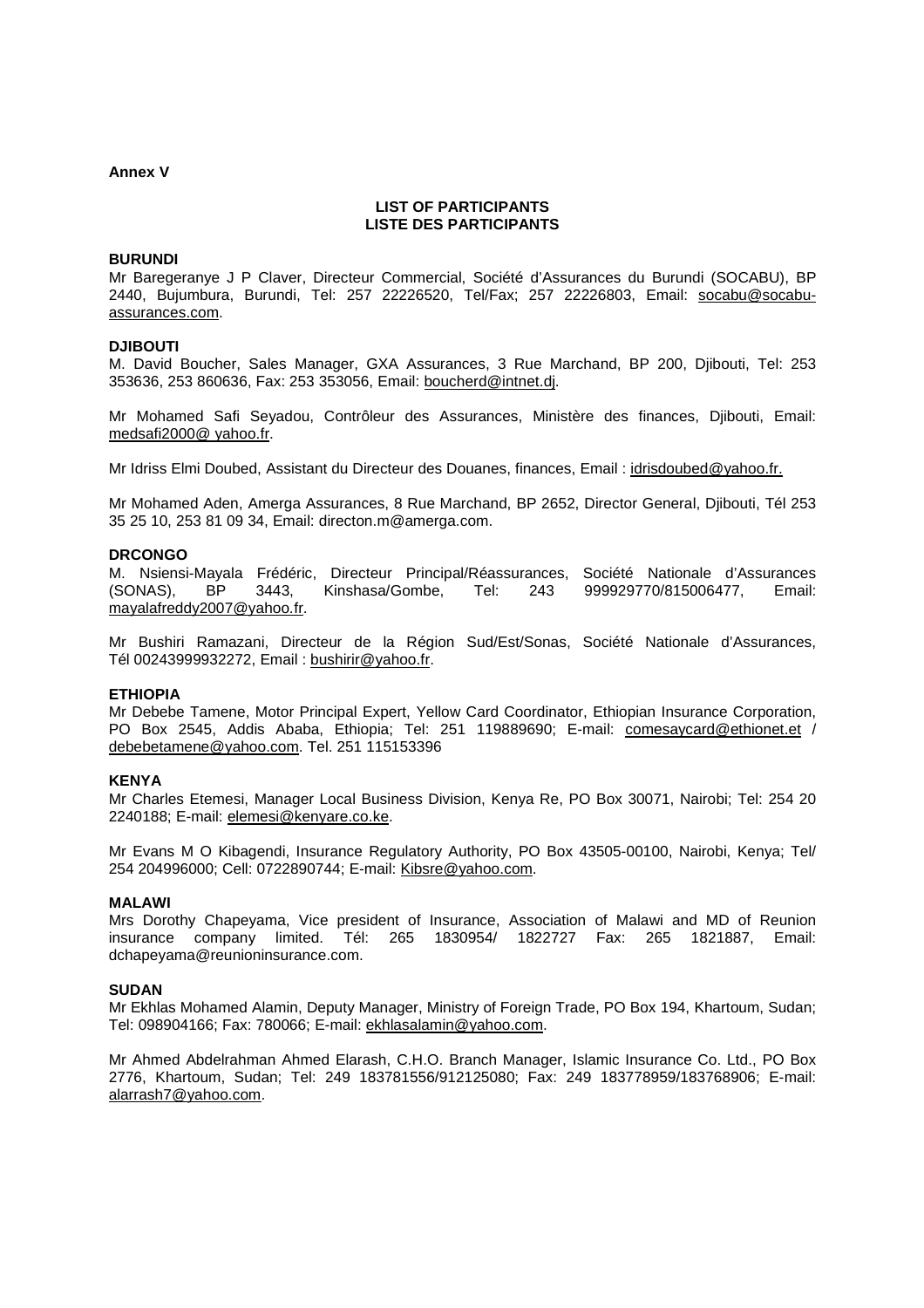Mr Ahmed Hassan Ahmed Abu-Bashar, Non-Motor Claims Manager, Shiekan Insurance and Reinsurance Co.; 10037 Khartoum, Sudan; Tel: 249 183784469/784479; Fax: 249 183770994; E-mail: comesaycard@shiebabin.sd / bashar152005@yahoo.com

#### **TANZANIA**

Mrs Verdiana Nkwabi Macha, Chief Legal Counsel, National Insurance Corporation – Tanzania, PO Box 9264 Dar Es Salaam Tanzania; Tel: 255 713 333577/ 255 787 6663000; E-mail: vnmacha@yahoo.com / verdiana.macha@nitanzania.co.tz

Mrs Stella Rutaguza, Senior Insurance Officer, Ministry of finance, P.O.BOX: 9892 –DAR ES SALAAM, Tél: 255 0784 888 227/255 222132539, Email: Sgrutagura@yahoo.co.uk.

Mr Immaculate Jerome Morro, National Insurance Corporation of (I), P.O.BOX: 9264, DARES SALAAM, Tél: 255 784-405511/ 255222113403, Email: immaculate.morro@nictanzania.co.tz.

#### **UGANDA**

Dr S.O. Akinwale, Managing Director, National Insurance Corporation, 3 Pilkington Rd, Kampala, Uganda; Tel: 256 41 4341645/4259925; Email: ndnic@nic@nic.co.ug.

Mr Tumuhaise David, Technical Manager, Uganda Insurers Association, PO Box 8912 Kampala, Uganda; Tel: 256 414500946/500944; E-mail: dtumuhaise@uia.co.ug.

#### **ZAMBIA**

Mr Masinja Mizinga, Zsic General Insurance Ltd, P.O.Box, 30894, Lusaka, Zambia, Tél: 260 211 229347/ 260 211 225 292, Fax: 260 211 228 111, Email: Mmasinja@zsicgi.co.zm.

Mr Sitali Nasilele, Motor Marine & Aviation manager, Zsic-General Insurance LTD, PO Box: 30894 Lusaka, Tél: 260 224856/ 260 222263, Email: snasilele@zsicgi.co.zm**.** 

#### **ZIMBABWE**

Mr Steve H. M Bonney, Executive Officer, Insurance Association of Zimbabwe, Email: icz@mweb.co.zw.

#### **OBSERVERS**

#### **BOTSWANA**

Mr Phenyo B Mogae, Strategy Manager, Motor Vehicle Accident Fund, Private Bag 00438, Gaborone, Botswana; Tel: 267 3188533; E-mail: pmogae@mvafund.bw.

Mrs Mpule T Ditirwa, GM-Customer Services, Motor Vehicle Accident Fund, P/Bag 00348, Gaborone, Botswana; Tel: 267 3188124; E-mail: mditirwa@mvqfund.bw.

#### **NAMIBIA**

Mr Ruben Uupindi, Manager Public Education, and Communications MVA Fund, PO Box 25158, Windhoek, Namibia; Tel: 264 612897060; Fax: 264 61249688; E-mail: ruben@mvafund.com.na.

Mr Fanuel Uugwanga, Chief Business Strategy, MVA Fund, PO Box 25158, Windhoek, Namibia; Tel: 264 612897000; Fax: 264 61249688; E-mail: fanuel@mvafund.com.na.

#### **Road Traffic and Safety Agency of Zambia (RTSA)**

Mr Pumi Mfwankila, Principal Licensing Officer, Road Transport and Safety Agency, PO Box 32167, Lusaka, Zambia; Tel: 260 211253113; Fax: 260 211231601; Cell: 260 955/966/977-760797; E-mail: pumimfwankila@yahoo.com / pmfwankila@rtsa.org.zm.

**TTCA-NC**